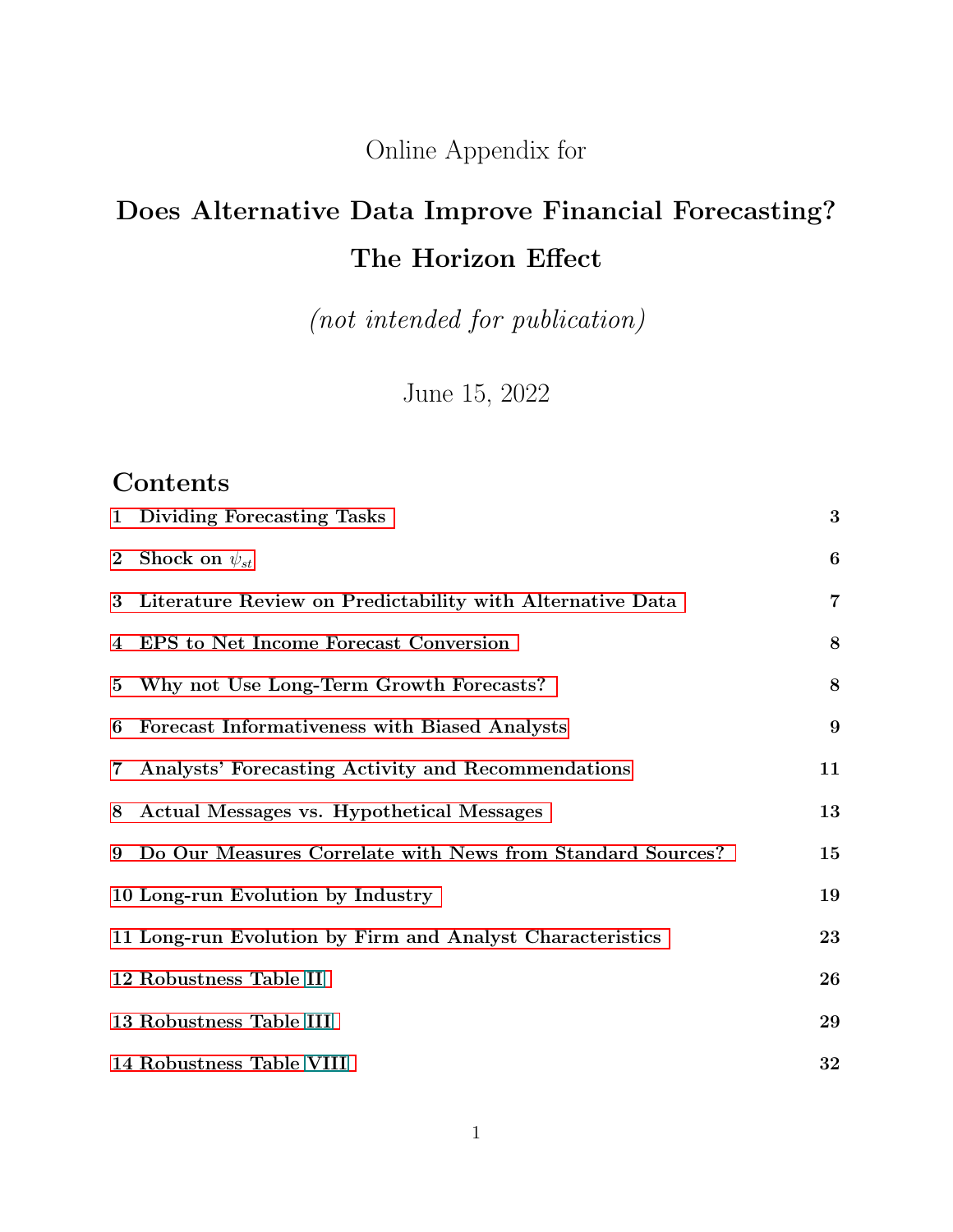| 15 Additional Predictions: Effects of multi-tasking costs $(c)$ and earnings' |    |
|-------------------------------------------------------------------------------|----|
| auto-correlation $(\rho)$                                                     | 37 |
| 16 Alternative Data: Definition and Classification                            | 40 |
| 17 Example of Analysts Using Social Media Data                                | 41 |
| 18 Measuring Alternative Data Usage by Industry                               | 42 |
| 19 List of keywords                                                           | 44 |
| <b>Bibliography</b>                                                           | 50 |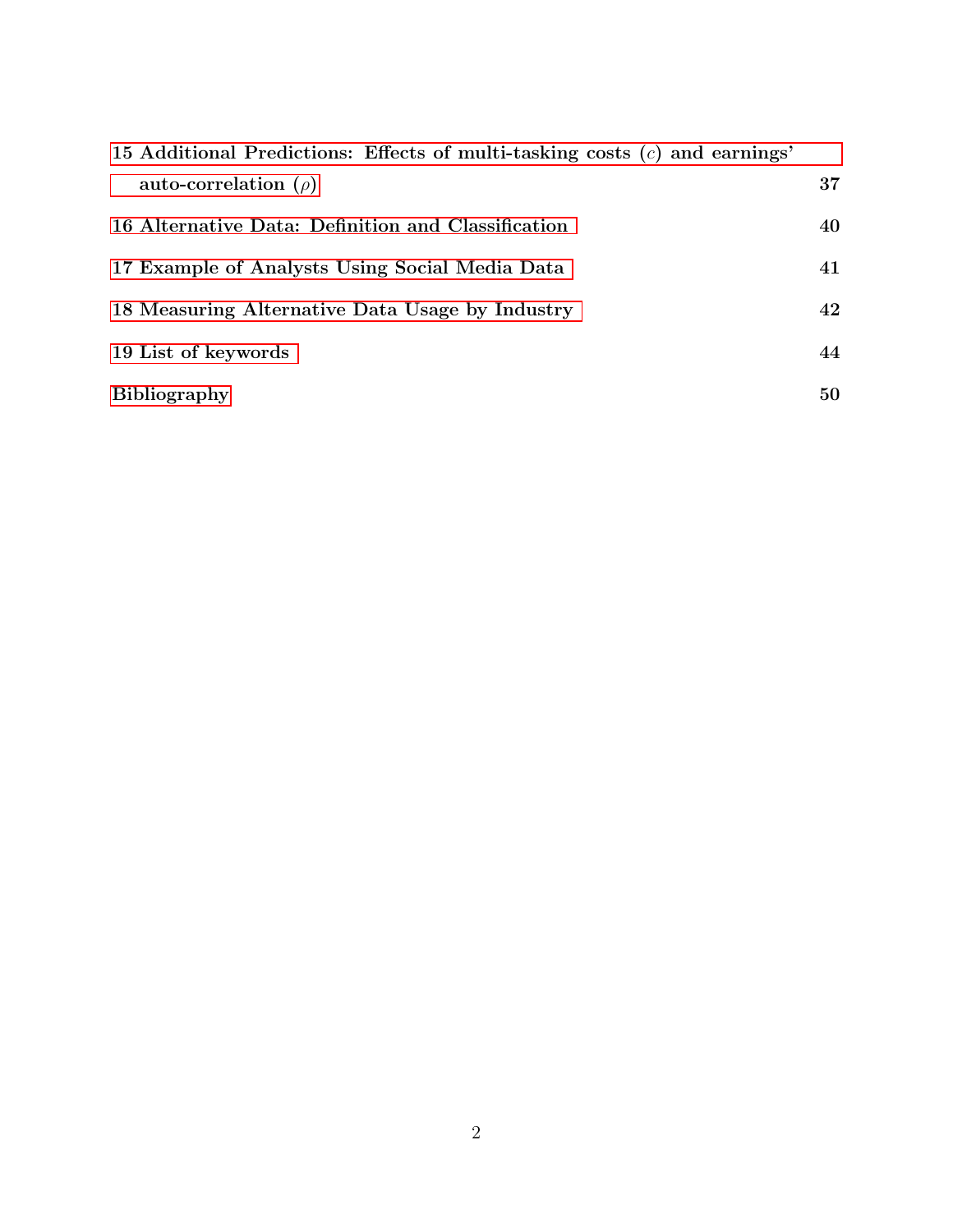### <span id="page-2-0"></span>1 Dividing Forecasting Tasks

In our model, the analyst is in charge of two forecasting tasks and bears a multi-tasking cost. One may wonder whether she would not be better off assigning these two tasks to two different agents to save on the multitasking cost. In this section, we identify two reasons why this may not be optimal: (i) Duplication of fixed cost of information production and (ii) Agency costs. In particular, in Section [1.1,](#page-2-1) we provide the condition on the parameters of the model such that dividing the tasks is suboptimal (see eq.  $(4)$ ).

#### <span id="page-2-1"></span>1.1 Duplication of fixed costs of information production

Suppose that the "analyst" assigns the tasks of forecasting short-term and long-term earnings to two different agents. We call these agents: (i) "st" (in charge of forecasting the short-term earnings) and (ii) " $lt$ " (in charge of forecasting the long-term earnings). As in the baseline model, the st-agent obtains a signal  $s_{st} = \theta_{st} + \varepsilon_{st}$  and can exert the effort  $z_{st}$  to reduce the variance of the noise in her signal and the lt−agent obtains a signal  $s_{lt} = e_{lt} + \varepsilon_{lt}$  and can exert the effort  $z_{lt}$  to reduce the variance of the noise in her signal. The cost of effort for the st-agent is  $C_{st}(z_{st}) = C_0 + a \times z_{st}^2$  and the cost of effort for the lt-agent is  $C_{lt}(z_{lt}) = C_0 + b \times z_{lt}^2$ where  $C_0$  is the fixed cost of acquiring information about the firm.

We first assume that the agents can truthfully, and costlessly, report their signals to the analyst (the principal). Moreover, there is no agency problem: agents' efforts are observable and the analyst perfectly controls the effort exerted by each agent. The compensation  $\omega_i$  paid to the agent  $j \in \{st, lt\}$  must be high enough to cover his effort cost. Thus, the participation constraint of agent  $j \in \{st, lt\}$  is (his outside option is worth zero to simplify)

$$
\omega_j \geq C_j(z_j),
$$

and the analyst's final payoff (net of the compensation of the agents) is

$$
W(f_{st}, f_{lt}, \theta_{st}, \theta_{lt}) = \omega - \gamma (f_{st} - \theta_{st})^2 - (1 - \gamma)(f_{lt} - \theta_{lt})^2 - \omega_{st} - \omega_{lt}.
$$

Given the signals reported by the agents, the analyst forms her forecasts optimally, as in the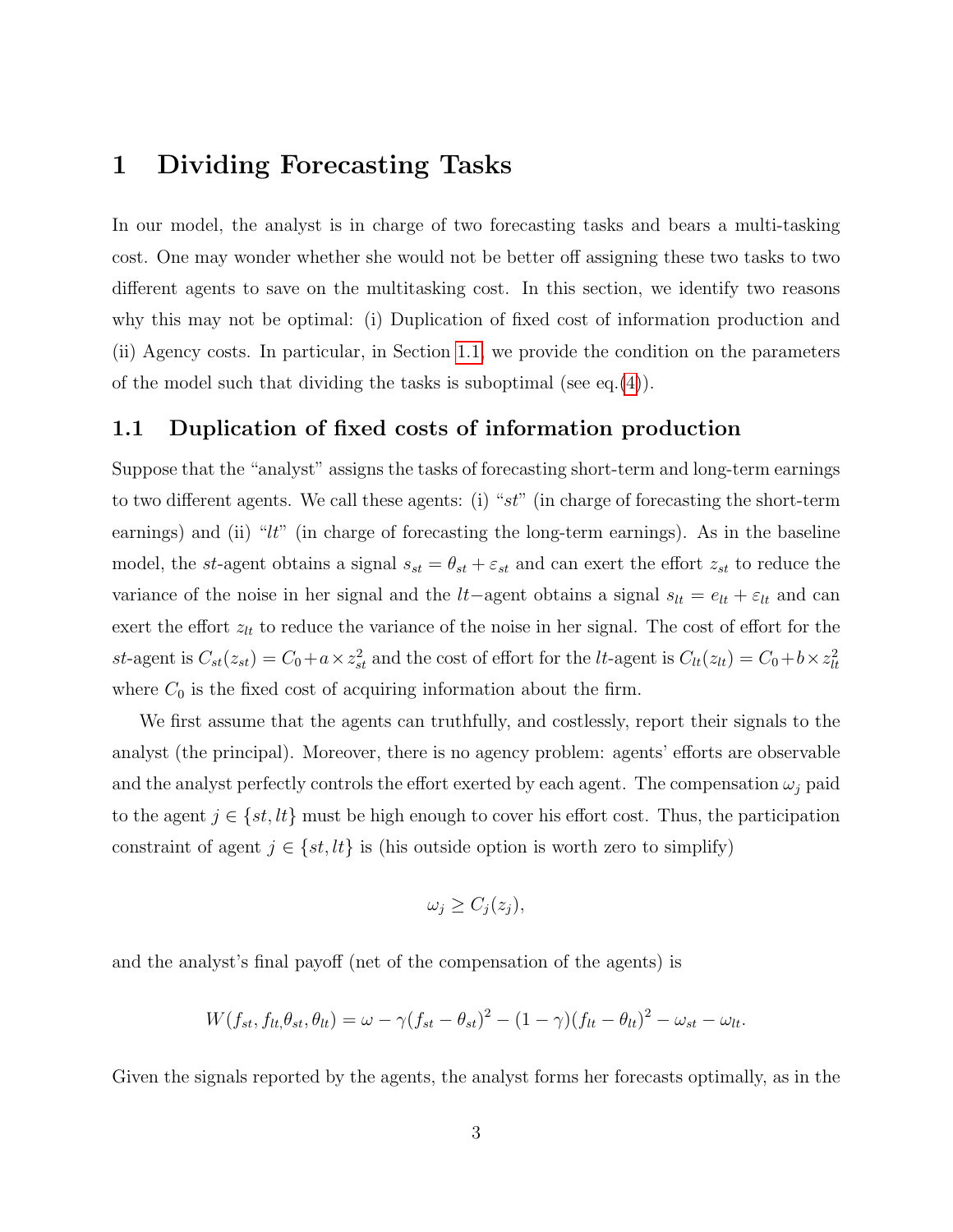baseline model. Thus, proceeding as in the baseline model, the analyst's objective function at date 0 is to choose  $\{z_{st}^{**}, z_{lt}^{**}, \omega_{st}^*, \omega_{lt}^*\}$  solving

$$
\max_{\{z_{st},z_{lt},\omega_{st},\omega_{lt}\}} \omega - \gamma Var(\theta_{st} | s_{st}) - (1 - \gamma)Var(\theta_{st} | s_{st}, s_{lt}) - \omega_{st} - \omega_{lt}
$$

$$
u.c \; : \; \omega_j \ge C_j(z_j) \text{ for } j \in \{st, lt\},
$$

Clearly, for fixed  $\{z_{st}, z_{lt}\}$ , it is optimal for the analyst to choose the lowest compensation for the agents, i.e., to set  $\omega_j = C_j(z_j)$ . Thus, using the same logic as in the text, we deduce that the analyst's objective function at date 0 is

<span id="page-3-0"></span>
$$
\max_{\{z_{st}, z_{lt}\}} H(z_{st}, z_{lt}) = \omega - q(\beta, \gamma)Var(\theta_{st} | s_{st}) - (1 - \gamma)Var(e_{lt} | s_{st}, s_{lt}) - 2C_0 - a \times z_{st}^2 - b \times z_{lt}^2.
$$
 (1)

There are two differences with the case considered in the baseline model. First, by assigning the forecasting tasks to two different agents, the analyst avoids the cost of multi-tasking, c. Second, the total fixed cost of acquiring information is  $2C_0$  instead of  $C_0$  because each agent must pay this cost.

Let  $z_j^*(c)$  be the optimal effort when the cost of multi-tasking is c, as given in Proposition 1. Clearly, solving eq.[\(1\)](#page-3-0) is identical to the analyst's problem in the baseline model when  $c = 0$  (since  $C_0$  does not depend on efforts). Thus, everything else being equal, we have:  $z_j^{**} = z_j^{*}(0)$ .<sup>[1](#page-3-1)</sup> Note that  $z_j^{*}(c) < z_j^{*}(0)$  because  $z_j^{*}(c)$  decreases with c when  $c < \bar{c}$  (i.e., when optimal efforts are interior). Thus, the analyst requires higher efforts for each task from the agents because, with two agents, she saves on the cost of multi-tasking. As a result, the analyst's weighted forecasting error with two agents is smaller than in the baseline model.

However this does not mean that hiring two agents is optimal, because each agent must be compensated for the fixed cost of collecting information. In fact, the analyst is better off not dividing the tasks between two agents if (and only if):

<span id="page-3-2"></span>
$$
J(z_{st}^*(c), z_{tt}^*(c)) \ge H(z_{st}^*(0), z_{tt}^*(0)),
$$
\n(2)

<span id="page-3-1"></span><sup>&</sup>lt;sup>1</sup>Observe that the condition on c in Proposition 1 is sufficient to guarantee that if the solution to the analyst's problem is interior when  $c > 0$  then it is for  $c = 0$ .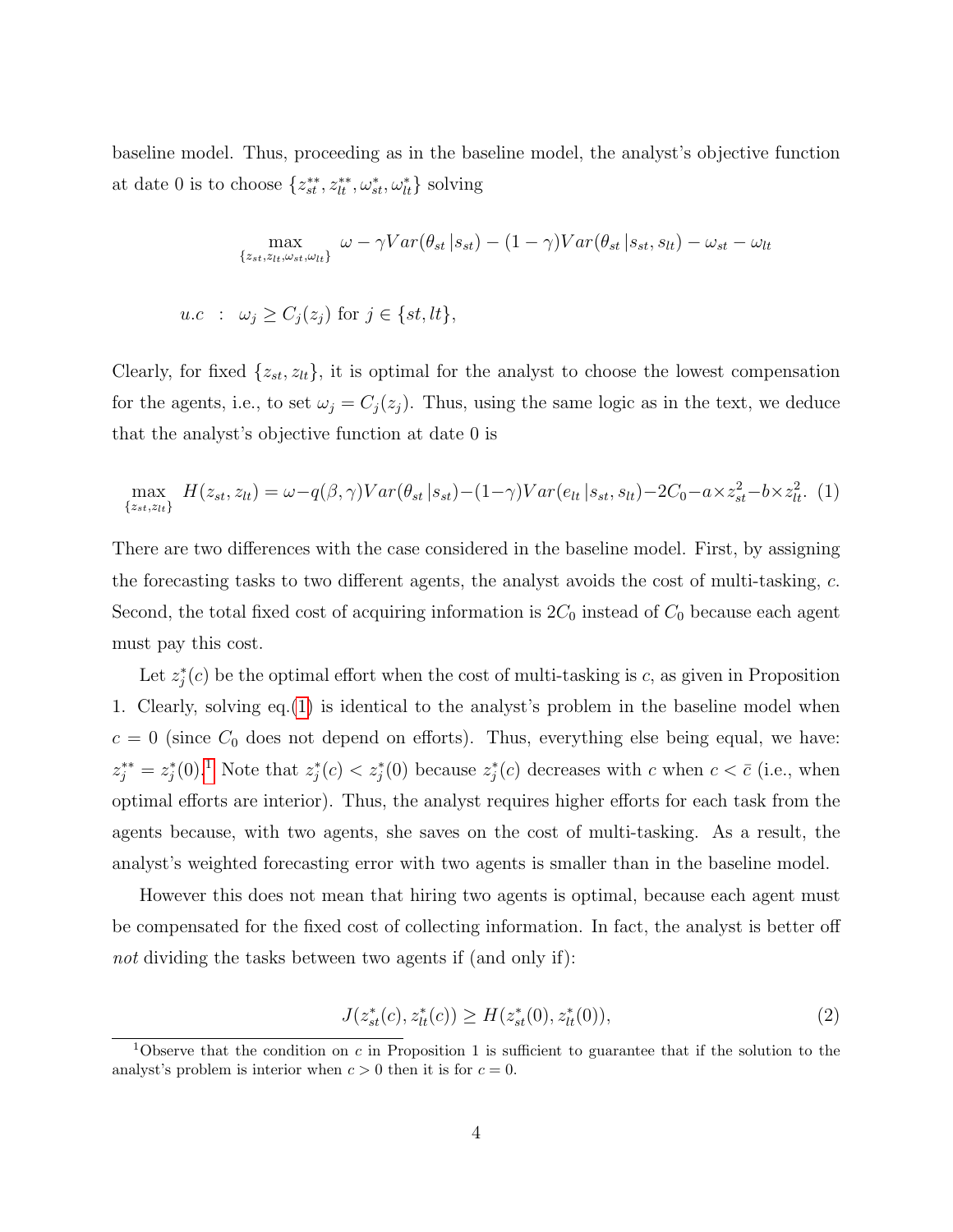where  $J(z_{st}^*(c), z_{lt}^*(c))$  is defined in the text. Using the fact that  $H(z_{st}^*(0), z_{lt}^*(0)) = J(z_{st}^*(0), z_{lt}^*(0)) +$  $cz_{st}^{*}(0)z_{lt}^{*}(0) - C_0$ , we can rewrite eq.[\(2\)](#page-3-2) as:

$$
C_0 - cz_{st}^*(0)z_{lt}^*(0) \ge J(z_{st}^*(0), z_{lt}^*(0)) - J(z_{st}^*(c), z_{lt}^*(c)).
$$
\n(3)

The R.H.S is negative because  $\{z_{st}^*(c), z_{tt}^*(c)\}\$  maximizes J. Thus, a sufficient condition for Condition [\(2\)](#page-3-2) to hold is that:

$$
cz_{st}^*(0)z_{lt}^*(0) \le C_0.
$$

That is, the analyst is better off not dividing the tasks if the maximum value of the multitasking costs (that incurred when the agents choose the largests optimal efforts, i.e., obtained when  $c = 0$ ) is less than the incremental cost incurred by dividing the tasks between two agents ( $C_0$ ). Using the expressions for  $z_{st}^*(0)$  and  $z_{lt}^*(0)$  in Proposition 1, the previous condition is equivalent to:

<span id="page-4-1"></span>
$$
c \le \frac{4C_0}{q(\beta, \gamma)(1-\gamma)(\psi_{st}\sigma_{st}^2\psi_{lt}\sigma_e^2)}.\tag{4}
$$

Thus, we obtain that if  $c \leq \text{Min}\{\bar{c}(\beta, \gamma, a, b, \psi_{st}, \psi_{lt}), \frac{4C_0}{a(\beta, \gamma)(1-\gamma)(\psi_{gt})}$  $\frac{4C_0}{q(\beta,\gamma)(1-\gamma)(\psi_{st}\sigma_{st}^2\psi_{lt}\sigma_e^2)}\}$  (where  $\bar{c}(\beta,\gamma,a,b,\psi_{st},\psi_{lt})$ is defined in the proof of Proposition 1), Proposition 1 holds and it is not optimal for the analyst to hire two agents, despite the multi-tasking cost.

#### 1.2 Agency costs.

Agency frictions (e.g., if the analyst cannot perfectly observe the two agents' efforts) would add incentive compatibility constraints to the analyst's optimization problem considered in the previous section. Hence, agency frictions can only reduce the maximum expected payoff for the analyst when she divides the task between two agents,  $H(z_{st}^*(0), z_{lt}^*(0))$ . Hence, Condition [\(4\)](#page-4-1) is sufficient for the analyst being not better off dividing forecasting tasks between two agents when one introduces agency issues in the set-up considered in the previous section.

### <span id="page-4-0"></span>2 Shock on  $\psi_{st}$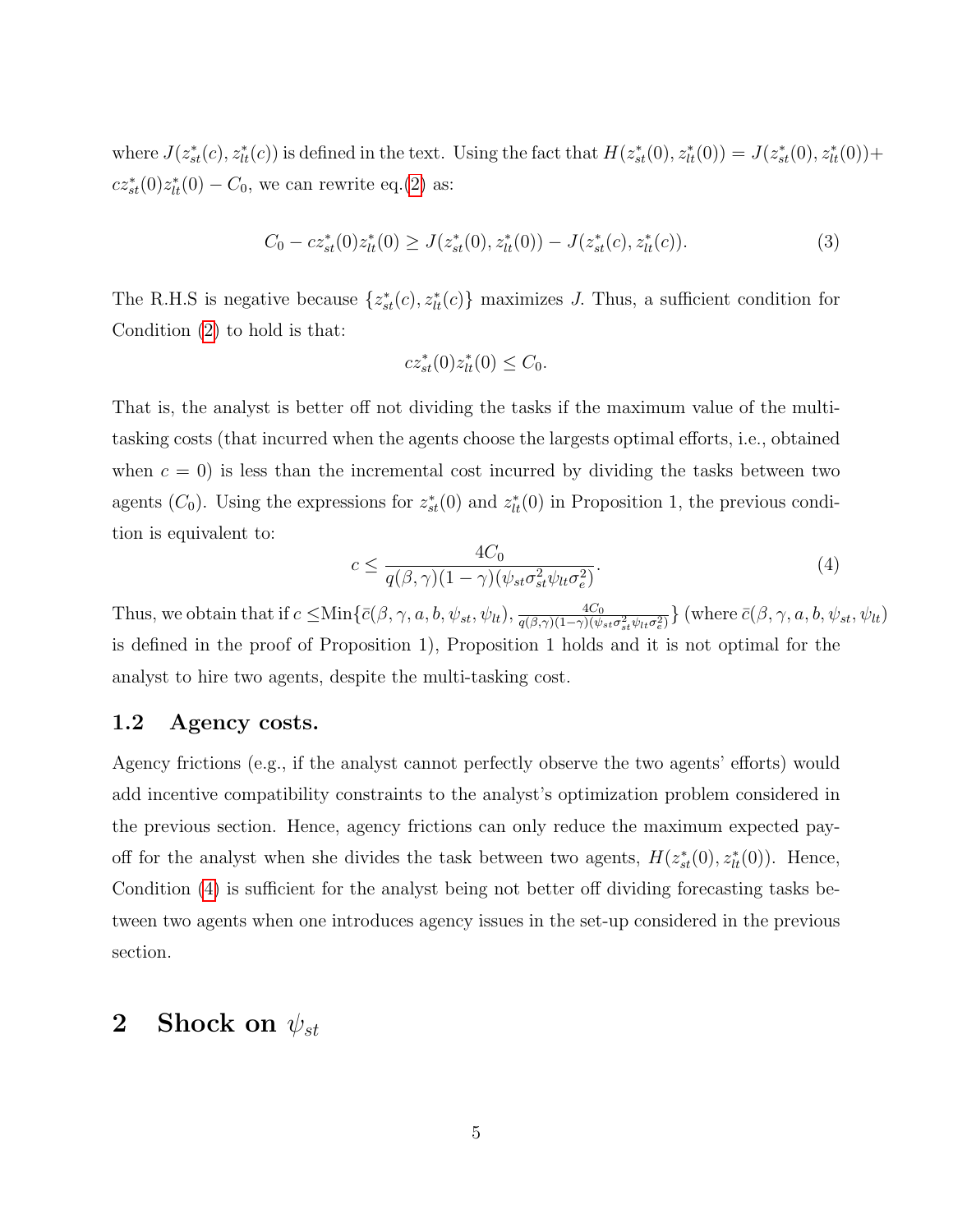In this section, we show that if  $\rho < \left(\frac{cv_{lt}}{4b\phi_{lt}}\right)$  $\frac{c\psi_{lt}}{4b\psi_{st}+c\psi_{lt}}$ <sup>1</sup>/<sub>2</sub> then (i) the informativeness of the analyst's short-term forecast increases with the marginal return on effort for obtaining short-term information  $(\psi_{st})$ , i.e.,  $\frac{\partial R_{st}^2}{\partial \psi_{st}} > 0$  and (ii) the informativeness of the analyst's long-term forecast decreases with the marginal return on effort for obtaining short-term information  $\left(\frac{\partial R_{tt}^2}{\partial \psi_{st}} < 0\right)$ . It is direct from Proposition 1 that

<span id="page-5-0"></span>
$$
\frac{\partial z_{st}^*}{\partial \psi_{st}} = \frac{2bq(\beta, \gamma)\sigma_{st}^2}{4ab - c^2} > 0, \text{ and } \frac{\partial z_{tt}^*}{\partial \psi_{st}} = -\frac{cq(\beta, \gamma)\sigma_{st}^2}{4ab - c^2} < 0.
$$
 (5)

Thus, when  $\psi_{st}$  increases, the analyst exerts more effort to collect short-term information and less effort to collect long-term information. The mechanism is the same as for a decrease in the marginal cost of obtaining short-term information. Indeed, both types of shocks increase the marginal informational benefit of effort to collect short-term information. Thus, the analyst exerts more effort to collect short-term information. However, this raises the marginal cost of effort to collect long-term information when multi-tasking is costly  $(c > 0)$ . Consequently, the marginal benefit of collecting long-term information declines. As the optimal allocation of effort requires equalizing the marginal benefit of effort on each task, the analyst optimally reacts by reducing her effort to collect long-term information.

Using eq.(12) in the main text, it immediately follows that  $\frac{\partial R_{st}^2}{\partial \psi_{st}} = \psi_{st} \frac{\partial z_{st}^*}{\partial \psi_{st}} + z_{st}^* > 0$ . Moreover, using  $eq(13)$  in the main text, we obtain

$$
\frac{\partial R_{lt}^2}{\partial \psi_{st}} = (1 - \rho^2) \psi_{lt} \frac{\partial z_{lt}^*}{\partial \psi_{st}} + \rho^2 \frac{\partial R_{st}^2}{\partial \psi_{st}}.
$$
\n
$$
(6)
$$

Using the fact that  $\frac{\partial z_{lt}^*}{\partial \psi_{st}} = -\left(\frac{c}{2l}\right)$  $\frac{c}{2b}$ )  $\frac{\partial z_{st}^{*}}{\partial \psi_{st}}$  and  $\frac{\partial R_{st}^{2}}{\partial \psi_{st}} = \psi_{st} \frac{\partial z_{st}^{*}}{\partial \psi_{st}} + z_{st}^{*}$ , we deduce that

$$
\frac{\partial R_{lt}^2}{\partial \psi_{st}} = -(1 - \rho^2) \psi_{lt} \left(\frac{c}{2b}\right) \frac{\partial z_{st}^*}{\partial \psi_{st}} + \rho^2 (\psi_{st} \frac{\partial z_{st}^*}{\partial \psi_{st}} + z_{st}^*). \tag{7}
$$

Now, as  $0 < z_{st}^* < \psi_{st} \frac{\partial z_{st}^*}{\partial \psi_{st}}$  (see the expressions for  $z_{st}^*$  in the text and  $\frac{\partial z_{st}^*}{\partial \psi_{st}}$  in eq.[\(5\)](#page-5-0)), we deduce that

$$
\frac{\partial R_{lt}^2}{\partial \psi_{st}} < -(1 - \rho^2) \psi_{lt} \left(\frac{c}{2b}\right) \frac{\partial z_{st}^*}{\partial \psi_{st}} + 2\rho^2 \psi_{st} \frac{\partial z_{st}^*}{\partial \psi_{st}}.
$$
\n(8)

Thus, as  $\frac{\partial z_{st}^*}{\partial \psi_{st}} > 0$ , a sufficient condition for  $\frac{\partial R_{lt}^2}{\partial \psi_{st}} < 0$  is  $\rho < (\frac{c\psi_{lt}}{4b\psi_{st}+d\psi_{st}})$  $\frac{c\psi_{lt}}{4b\psi_{st}+c\psi_{lt}}\big)\frac{1}{2}$ .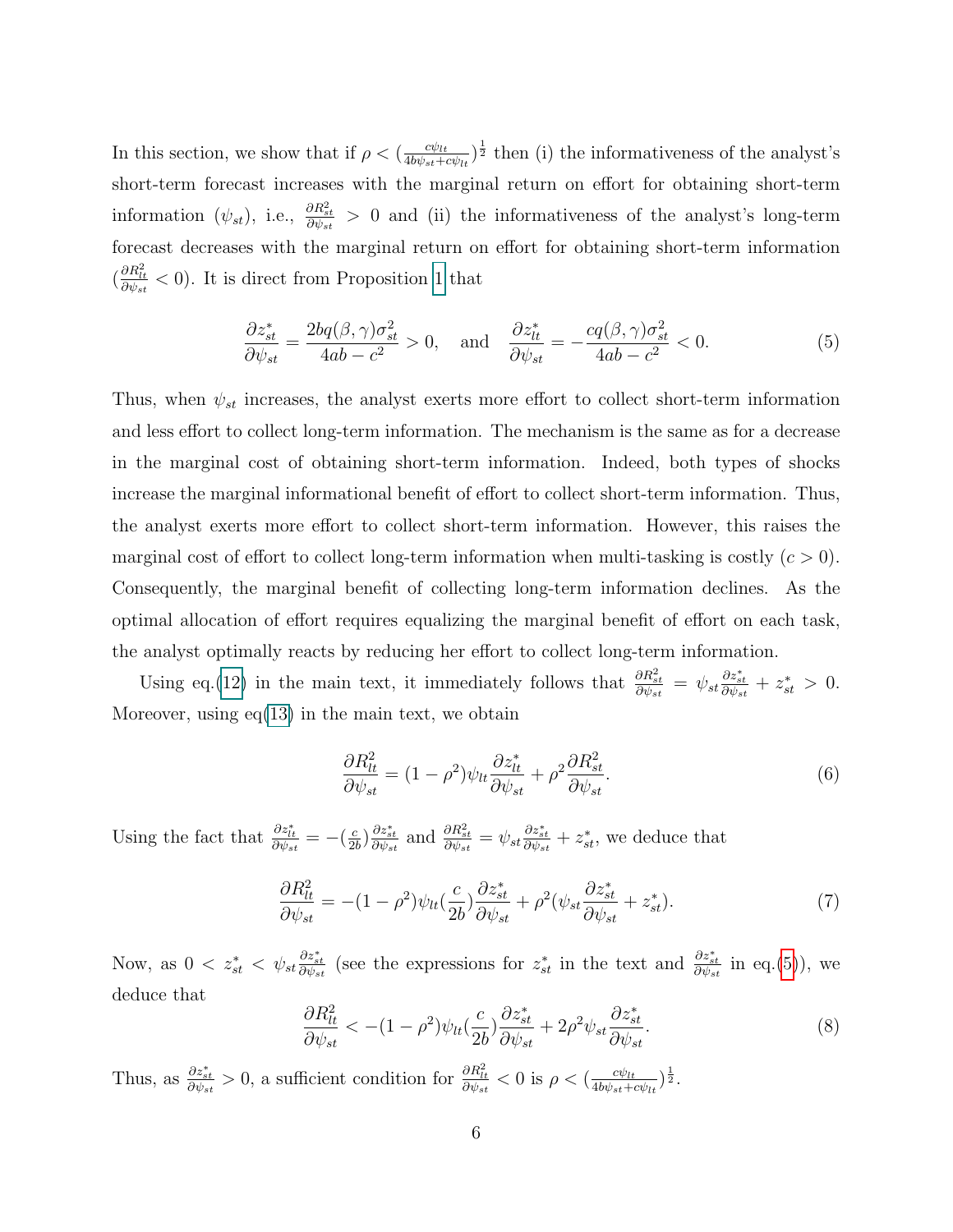# <span id="page-6-0"></span>3 Literature Review on Predictability with Alternative Data

We have reviewed 26 academic papers using alternative datasets (bibliographical references are given in the last section of this internet appendix). Table [A1](#page-6-1) shows the type of alternative data used in each paper, and whether the authors find evidence of predictive power for short-term and long-term outcomes (real outcomes or stock returns). All papers (but one) show that alternative data predict fundamentals or returns in the short-term, defined as an horizon shorter than one year. One paper discusses long-term predictability, but reports insignificant results. We could not find any academic evidence that alternative datasets contain information about firms' long-term prospects.

#### Table A1: Existing Literature on Data Predictability

<span id="page-6-1"></span>This table reviews the papers published in Finance and Accounting journals that investigate the usefulness of various recently available data for predicting firm real outcomes and stock returns. For both outcomes, we indicate whether the paper provides evidence of short-term (i.e., less than a year) and long-term (i.e., more than a year) predictability. "yes" indicates that predictability is found. "no" indicates that predictability is rejected. "NA" indicates that predictability is not tested.

| Paper                                    | Data type              |               | Predictability for: |                      |              |  |  |  |  |
|------------------------------------------|------------------------|---------------|---------------------|----------------------|--------------|--|--|--|--|
|                                          |                        | Real Outcomes |                     | <b>Stock Returns</b> |              |  |  |  |  |
|                                          |                        | Short-term    | Long-term           | Short-term           | Long-term    |  |  |  |  |
| Green, Huang, Wen, Zhou (2019)           | Employer ratings       | yes           | $\mathbf{n}$        | yes                  | $\mathbf{n}$ |  |  |  |  |
| Katona, Painter, Patatoukas, Zeng (2021) | Satellite Images       | <b>NA</b>     | NA.                 | yes                  | NA.          |  |  |  |  |
| Mukherjee, Panayotov, Shon (2021)        | Weather Data           | NA            | <b>NA</b>           | yes                  | NA.          |  |  |  |  |
| Leung, Wong, Wong $(2019)$               | Social Media           | yes           | NA                  | yes                  | NA.          |  |  |  |  |
| Froot, Kang, Ozik, Sadka (2016)          | Mobile devices         | yes           | NA.                 | yes                  | NA.          |  |  |  |  |
| Umar $(2022)$                            | Social Media           | yes           | NA                  | yes                  | NA.          |  |  |  |  |
| Tang (2017)                              | Social Media           | <b>ves</b>    | <b>NA</b>           | <b>NA</b>            | <b>NA</b>    |  |  |  |  |
| Huang $(2018)$                           | <b>Product Reviews</b> | yes           | NA                  | <b>ves</b>           | NA.          |  |  |  |  |
| Zhu(2019)                                | Satellite Images       | yes           | NA                  | <b>ves</b>           | NA           |  |  |  |  |
| Jame, Johnston, Markovm, Wolfe (2016)    | Social Media           | yes           | NA                  | yes                  | NA.          |  |  |  |  |
| Chen, De, Hu, Hwang (2014)               | Social Media           | yes           | <b>NA</b>           | yes                  | NA.          |  |  |  |  |
| Bartov, Faurel, Mohanram (2018)          | Social Media           | yes           | NA                  | yes                  | NA           |  |  |  |  |
| Kelley, Tetlock (2013)                   | Retail Orders          | yes           | NA                  | yes                  | NA           |  |  |  |  |
| Bollen, Mao, Zeng (2011)                 | Social Media           | NА            | NA                  | yes                  | NA.          |  |  |  |  |
| Da, Engelberg, Gao (2011)                | Google Searches        | <b>ves</b>    | NA.                 | <b>ves</b>           | NA.          |  |  |  |  |
| Farrell, Green, Jame, Markov (2020)      | Social Media           | yes           | NA.                 | yes                  | NA.          |  |  |  |  |
| Hirshleifer, Shumway (2003)              | Weather Data           | NА            | <b>NA</b>           | yes                  | <b>NA</b>    |  |  |  |  |
| Goetzmann, Kim, Kumar, Wang (2015)       | Weather Data           | <b>NA</b>     | <b>NA</b>           | yes                  | <b>NA</b>    |  |  |  |  |
| Giannini, Irvine, Shu (2017)             | Social Media           | <b>NA</b>     | <b>NA</b>           | yes                  | NA           |  |  |  |  |
| Choi, Varian (2009)                      | Google Trend           | yes           | NA.                 | <b>NA</b>            | NA.          |  |  |  |  |
| Wu, Brynjolfsson (2015)                  | Google Trend           | yes           | <b>NA</b>           | <b>NA</b>            | <b>NA</b>    |  |  |  |  |
| Tumarkin, Whitelaw (2001)                | Social Media           | <b>NA</b>     | <b>NA</b>           | no                   | NA.          |  |  |  |  |
| Antweiler, Frank (2004)                  | Social Media           | NA            | NA.                 | yes                  | NA.          |  |  |  |  |
| Hirschey, Richardson, Scholz (2000)      | Social Media           | <b>NA</b>     | <b>NA</b>           | yes                  | NA.          |  |  |  |  |
| Drake, Roulstone, Thornock (2012)        | Google Searches        | NA            | <b>NA</b>           | yes                  | NA.          |  |  |  |  |
| Gu, Kurkov (2020)                        | Social Media           | yes           | <b>NA</b>           | yes                  | <b>NA</b>    |  |  |  |  |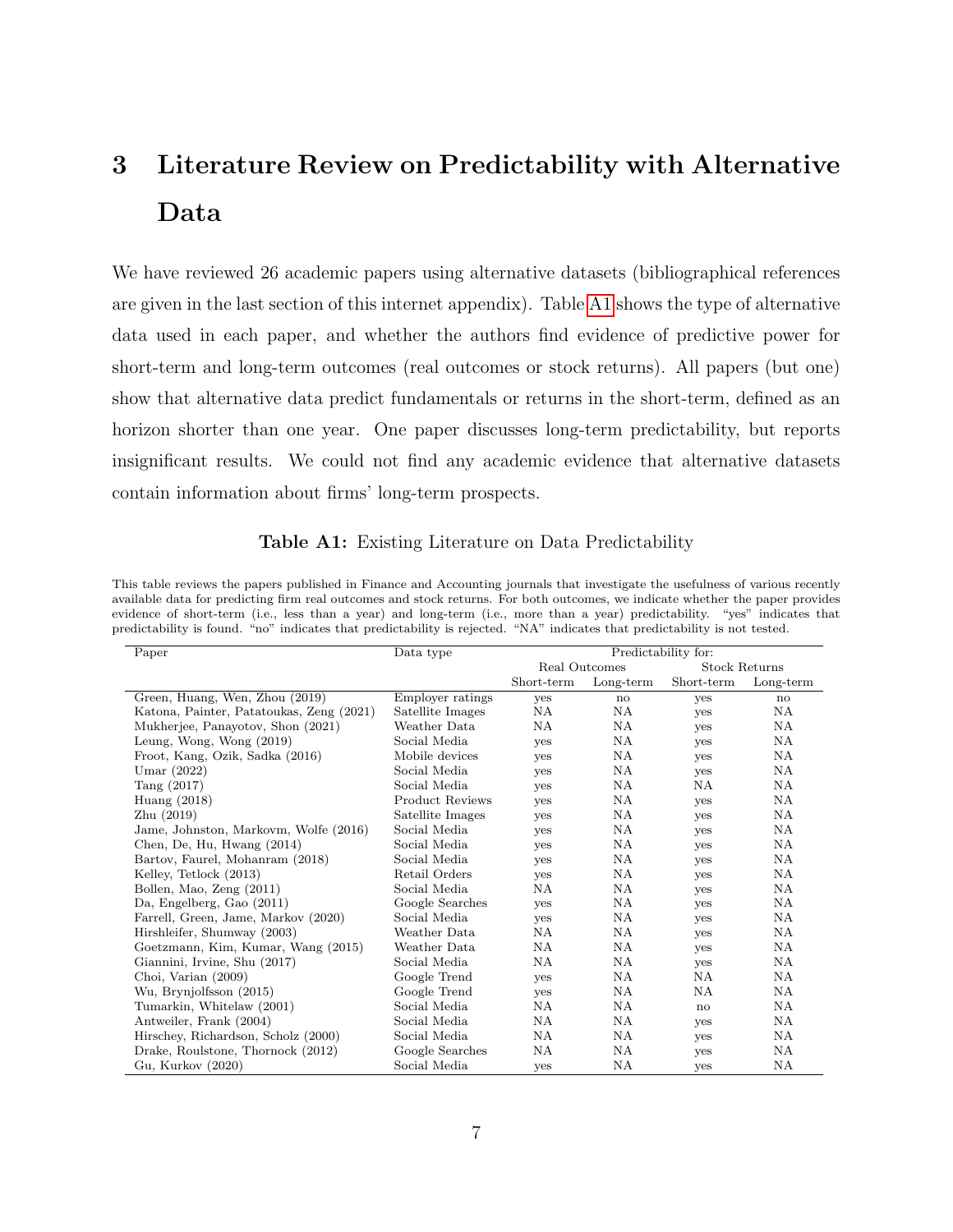### <span id="page-7-0"></span>4 EPS to Net Income Forecast Conversion

Converting an EPS forecast to a Net Income Forecast is not immediate because I/B/E/S does not report the number of shares used by the analyst to compute EPS. We experimented with two different approaches to make that conversion: (i) multiply the unadjusted EPS forecast from  $I/B/E/S$  by the number of shares from CRSP at t (shrout), or (ii) multiply the actual net income observed ex-post by the ratio of the  $I/B/E/S$  adjusted EPS forecast over the I/B/E/S adjusted actual EPS. This last approach ensures that the implicit number of shares used in the conversion is adjusted for stock splits, if needed, in a way consistent with I/B/E/S's adjustments for these splits, while preserving the ratio of forecast error relative to realized earnings reported in I/B/E/S.

To evaluate the quality of each approach, we compared the net income forecast obtained after converting the EPS forecast with the true net income forecast whenever the analyst issues both. For almost 60% of those cases, the difference (in absolute value) between the converted EPS and the true net income forecast is lower with the second approach, and so we retain this one for making this conversion whenever an EPS forecast is available but the net income forecast is not.

### <span id="page-7-1"></span>5 Why not Use Long-Term Growth Forecasts?

Analysts sometimes disclose, in addition to their earnings forecasts, a forecast about longterm growth. Specifically, a long-term growth (LTG) forecast in percent is reported instead of earnings forecasts in dollar amounts for more distant and specific fiscal periods. These LTG forecasts have been used in the literature, either directly to understand belief formation (e.g., Bordalo, Gennaioli, La Porta, and Shleifer (2019)), or indirectly to estimate the cost of capital (e.g., Chen, Da, and Xhao (2013)). LTG forecasts are however not well suited for our purpose because the horizon of these forecasts is unclear, making it difficult to assign them to actual realizations (and hence measure precisely their informativeness by horizon). After reading several reports from analysts, we indeed find substantial heterogeneity in how analysts define the horizon of their LTG forecasts (when they provide this definition). Some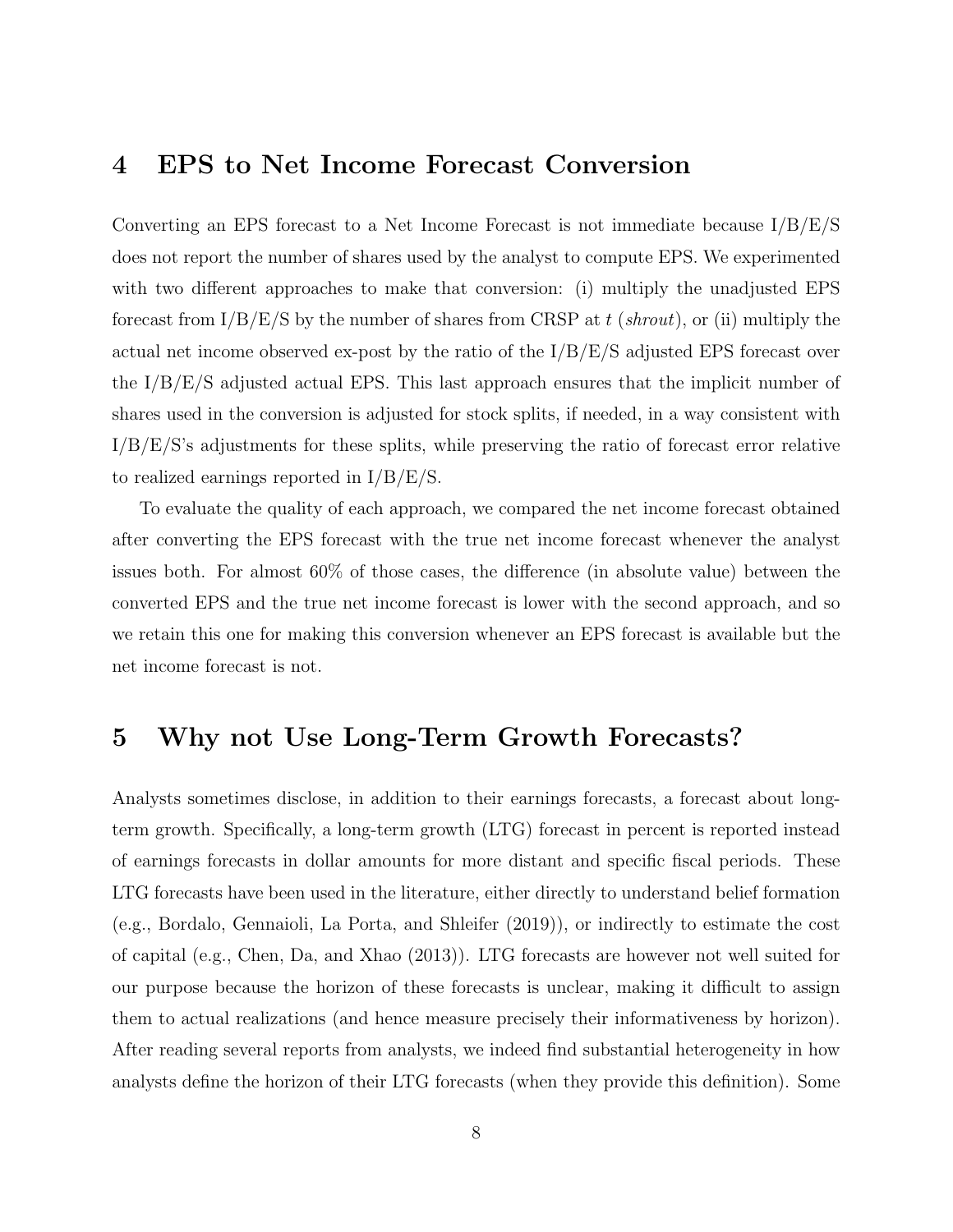refer to earnings growth for the next five years, others use the next three years. Many refer to 3-5 year growth, without any further detail. Moreover, the base year for the growth estimate also varies. It can be the last historical fiscal year, the current fiscal year, the next fiscal year, or the subsequent one. Often, this base year is undefined.

### <span id="page-8-0"></span>6 Forecast Informativeness with Biased Analysts

To allow for the possibility of a systematic bias in the analyst's forecasts, suppose that these forecasts are given by:

$$
f_{hi} = \mathcal{E}(\theta_{hi} | \Omega) + \tilde{b}_{hi}, \tag{9}
$$

where  $f_{hi}$  is the analyst's forecast about firm i's earnings,  $\theta_{hi}$ , at horizon h,  $\Omega$  is the analyst's information and  $\tilde{b}_{hi}$  is the analyst's bias, which can be random. This bias is independent from  $\theta_{hi}$  – E( $\theta_{hi}$  |Ω) (i.e., the bias cannot be used by the analyst to forecast  $\theta_{hi}$  beyond and above the information in  $\Omega$ ) and from  $E(\theta_{hi} | \Omega)$ . That is,  $cov(\tilde{b}, \theta_{hi} - E(\theta_{hi} | \Omega)) = 0$ and  $cov(E(\theta_{hi}|\Omega), \tilde{b}) = 0$ . The particular case in which the bias is constant satisfied these assumptions.

In our model,  $\widetilde{b}_{hi} = 0$  (the analyst is unbiased). On average, the analyst's bias at horizon h is

$$
E(\theta_{hi} - f_{hi}) = E(\dot{b}_{hi}).
$$

The literature on equity sell-side analysts suggests that  $E(\tilde{b}_{hi}) \geq 0$ . As explained in the text, the quality of analysts' forecasts is often measured by their average squared forecasting error. The analyst's expected squared forecasting error is

$$
E((\theta_{hi} - f_{hi})^2) = E((\theta_{hi} - E(\theta_{hi} | \Omega) + E(\theta_{hi} | \Omega) - f_{hi})^2),
$$
  
= Var(\theta\_{hi} | \Omega) + E(\tilde{b}\_{hi}^2),  
= Var(\theta\_{hi} | \Omega) + Var(\tilde{b}\_{hi}) + E(\tilde{b}\_{hi})^2.

Thus, when an analyst is biased, her expected forecasting error is the sum of: (i) the precision of her unbiased forecast  $(\text{Var}(\theta_{hi} | \Omega)^{(-1)})$ , (ii) the variance of her bias, or (iii) her expected bias ( $E(\tilde{b}_{hi})$ . We are interested in measuring (i) (i.e., the quality of the analyst's unbiased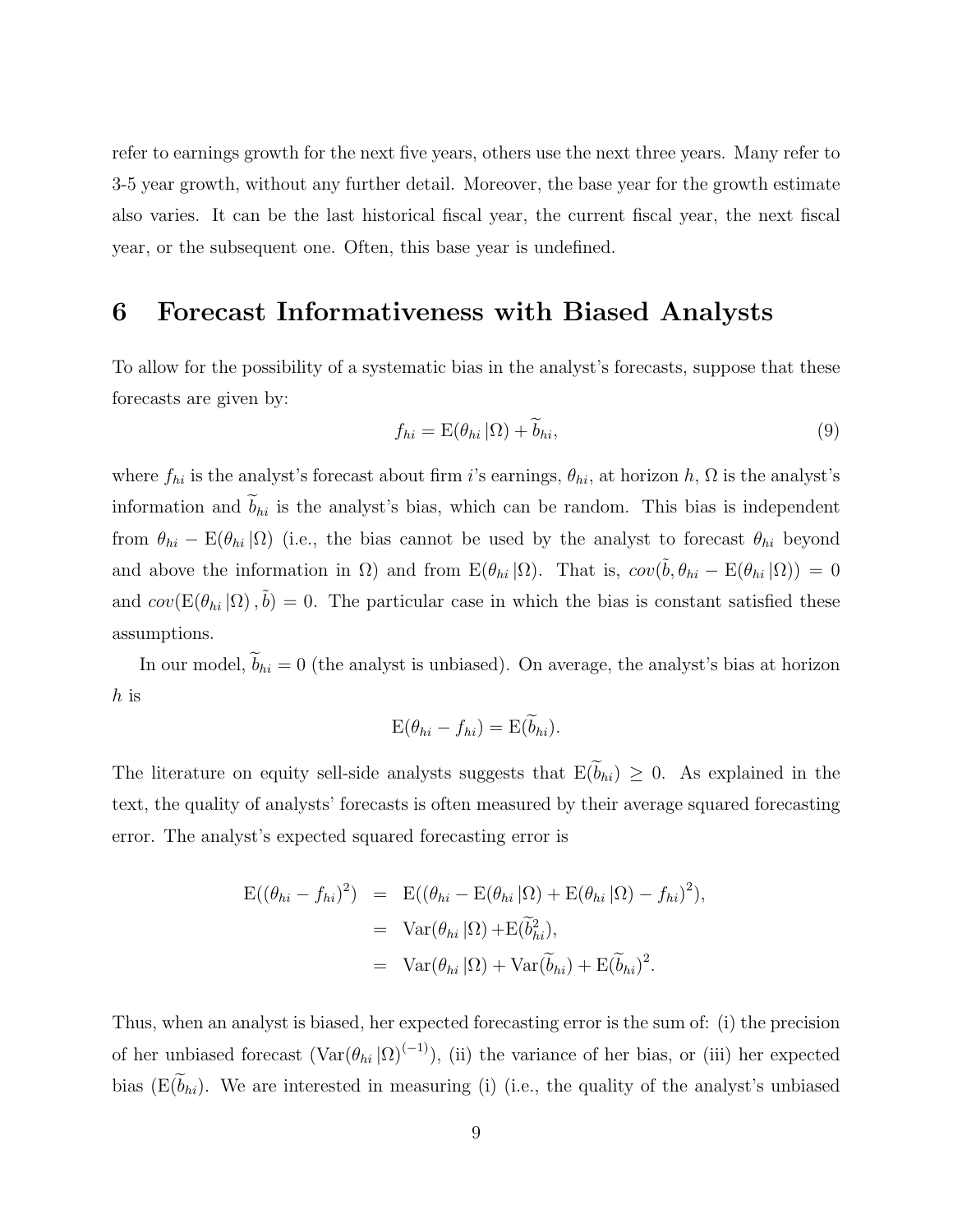forecast) and not (ii) and (iii) (distorsions induced by the bias in the analyst's forecasts). For instance, as pointed out by Hilary and Hsu (2013), the analyst's average squared error can be large because her expected bias is large, even though the analyst's unbiased forecast is perfect  $(\text{Var}(\theta_{hi} | \Omega) = 0).$ 

As shown below, in contrast to the average analyst's squared forecasting error, our measure of analysts' forecast informativeness is not affected by the analysts' forecasting bias and identical to the informativeness of their unbiased forecasts when the bias is constant.

To see this, let denote by  $f_{hi}^*$  the analyst's unbiased expected forecast:  $f_{hi}^* = E(\theta_{hi} | \Omega)$ . Assuming that all variables have a normal distribution, we have

$$
E(\theta_{hi} | f_{hi}) = \widehat{k}_0 + \widehat{k}_1 f_{hi},
$$

with  $\hat{k}_0 = (E(\theta_{hi})(1 - \hat{k}_1) - \hat{k}_1 E(\tilde{b}_{hi}))$  and  $\hat{k}_1 = \frac{Var(f_{hi}^*)}{Var(f_{hi})}$  with  $\hat{k}_1 \leq 1$ . Note that  $\hat{k}_1 = 1$  when the analyst's bias is constant.

Assuming, as we do in our tests, that the observations of  $(\theta_{hi}, f_{hi})$  for different firms are independent draws from the same distribution, the estimate of  $k_1$   $(k_0)$  in the regression considered in eq.(14) in our paper is a (consistent) estimate of  $\hat{k}_1$  ( $\hat{k}_0$ ). The  $R^2$  of this regression is our measure of an analyst's forecast informativeness at horizon h. Its theoretical value is

$$
R_{ih}^2 = \hat{k}_1^2 \frac{Var(f_{hi})}{Var(\theta_{hi})} = \hat{k}_1 R_{\theta f^*}^2
$$
\n(10)

where  $R_{\theta f^*}^2$  is the  $R^2$  of a regression of  $\theta_{hi}$  on  $f_{hi}^*$ . Thus, our measure of informativeness is not affected by the expected level of the bias in the analyst's forecast  $(E(\widetilde{b}_{hi}))$  in contrast to the expected forecasting error. Moreover, if the analyst's bias is constant across firms ( $Var(\tilde{b}_{hi})$  = 0), our empirical measure of the informativeness of an analyst's forecast is identical to the the informativeness of the analyst's *unbiased forecast*,  $f^*$  (which is not observed). Indeed, in this case,  $\hat{k}_1 = 1$  so that  $R_{ih}^2 = R_{\theta f^*}^2$ . If instead  $\text{Var}(\widetilde{b}_{hi}) > 0$ , our empirical measure is biased downward (it underestimates the true informativeness of analysts' unbiased forecasts at a given horizon). However, there is a one-to-one mapping between our empirical measure of forecast informativeness  $(R_{ih}^2)$  and the informativeness of the analyst's unbiased forecast  $(R^2_{\theta f^*}).$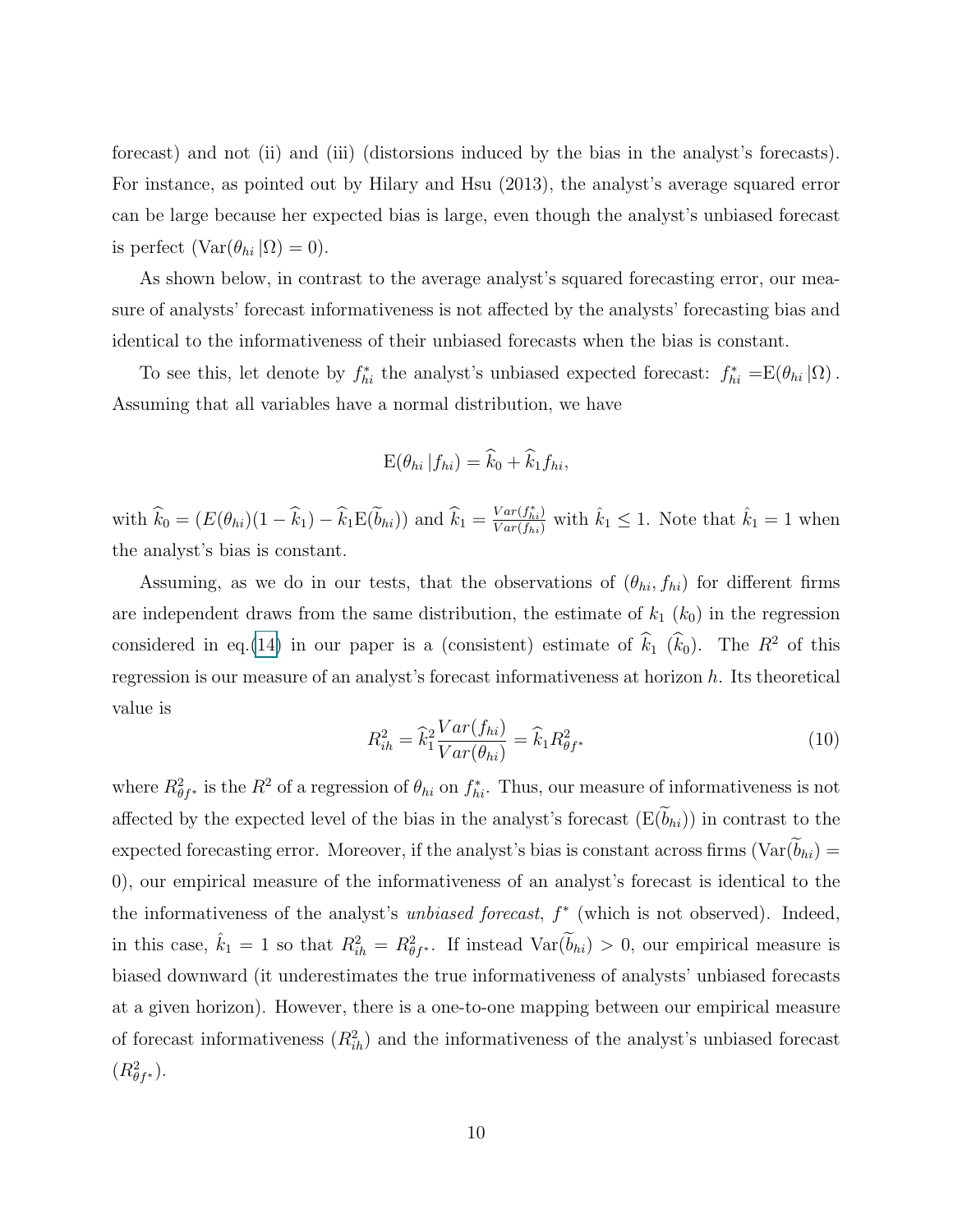### <span id="page-10-0"></span>7 Analysts' Forecasting Activity and Recommendations

Our test in Section [VI](#page-8-0) builds on the assumption that (some) analysts use StockTwits data as a complementary source of information (see discussion in Section [VI.](#page-8-0)B). Table [A2](#page-11-0) and Table [A3](#page-11-1) report results (discussed in section [VI.](#page-8-0)B) that are consistent with this assumption.

In Table [A2,](#page-11-0) Column (1) shows that analysts are more likely to issue a new forecast on a given firm and day following an increase in StockTwits activity, as measured by the number of actual messages posted about the firm over the last 30 days. Column (2) shows that this result survives when controlling for trading volume, and thus for the possible effects of contemporaneous news (public or private) that is material enough to generate trading. Columns (3) and (4) show that this result continues to hold on days without news arrival from traditional data sources (which we identify using Capital IQ Key Developments), and thus mitigate the concern that news arrival (affecting both analysts' forecasts and social media activity) confounds the relationship documented in Column (1).

In Table [A3,](#page-11-1) Column (1) shows that the recommendation of an analyst on a given firm and day is positively (negatively) related to the fraction of StockTwits users whose opinion is "Bullish" ("Bearish"). When more users are "Bullish" ("Bearish"), analysts are more likely to upgrade (downgrade) their recommendation. The economic magnitude of this effect is small, but it is highly significant. Columns (2) and (3) show that this result continues to hold on days without news arrival from traditional data sources (which we identify using Capital IQ Key Developments), and thus mitigate the concern that news arrival (affecting both analysts' recommendations and users' ratings) confounds the relationship documented in Column (1) of Table [A3.](#page-11-1)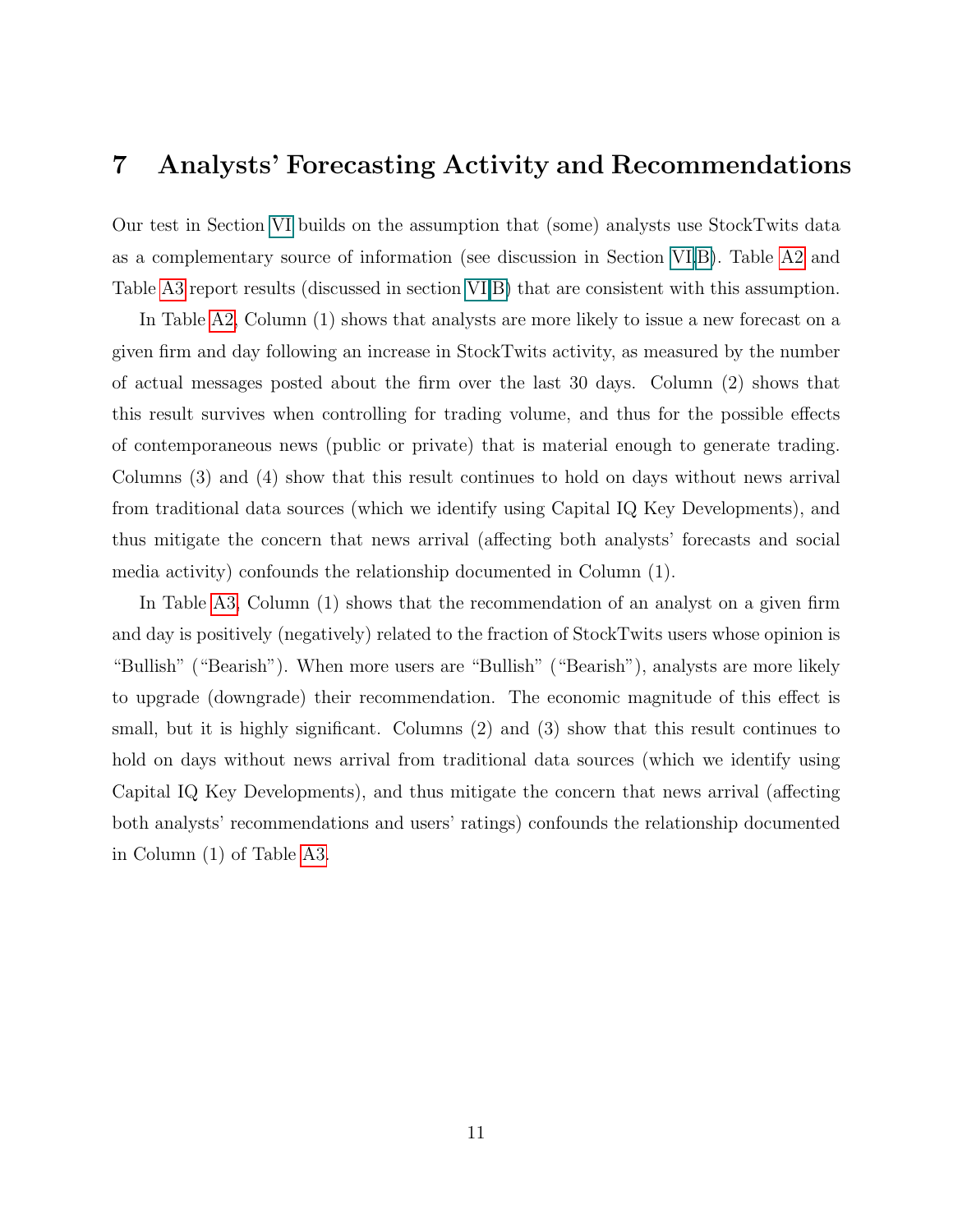#### Table A2: Social Media Data and Analysts' Forecasting Activity

<span id="page-11-0"></span>This table presents OLS estimates of the sensitivity of analysts' propensity to issue new earnings forecasts to recent StockTwits activity. Estimations are made at the analyst-firm-day level. The sample includes all U.S. firms covered by at least one analyst between 2009 and 2017. The dependent variable is a binary variable equal to one if the analyst issues a new forecast (or a revision) on a given firm on day  $t$  and zero otherwise. #Messages is the number of StockTwits messages posted about a firm from  $t - 30$  to  $t - 1$ . The number of messages is set to zero when the firm is not covered/discussed on StockTwits. Trading Volume is the total volume of trading on from  $t - 30$  to  $t - 1$ . In Column (3), we impose that no news (from the Capital IQ Key Developments dataset) is released about the firm during the day (otherwise the observation is removed from the sample). In Column (4), we impose that no news is released about the firm from  $t - 30$  to t (otherwise the observation is removed from the sample). t-statistics in parentheses are based on standard errors clustered by firm. Symbols \*\*\*, \*\*, and \* denote statistical significance at the 1%, 5%, and 10% level, respectively.

| Dep. variable:                                            |                     | $Binary Variable$ (New Forecast=1) |                                   |                                |
|-----------------------------------------------------------|---------------------|------------------------------------|-----------------------------------|--------------------------------|
| OLS:                                                      | (1)                 | (2)                                | $\left( 3\right)$                 | (4)                            |
| $#$ Messages                                              | $0.02***$<br>(2.97) | $0.03***$<br>(4.29)<br>$-0.13***$  | $0.06***$<br>(8.82)<br>$-0.04***$ | $0.06***$<br>(2.70)<br>$0.09*$ |
| Trading Volume                                            |                     | $(-9.74)$                          | $(-4.12)$                         | (1.86)                         |
| Analyst $\times$ Firm FE                                  | Yes                 | Yes                                | Yes                               | Yes                            |
| Analyst $\times$ Date FE                                  | Yes                 | Yes                                | Yes                               | Yes                            |
| Sample without news in Key Dev. at t                      | No                  | No                                 | Yes                               | No                             |
| Sample without news in Key Dev. over $t=30 \rightarrow t$ | No                  | No                                 | No                                | Yes                            |
| N                                                         | 80,434,931          | 80,379,362                         | 69,414,958                        | 3,147,979                      |

#### Table A3: Social Media Data and Analysts' Recommendations

<span id="page-11-1"></span>This table presents OLS estimates of the sensitivity of analysts' recommendations to the number of "Bullish" and "Bearish" ratings issued by StockTwits users. Estimations are made at the analyst-firm-day level. The sample includes all U.S. firms covered by at least one analyst between 2009 and 2017. The dependent variable is the last available recommendation made by analyst i on firm j at t (measured by the item ireccd in  $I/B/E/S$  and multiplied by -1 so that greater values of ireccd indicate better recommendations). Rating is the difference between the fraction of "Bullish" users and that of "Bearish" users about  $j$ at  $t-1$ . Rating is naturally bounded between -1 (all users are "Bearish") and +1 (all users are "Bullish"). We require that there are at least 10 users with an active rating about  $j$ . A rating is active if it is the last available rating, and if it is not stale at  $t-1$ . A rating is stale after 365 days. In Column (2), we impose that no news (from the Capital IQ Key Developments dataset) is released about the firm during the day (otherwise the observation is removed from the sample), i.e., at t. In Column (3), we impose that no news is released about the firm from  $t - 30$  to t (otherwise the observation is removed from the sample). t-statistics in parentheses are based on standard errors clustered by firm. Symbols \*\*\*, \*\*, and \* denote statistical significance at the 1%, 5%, and 10% level, respectively.

| Dep. variable:                                            |            | Analyst Recommendation |                |
|-----------------------------------------------------------|------------|------------------------|----------------|
| OLS:                                                      | (1)        | $\left( 2\right)$      | (3)            |
|                                                           |            |                        |                |
| Rating                                                    | $0.11***$  | $0.11***$              | $0.14***$      |
|                                                           | (6.89)     | (7.13)                 | (4.22)         |
|                                                           |            |                        |                |
| Analyst $\times$ Firm FE                                  | Yes        | Yes                    | Yes            |
| Analyst $\times$ Date FE                                  | Yes        | Yes                    | Yes            |
| Sample without news in Key Dev. at $t$                    | No         | Yes                    | N <sub>o</sub> |
| Sample without news in Key Dev. over $t=30 \rightarrow t$ | No         | No                     | Yes            |
| N                                                         | 33,758,191 | 28,677,022             | 879,011        |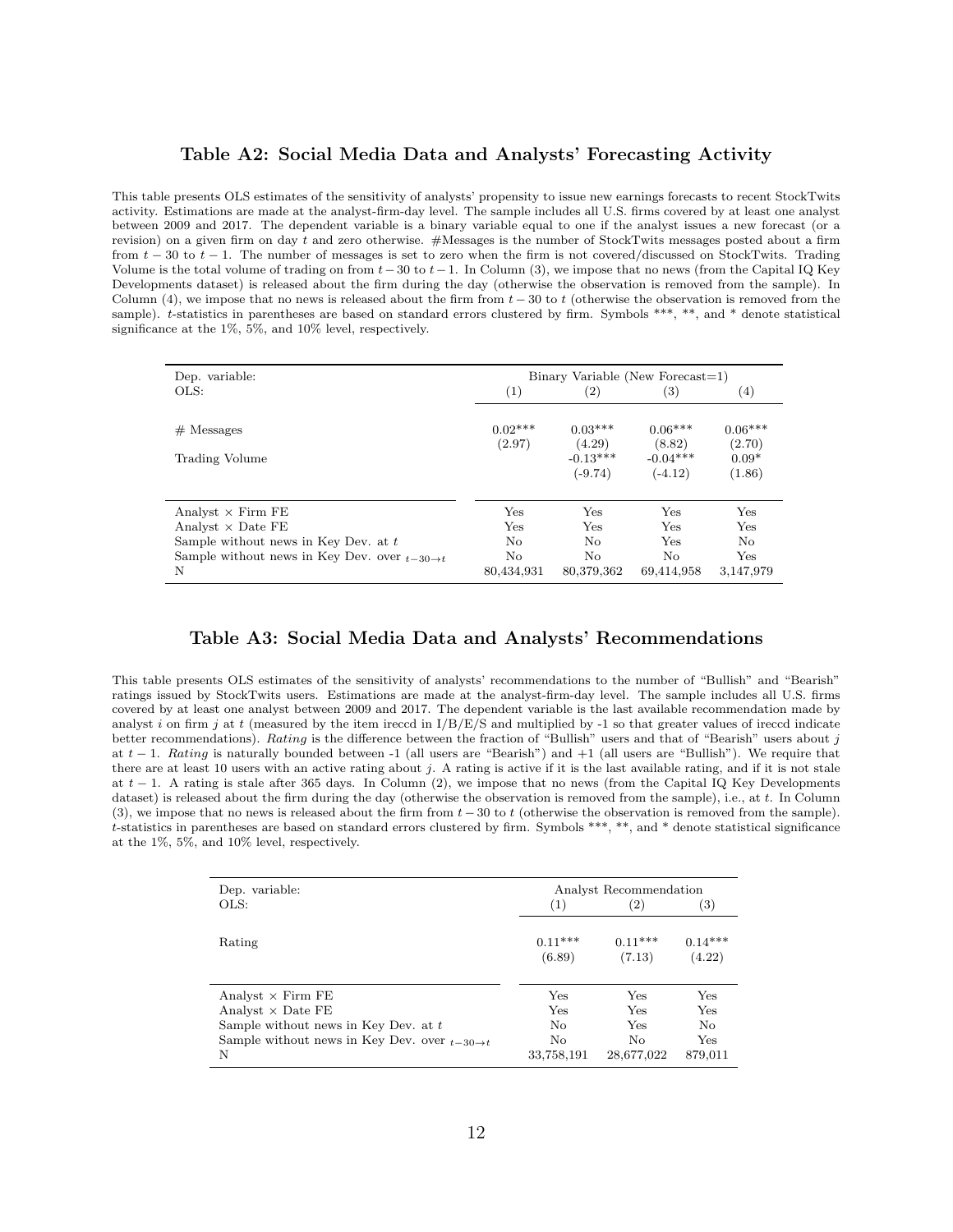### <span id="page-12-0"></span>8 Actual Messages vs. Hypothetical Messages

This appendix compares actual and hypothetical messages, and decomposes the sources of variation for each variable. The number of actual messages ( $\#Messages$ ) about firm j on day t (after coverage initiation by StockTwits) can be decomposed as

$$
\#Messages_{j,t} = \frac{\#Messages_{j,t}}{\#Total Messages_t} \times \#Total Messages_t
$$

$$
= w_{j,t} \times \#Total Messages_t
$$

where  $w_{j,t}$  is the share (in percentage) of total messages posted on StockTwits about j at t, and  $#Total Messages_t$  is the total number of messages posted on the platform on day t. Assuming (for convenience) that analyst i covers only firm j, the actual messages she is exposed to, denoted  $#Messages_{i,t}$ , can be decomposed as:

<span id="page-12-3"></span>
$$
#Messages_{i,t} = w_{i,t} \times #Total Messages_t \times Post_{i,t},
$$
\n(11)

where  $w_{i,t} = w_{j,t}$  (because i only follows j), and  $Post_{i,t}$  is an indicator equal to one after firm j is discussed on StockTwits for the first time ( $\#Messages_{i,t}$  is set to zero before coverage by StockTwits begins). Variation in analyst i's exposure  $(\text{H} {\textit{Message}} s_{i,t})$  is the product of three components: (i) the relative cross-sectional variation in the share of messages analyst  $i$  is exposed to, captured by  $w_{i,t}$ , (ii) the aggregate variation of total messaging on StockTwits captured by  $\#Total\ Messages_t$ , and (iii) time variation due to the staggered introduction of StockTwits, captured by  $Post_{i,t}$ .

Using a similar decomposition, exposure based on hypothetical messages is given by the following product:

<span id="page-12-2"></span>
$$
#Hypothetical Messages_{i,t} = w'_i \times #Total Messages_t \times Post_{i,t},
$$
\n(12)

where  $w'_i = \overline{w_j}$  is the average of  $w_{j,t}$  across all t, after messaging about firm j begins.<sup>[2](#page-12-1)</sup>

<span id="page-12-1"></span><sup>2</sup>Using other methodologies to estimate hypothetical messages does not materially affect our results. For example, one could use the median (rather than the average) of  $w_{j,t}$  to compute  $w'_i$ , or use  $Post'_t$  instead of  $Post_{i,t}$ , where  $Post'_{t}$  is equal to one after January 1, 2009.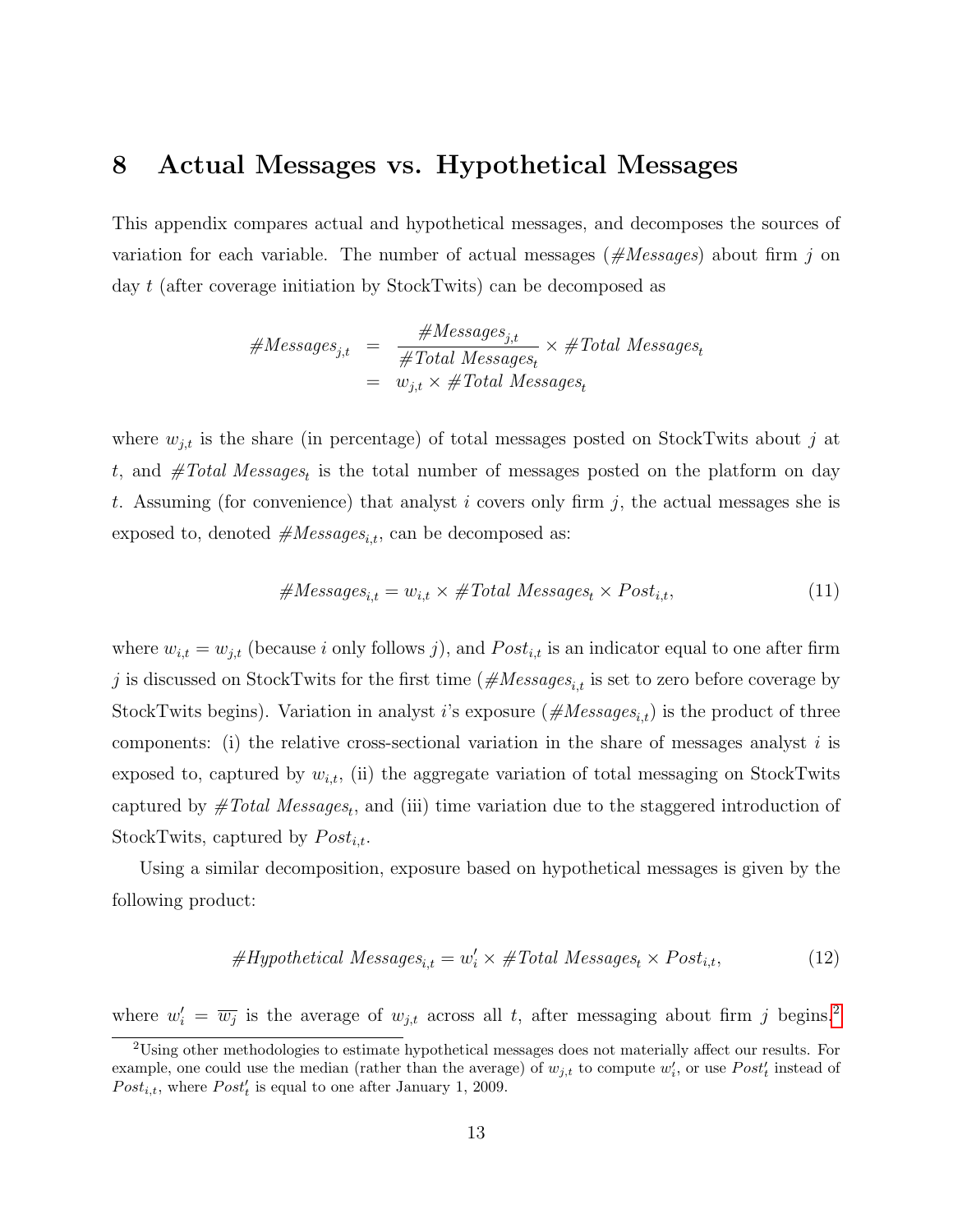Comparing eq.[\(12\)](#page-12-2) with eq.[\(11\)](#page-12-3) highlights that the first component (i.e.,  $w_i'$ ) in eq.(12) is time-invariant. Thus, while exposure based on  $#Messages_{i,t}$  could capture variation unrelated to StockTwits (e.g., if the arrival of information about firm  $j$  from other sources than StockTwits at t correlates with  $w_{i,t}$  (=  $w_{j,t}$ ) because StockTwits' users relay or comment that information),  $\# Hypothetical\ Messages_{i,t}$  cannot because the share  $w_i'$  is fixed (and thus cannot vary with such information arrival). Of course,  $\#Hypothetical\ Messages_{i,t}$  still captures variation across firms via  $w'_{i}$  (i.e., some analysts follow firms that are systematically more discussed), but this variation is controlled for by the analyst fixed effects  $\eta_i$  in our tests. Therefore, the source of variation we use in the paper to estimate the effect of greater exposure to StockTwits' data based on hypothetical messages comes solely from heterogeneous exposure to the progressive and staggered expansion of the platform (measured by #Total Messages<sub>t</sub>  $\times$  Post<sub>i,t</sub>).<sup>[3](#page-13-0)</sup>

Although our presentation focuses on the case where analyst i follows only firm j, the source of variation that our test relies upon is the same when analysts cover several firms, if coverage is stable. Since coverage is persistent on average, most changes in  $w_i'$  (i.e., the average of  $\overline{w_j}$  across the covered firms j) will be captured by the analysts' fixed effects  $\eta_i$ , and the main source of variation will come from the aggregate variation in the number of messages (and from the staggered deployment of the platform). To mitigate the concern that changes in analyst coverage (i.e., change in  $w'_{i}$  over time) could explain our results, we verify and show that our estimates are not materially affected when we filter out the variations in coverage using a Bartik-like instrument (see Section [VI](#page-8-0) D.2 and Table [VII](#page-30-0) in the paper), or when we focus on the sub-sample of analysts covering always the same firms (see Table [A11](#page-33-0) in Section [14](#page-31-0) of this Appendix).

<span id="page-13-0"></span><sup>&</sup>lt;sup>3</sup>Put it differently,  $\#Hypothetical Messages_{i,t}$  captures three sources of variation related to treatment: (i)  $w'_i$ , measuring the degree of exposure to treatment, (ii)  $#Total Messages_t$ , measuring the overall treatment intensity, and (iii)  $Post_{i,t}$ , measuring the treatment status. This third and last source of variation is the same as the one used to identify treatment in a standard staggered diff-in-diff specification. Since the first source of variation is absorbed by  $\eta_i$  in eq.(18), only the last two contribute to the estimation.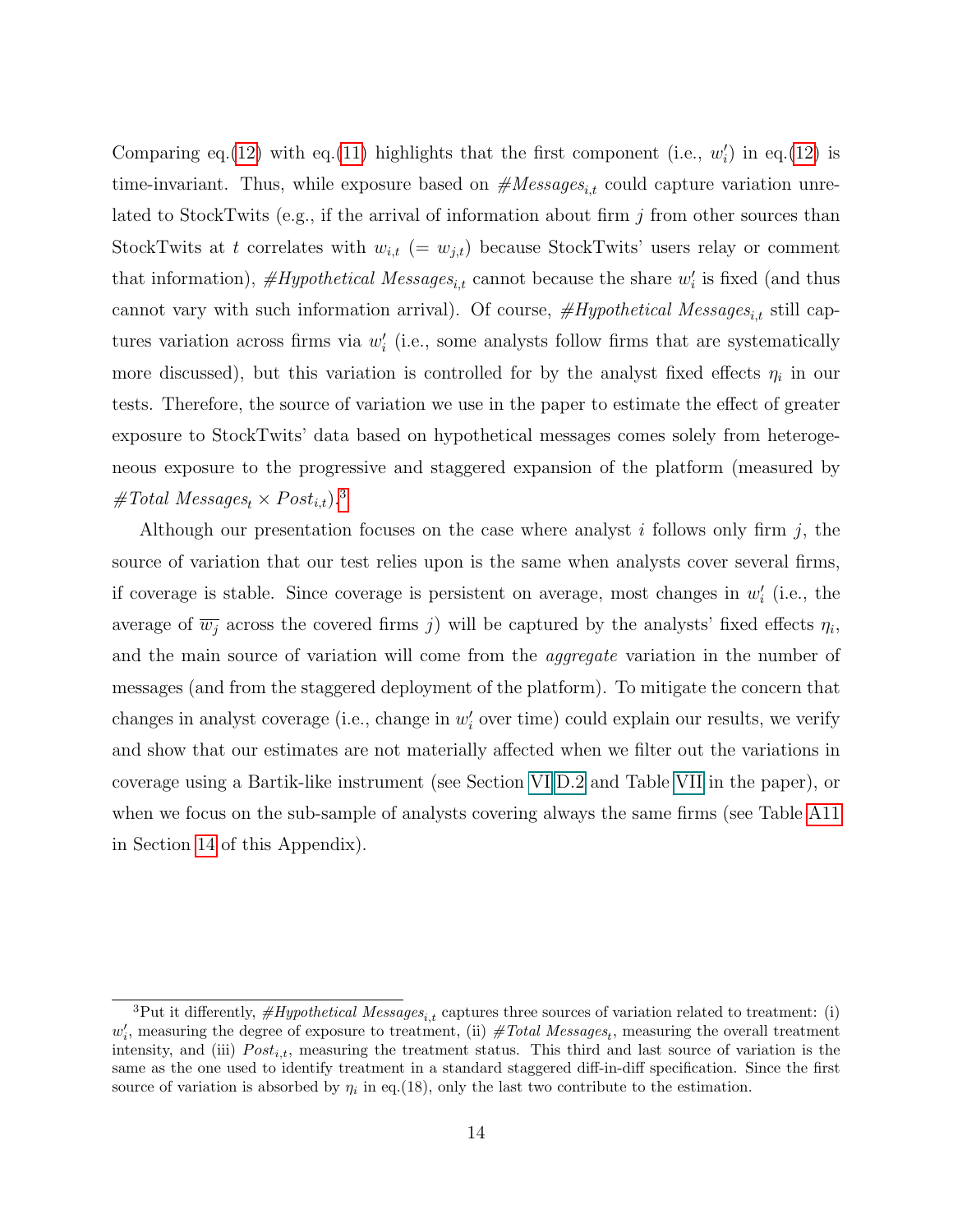# <span id="page-14-0"></span>9 Do Our Measures Correlate with News from Standard Sources?

Our test in Section [VI](#page-8-0) builds on the assumption that our two measures of exposure to StockTwits' data ("Data Exposure") do not correlate with the regular flow of firm-level information coming from standard sources (see discussion in Section [VI.](#page-8-0)C). Tables [A4](#page-16-0) and [A5](#page-17-0) present the results of two tests (mentioned in Section [VI.](#page-8-0)C) attempting to falsify this assumption.

We use Capital IQ Key Developments to identify the regular flow of firm-level information from standard sources. This database is well-suited for two reasons. First, it covers a large spectrum of news category (e.g., announcements of earnings, dividend, M&As, executive changes, or SEC inquiries). There are almost 12 million news items in Capital IQ Key Developments about firms in our sample.<sup>[4](#page-14-1)</sup> Second, the vast majority of the reported news items originate from standard sources (e.g., press releases, news wires, regulatory filings), which is precisely the news we want to identify (i.e., coming from "traditional" data). We use two approaches to measure the regular flow of firm-level information. First, we simply count the number of news items reported in Capital IQ about a given firm and time period (henceforth the "Volume Approach"). Second, we calculate the market response to each news item in absolute value, and use the sum for a given firm and time period to capture the relevance of these news items (henceforth the "Market Response Approach").<sup>[5](#page-14-2)</sup> We then test whether these two measures of the flow of information for a given firm correlates with our measures of "Data Exposure".

Table [A4](#page-16-0) shows the results based on the "Volume Approach". We find no significant relationship between the number of daily news items reported in Capital IQ and the number of (i) users in a firm's watchlist (Columns  $(1)$  to  $(3)$ ), or (ii) hypothetical messages (Columns (4) to (6)). As expected, however, we find a positive correlation with the number of actual messages (Columns (7) to (9)). Our assumption is thus rejected for this variable, but it

<span id="page-14-1"></span> ${}^{4}$ In our tests, we consider all news except M&A rumors, because these rumors may actually come from social media outlets.

<span id="page-14-2"></span><sup>5</sup>We set this sum to zero when no news is reported.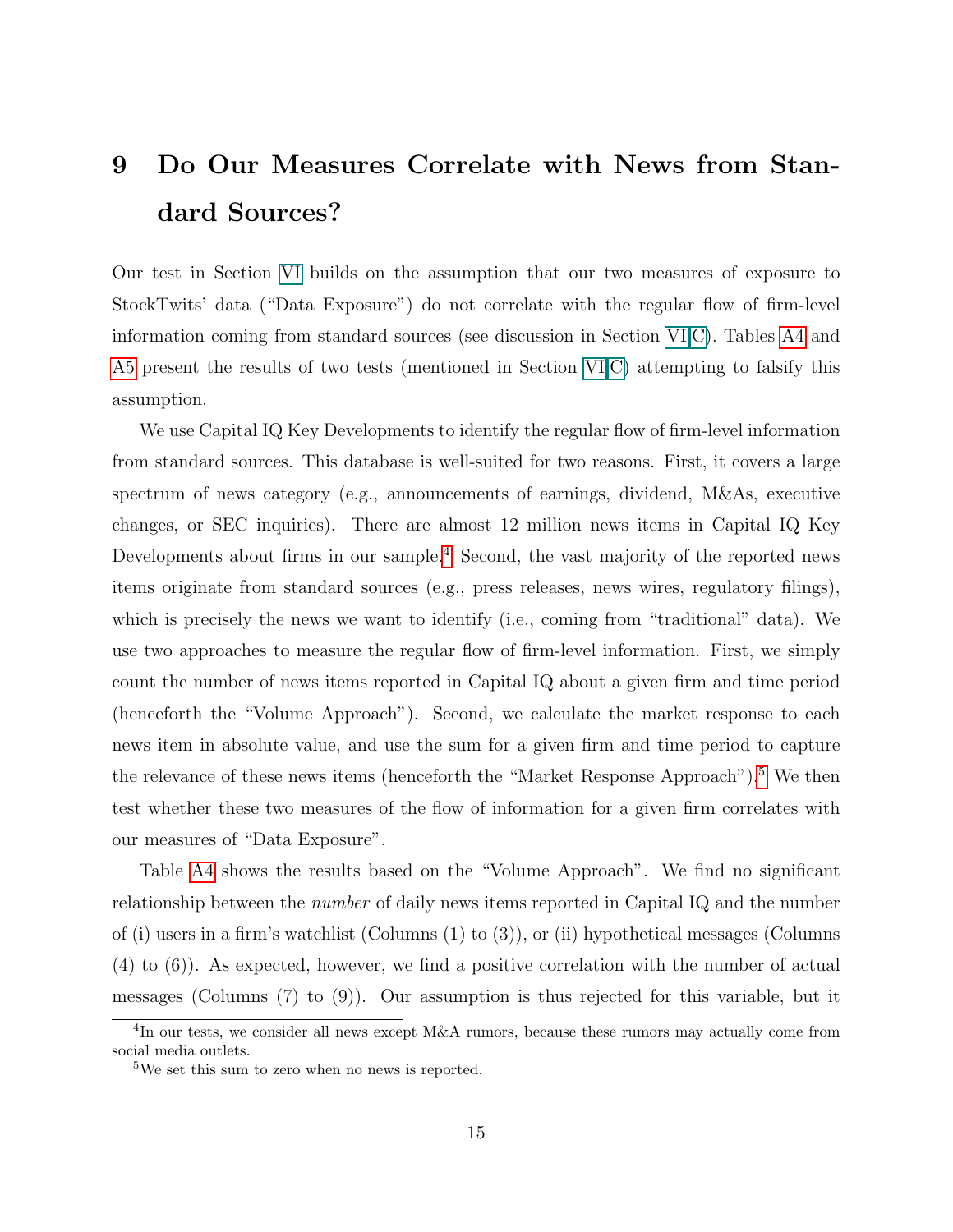is not rejected for the two measures of data exposure we use. Table [A5](#page-17-0) shows similar results based on the "Market Response Approach" instead of the number of news. In sum, neither the number of news items arriving from standard sources, nor their relevance correlate significantly with either a firm's watchlist, or hypothetical messages.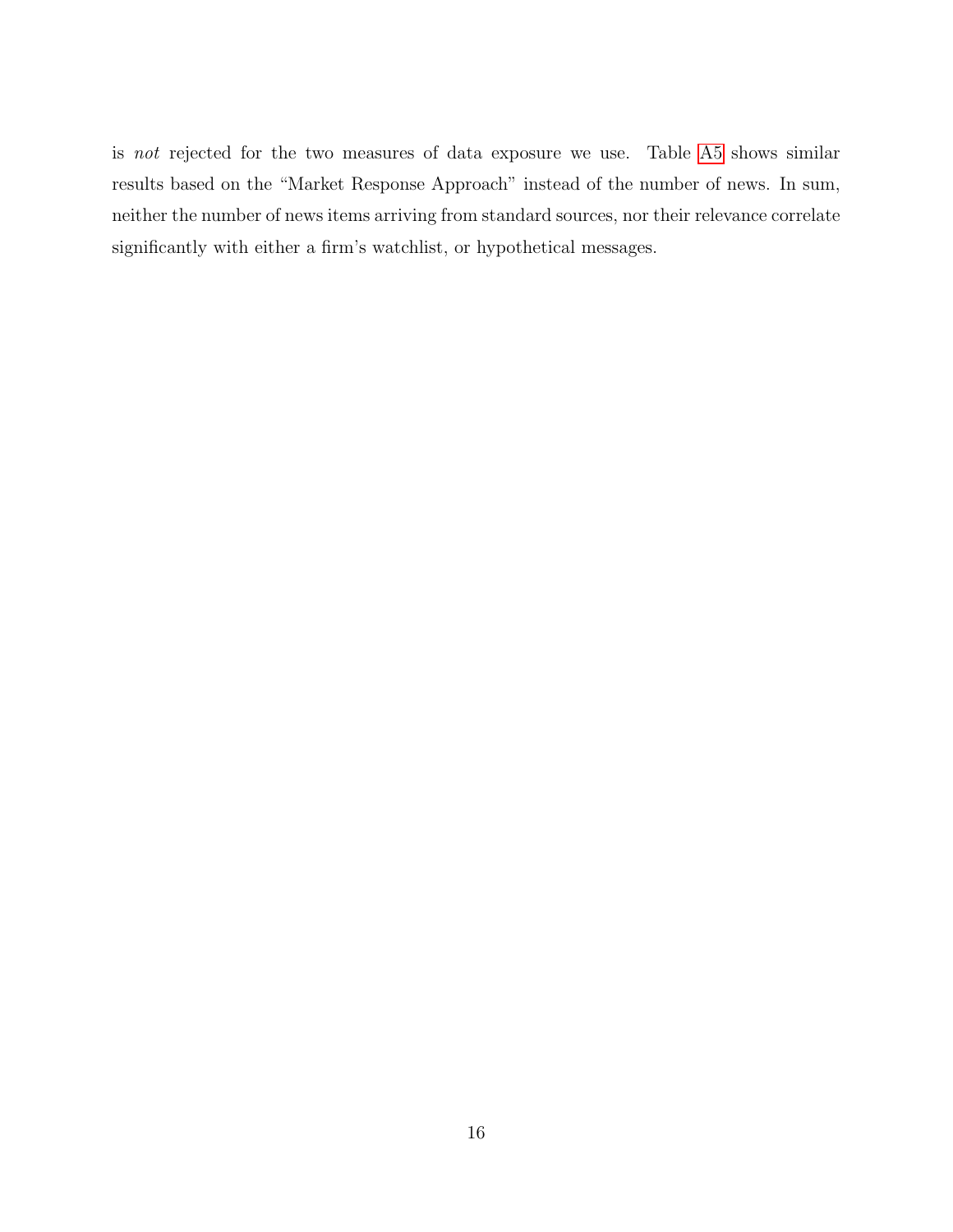#### <span id="page-16-0"></span>Table A4: Data Exposure and News Arrival (Volume Approach)

This table presents OLS estimates of the sensitivity of different measures of social media data exposure to news arrival from standard sources. Estimations are made at the firm-day level. The sample includes all U.S. firms that have been discussed at least once on StockTwits between 2009 and 2017, and that are covered by at leastone analyst. In columns (1) to (3),  $#Watchlist$  is the number of StockTwits users having the firm in their watchlist on day t. In columns (4) to (6),  $#Hypothetical$ Messages is the number of hypothetical messages posted about the firm from  $t - 30$  to  $t - 1$ . In columns (7) to (9), #Messages is the number of actual messages  $\frac{1}{2}$  to the number of actual messages posted about the f posted about the firm from  $t - 30$  to  $t - 1$ . #News<sub>t</sub> is the number of distinct news about the firm reported in Capital IQ Key Developments on day  $t$ . #News<sub>t→T</sub> is the number of distinct news about the firm reported in Capital IQ Key Developments between day  $t$  and day  $T$ . Capital IQ Key Developments is a dataset providing structured summaries of material news and events for more than 800,000 firms worldwide. It monitors more than <sup>230</sup> categories of news (i.e., <sup>a</sup> "key development" item) including for example companies SEC filings, executive changes, M&A announcements, earnings announcements, changes in corporate guidance, delayed filings, SEC inquiries, or credit rating changes. Each "key development item" includes announced date, headline, situation summary, type, company role, and company identifiers. <sup>t</sup>-statistics in parentheses are based on standard errors clustered by firm. Symbols \*\*\*, \*\*, and \* denote statistical significance at the 1%, 5%, and 10%level, respectively.

| Dep. Variable:                |            | #Watchlist   |            |            | $#Hypothetical$ Messages |            |            | #Messages  |            |
|-------------------------------|------------|--------------|------------|------------|--------------------------|------------|------------|------------|------------|
| OLS:                          | (1)        | (2)          | (3)        | (4)        | (5)                      | (6)        | (7)        | (8)        | (9)        |
| $\#\text{News}_t$             | $-4.66$    |              |            | $-2.82$    |                          |            | $5.67***$  |            |            |
|                               | $(-0.59)$  |              |            | $(-0.82)$  |                          |            | (2.97)     |            |            |
| $\#\text{News}_{t-1}$         |            | $-3.98$      |            |            | $-1.95$                  |            |            | $9.11***$  |            |
|                               |            | $(-0.51)$    |            |            | $(-0.59)$                |            |            | (4.65)     |            |
| $\#\text{News}_{t-30\to t-1}$ |            |              | $-2.73$    |            |                          | $-1.68$    |            |            | $10.06***$ |
|                               |            |              | $(-0.41)$  |            |                          | $(-0.61)$  |            |            | (5.91)     |
| Firm FE                       | Yes        | $_{\rm Yes}$ | Yes        | Yes        | Yes                      | Yes        | Yes        | Yes        | Yes        |
| Date FE                       | Yes        | Yes          | Yes        | Yes        | Yes                      | Yes        | Yes        | Yes        | Yes        |
| N                             | 18,664,998 | 18,661,528   | 18,560,734 | 18,664,998 | 18,661,528               | 18,560,734 | 18,664,998 | 18,661,528 | 18,560,734 |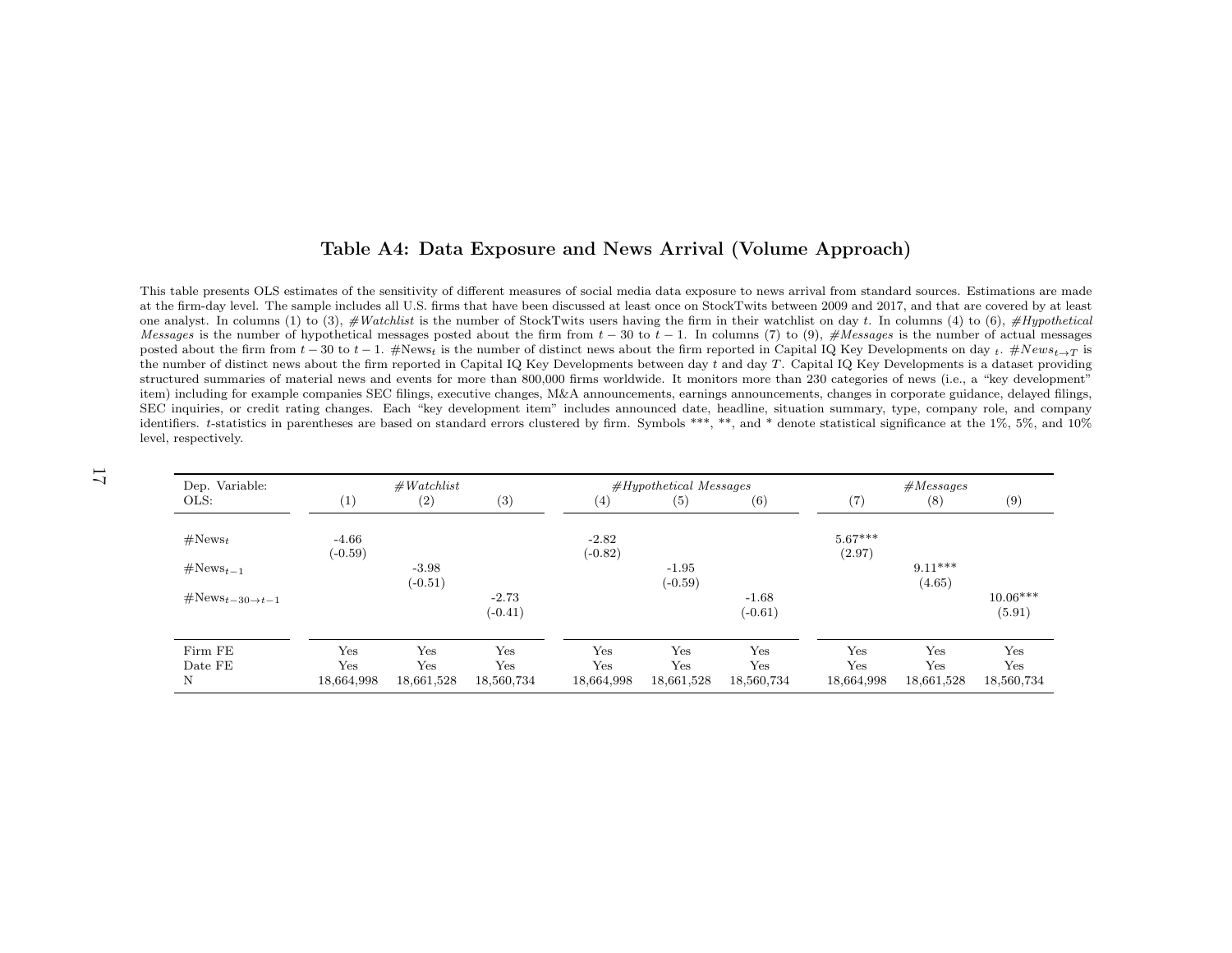#### <span id="page-17-0"></span>Table A5: Data Exposure and News Arrival (Market Response Approach)

This table presents OLS estimates of the sensitivity of different measures of social media data exposure to news arrival from standard sources. Estimations are made at the firm-day level. The sample includes all U.S. firms that have been discussed at least once on StockTwits between 2009 and 2017, and that are covered by at leastone analyst. In columns (1) to (3),  $#Watchlist$  is the number of StockTwits users having the firm in their watchlist on day t. In columns (4) to (6),  $#Hypothetical$ Messages is the number of hypothetical messages posted about the firm from  $t - 30$  to  $t - 1$ . In columns (7) to (9), #Messages is the number of actual messages posted about the firm from t. 20 to t. 1. Menhat Beconomic is posted about the firm from  $t - 30$  to  $t - 1$ . Market Response to #News<sub>t</sub> is the Absolute (value of the) Cumulative Abnormal Return  $(ACAR_{j,t})$  observed in response<br>to news about firm a reported in Capital IO Kay Davelopmen to news about firm j reported in Capital IQ Key Developments on day t. Market Response to  $\#News_t$  is set to zero when no news is reported. The cumulative<br>changes about firm at t is computed with a two day window  $[t+0,t+1]$ abnormal return at t is computed with a two-day window  $[t + 0, t + 1]$ , using CRSP value-weighted index as a benchmark. Market Response to  $\#News_{t\rightarrow T}$  is sum of all  $ACAR_{j,t}$  observed in response to each news event about j reported in Capital IQ Key Developments between day t and day T. This variable is set to zero when no news is reported between t and T. Capital IQ Key Developments is a dataset providing structured summaries of material news and events for more than 800,000 firms worldwide. It monitors more than <sup>230</sup> categories of news (i.e., <sup>a</sup> "key development" item) including for example companies SEC filings, executive changes, M&A announcements, earnings announcements, changes in corporate guidance, delayed filings, SEC inquiries, or credit rating changes. Each "key development item" includes announced date, headline, situation summary, type, company role, and company identifiers. <sup>t</sup>-statistics in parentheses are based on standard errors clusteredby firm. Symbols \*\*\*, \*\*, and \* denote statistical significance at the 1%, 5%, and 10% level, respectively.

| Dep. Variable:                             |                     | #Watchlist         |                      |            | $#Hypothetical$ Messages |                      |            | $\#Messages$        |                      |  |  |
|--------------------------------------------|---------------------|--------------------|----------------------|------------|--------------------------|----------------------|------------|---------------------|----------------------|--|--|
| OLS:                                       | $\left(1\right)$    | (2)                | (3)                  | (4)        | (5)                      | (6)                  | (7)        | (8)                 | (9)                  |  |  |
| Mkt Resp. to $\#News_t$                    | $1.35\,$            |                    |                      | $-0.44$    |                          |                      | $5.14***$  |                     |                      |  |  |
| Mkt Resp. to $\#News_{t-1}$                | (0.80)              | $1.60\,$<br>(0.95) |                      | $(-0.44)$  | $-0.32$<br>$(-0.33)$     |                      | (6.38)     | $6.56***$<br>(7.74) |                      |  |  |
| Mkt Resp. to $\#\text{News}_{t-30\to t-1}$ |                     |                    | $-0.30$<br>$(-0.26)$ |            |                          | $-0.67$<br>$(-0.98)$ |            |                     | $4.91***$<br>(10.31) |  |  |
| Firm FE<br>Date FE                         | $_{\rm Yes}$<br>Yes | Yes<br>Yes         | Yes<br>Yes           | Yes<br>Yes | Yes<br>Yes               | Yes<br>Yes           | Yes<br>Yes | Yes<br>Yes          | Yes<br>Yes           |  |  |
| Ν                                          | 18,568,413          | 18,566,389         | 16,996,902           | 18,568,413 | 18,566,389               | 16,996,902           | 18,568,413 | 18,566,389          | 16,996,902           |  |  |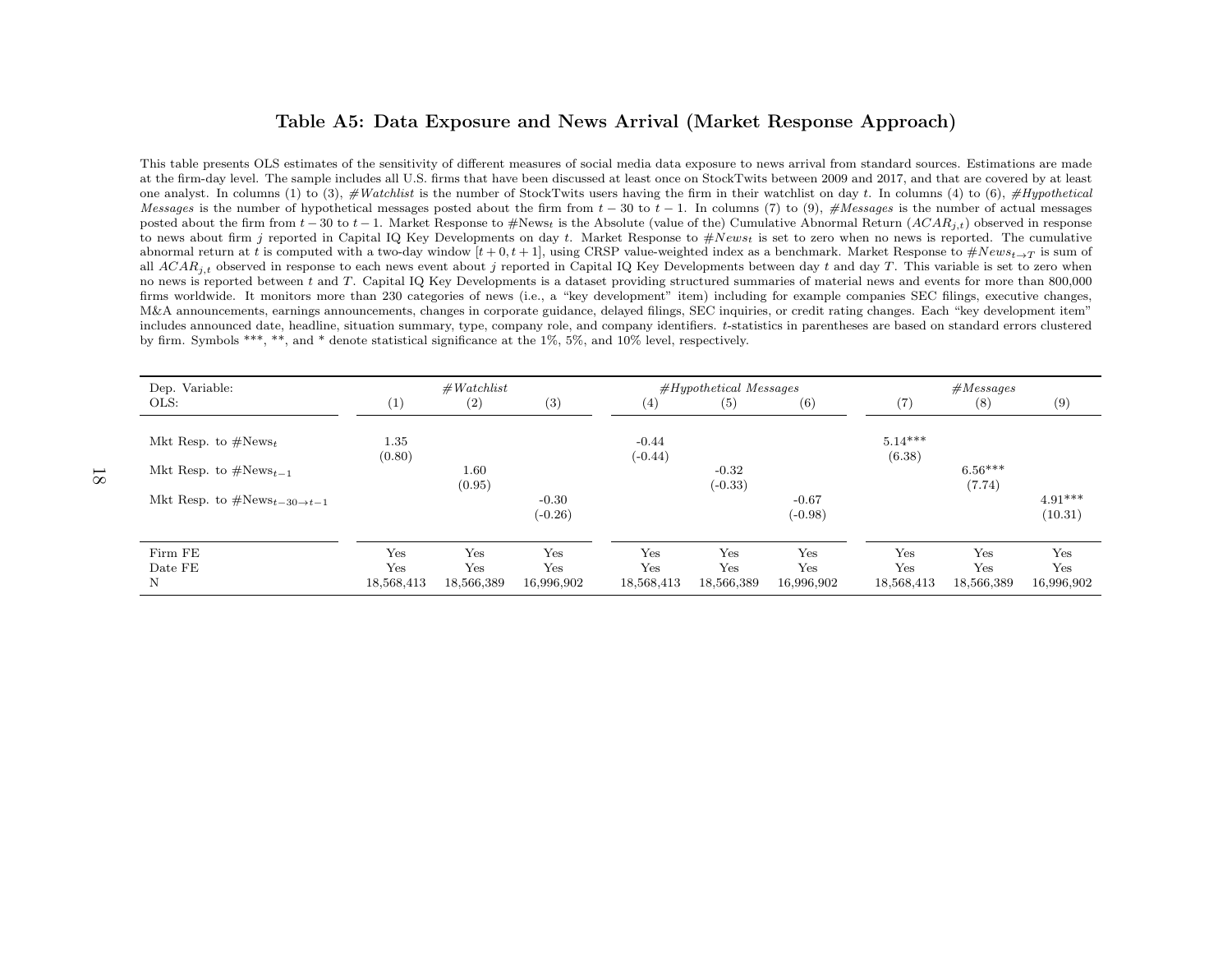### <span id="page-18-0"></span>10 Long-run Evolution by Industry

This appendix investigates whether the long-run evolution documented in Table [II](#page-23-0) (Section [V](#page-7-1).A), and Table [III](#page-24-0) (Section [V.](#page-7-1)B) concentrates in specific industries, using Fama-French industry classifications.

First, we focus on the level of  $R^2$  by horizon and by industry. For each sub-sample, we estimate the trend in  $R^2$  by regressing  $R^2$  on a year counter variable, denoted "Year Trend". and report the estimated coefficient on this year counter with its t-statistic in Columns 1 to 5 of Table [A6.](#page-19-0) For horizons shorter than one year and two years (greater than two years), the estimated trend by Fama-French industry is generally positive (negative). For example, 95% of the estimated coefficients on "Year Trend" are positive when  $0 < h \leq 1$ . By contrast, 79% are negative when  $4 < h \leq 5$ , in line with what we observe at the aggregate level.

Next, we focus on the slope of the term structure by industry. For each industry, we estimate the slope every year as in Table [III](#page-24-0) (Section [V.](#page-7-1)B) Column 1. Then, we estimate the trend in the slope of the term structure by regressing once again the slope on the year counter variable "Year Trend", and report the estimated coefficient and t-statistic in Table [A6,](#page-19-0) Column 6. 76% of the estimated trends are negative indicating that the term structure has become steeper over time for a majority of industries.

Overall, the evidence from these tests suggests that the increase (decrease) in short-term (long-term)  $R^2$  documented in Table [II](#page-23-0) (Section [V.](#page-7-1)A), and the simultaneous steepening of the term structure documented in Table [III](#page-24-0) (Section [V.](#page-7-1)B) are broad-based and robust.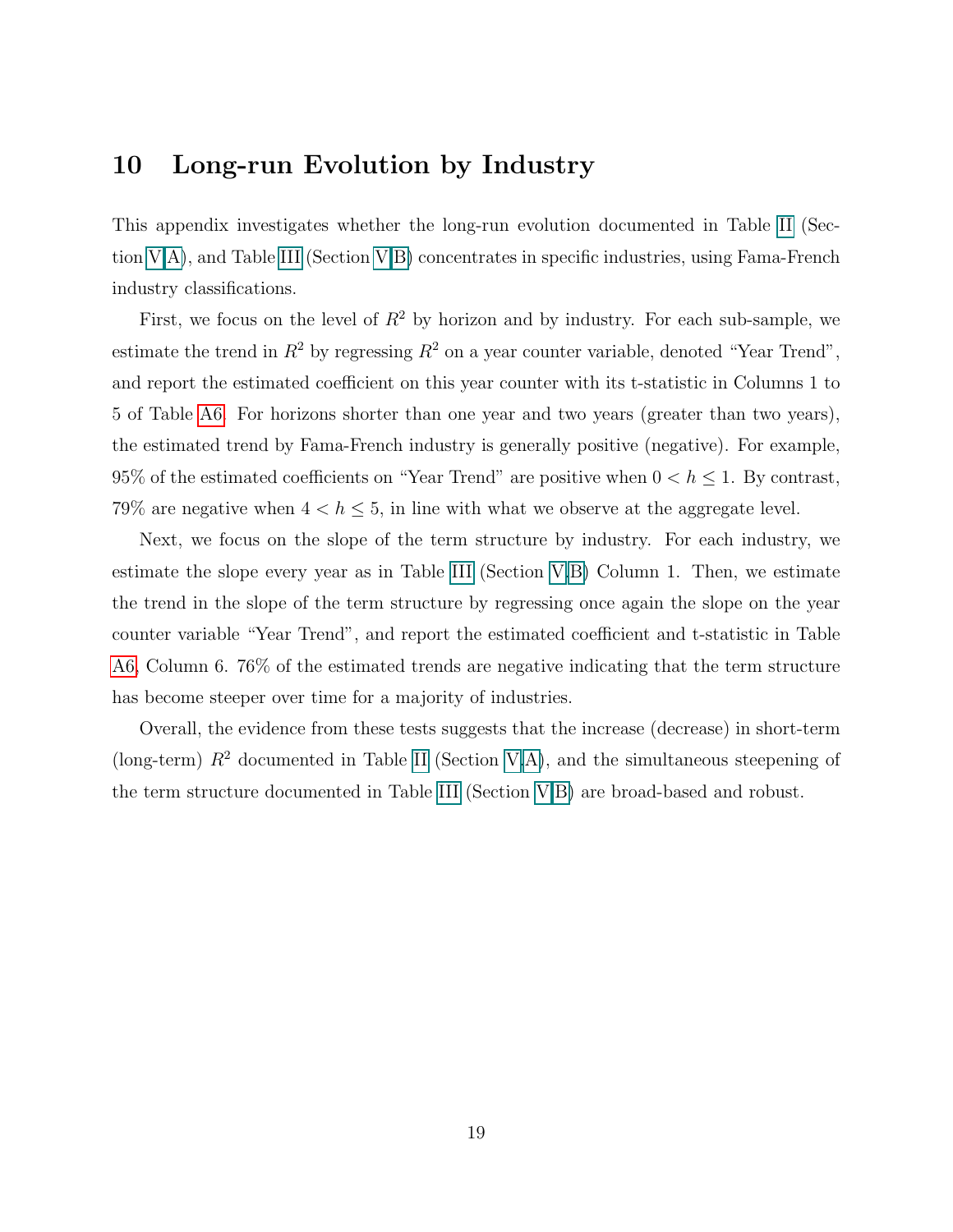#### <span id="page-19-0"></span>Table A6: Long-Run Evolution by Industry

This table presents OLS estimates of time trend in analysts' forecasts' informativeness (columns <sup>1</sup> to 5) and in the slope of the term structure (column 6) by Fama-French industry. In columns (1) to (5), the dependent variable is  $R^2$ , which measures the informativeness of the forecasts made by an analyst on a given day for a given horizon. In column (6), the dependent variable is the slope of the term-structure. This slope measures the change in  $R^2$  (in percentage points) when horizon increases by one year. The slope is calculated every year by regressing the average of  $R^2$  by horizon on the horizon h. h is the forecasting horizon, measured as the number of days between the forecasting date and the date of actual earnings release, divided by 365. For each industry-horizon sub-sample (columns <sup>1</sup> to 5) and each industry (column 6), we regress the dependent variable on <sup>a</sup> year counter (denoted"Year Trend") and <sup>a</sup> constant, and report the estimated regression coefficient on "Year Trend" with its t-statistic. "Year Trend" takes the value of zero for the period 1983-1989 and increments by one every subsequent year, divided by 28 sothat the regression coefficient can be interpreted as the cumulative change in  $R^2$  (columns 1 to 5) and in slope (column 6) over the 1990-2017 period. t-statistics in parentheses are based on standard errors clustered by forecasted fiscal period (columns <sup>1</sup> to 5) and by year (column 6). In columns <sup>1</sup> to 5, we require that each OLS estimate for "Year Trend" is based on <sup>a</sup> sample of observations with at least 20 distinct analysts. In column 6, we require that each OLS estimate for "Year Trend" is based on <sup>a</sup> sample with at least 10 observations. Variable definitions are in Appendix II. Symbols \*\*\*, \*\*, and \* denote statistical significance at the 1%, 5%, and10% level, respectively.

| Dep. variable:            |                |           |                |           | Forecasts informativeness $(R^2)$  |           |                |           |                |           | Slope by year        |           |  |
|---------------------------|----------------|-----------|----------------|-----------|------------------------------------|-----------|----------------|-----------|----------------|-----------|----------------------|-----------|--|
| Sample:                   | $0 < h \leq 1$ |           | $1 < h \leq 2$ |           | $2 < h \leq 3$                     |           | $3 < h \leq 4$ |           | $4 < h \leq 5$ |           | All years            |           |  |
| <b>OLS</b>                | (1)            |           | (2)            |           | (3)                                |           | (4)            |           | (5)            |           | (6)                  |           |  |
|                           | Coef.          | $t$ -stat | Coef.          | t-stat    | Coef.                              | t-stat    | Coef.          | t-stat    | Coef.          | t-stat    | Coef.                | $t$ -stat |  |
|                           |                |           |                |           | Panel A: Fama-French 5 Industries  |           |                |           |                |           |                      |           |  |
| Consumer                  | $14.7***$      | (11.75)   | $9.5***$       | (3.97)    | 4.5                                | (1.37)    | $-2.4$         | $(-0.35)$ | $-15.3**$      | $(-2.03)$ | $-9.9***$            | $(-3.73)$ |  |
| Manufacturing             | $13.2***$      | (5.93)    | $6.0***$       | (2.45)    | $-2.8$                             | $(-0.77)$ | $-13.1***$     | $(-3.81)$ | $-10.7**$      | $(-1.98)$ | $-6.9***$            | $(-4.72)$ |  |
| <b>Business Equipment</b> | $17.8***$      | (13.68)   | 22.7***        | (10.79)   | $13.3***$                          | (3.90)    | 2.9            | (0.37)    | 6.4            | (0.80)    | $-7.8**$             | $(-2.36)$ |  |
| Healthcare                | $6.0***$       | (2.81)    | 3.2            | (1.34)    | $-4.1$                             | $(-1.07)$ | $-12.8*$       | $(-1.94)$ | $-27.7***$     | $(-3.51)$ | $-9.5***$            | $(-2.88)$ |  |
| Other                     | $7.9***$       | (4.54)    | $7.0***$       | (3.49)    | 5                                  | (1.44)    | $-16.8**$      | $(-2.22)$ | $-32.2***$     | $(-5.27)$ | $-5.2**$             | $(-1.97)$ |  |
|                           |                |           |                |           |                                    |           |                |           |                |           |                      |           |  |
|                           |                |           |                |           | Panel B: Fama-French 12 Industries |           |                |           |                |           |                      |           |  |
| Consumer Nondurables      | $9.7***$       | (6.77)    | $\mathbf{1}$   | (0.39)    | $-6.4*$                            | $(-1.78)$ | 7.3            | (0.92)    | 1.4            | (0.14)    | $-3.6$               | $(-1.04)$ |  |
| Consumer Durables         | $13.4***$      | (4.40)    | 5.7            | (1.30)    | $-2.6$                             | $(-0.44)$ | $-14$          | $(-1.04)$ | $-23.5***$     | $(-2.14)$ | $-14.0***$           | $(-4.03)$ |  |
| Manufacturing             | $13.9***$      | (6.53)    | $8.6***$       | (3.32)    | 2.4                                | (0.58)    | $-5.7$         | $(-0.82)$ | $-5.3$         | $(-0.55)$ | $-6.4***$            | $(-2.71)$ |  |
| Energy                    | $16.3***$      | (4.33)    | 6.8            | (1.24)    | $-8.5$                             | $(-1.07)$ | $-23.2***$     | $(-3.35)$ | $-25.2***$     | $(-2.70)$ | $-8.3***$            | $(-2.78)$ |  |
| Chemicals                 | $10.6***$      | (4.34)    | 3.2            | (0.82)    | 3.4                                | (0.44)    | $-4.2$         | $(-0.32)$ | $-1.6$         | $(-0.07)$ | 3.9                  | (1.22)    |  |
| <b>Business Equipment</b> | $19.3***$      | (14.84)   | $27.8***$      | (10.24)   | $24.1***$                          | (5.81)    | 5.8            | (0.67)    | 8.2            | (0.75)    | $\text{-}10.3^{***}$ | $(-2.59)$ |  |
| Telecom                   | $11.8***$      | (3.46)    | $9.2***$       | (2.51)    | 1.9                                | (0.31)    | $-1.4$         | $(-0.15)$ | 4.3            | (0.28)    | $-2.6$               | $(-1.16)$ |  |
| Utilities                 | $17.2***$      | (4.79)    | $14.3***$      | (3.67)    | $-2.7$                             | $(-0.46)$ | $-5.7$         | $(-0.74)$ | $-2.3$         | $(-0.22)$ | $-2.6$               | $(-1.13)$ |  |
| Shops                     | $18.3***$      | (12.80)   | $16.1***$      | (5.92)    | $17.7***$                          | (3.78)    | 7.5            | (0.82)    | $-5.3$         | $(-0.35)$ | $-9.1***$            | $(-3.16)$ |  |
| Health                    | $6.1***$       | (2.87)    | 3.4            | (1.39)    | $-4$                               | $(-1.07)$ | $-12.7*$       | $(-1.93)$ | $-27.8***$     | $(-3.50)$ | $-9.4***$            | $(-2.90)$ |  |
| Finance                   | $\overline{2}$ | (0.66)    | 1.2            | (0.26)    | 8.8                                | (1.27)    | $-19.6$        | $(-1.41)$ | $-49.9***$     | $(-3.67)$ | $-6.0*$              | $(-1.69)$ |  |
| Other                     | $10.3***$      | (5.76)    | $10.6***$      | (6.35)    | $6.0*$                             | (1.63)    | $-8.9$         | $(-1.03)$ | $-19.6*$       | $(-1.85)$ | $-1.3$               | $(-0.49)$ |  |
|                           |                |           |                |           | Panel C: Fama-French 17 Industries |           |                |           |                |           |                      |           |  |
|                           |                |           |                |           |                                    |           |                |           |                |           |                      |           |  |
| Food                      | $10.0***$      | (5.86)    | 4.4            | (1.59)    | $-0.1$                             | $(-0.03)$ | $-0.1$         | $(-0.01)$ | $-15.8$        | $(-1.17)$ | $-3.9$               | $(-0.79)$ |  |
| Mines                     | $-5$           | $(-1.41)$ | $-13.6***$     | $(-2.38)$ | $-12.8$                            | $(-1.45)$ | 0.3            | (0.03)    | $-19.9$        | $(-0.76)$ | $6.4*$               | (1.75)    |  |
| Oil                       | $16.5***$      | (4.30)    | 7.4            | (1.30)    | $-7.7$                             | $(-0.88)$ | $-23.3***$     | $(-3.27)$ | $-24.7***$     | $(-2.54)$ | $-8.7***$            | $(-2.95)$ |  |
| Clothes                   | $17.1***$      | (6.57)    | $10.3**$       | (2.24)    | 10.8                               | (0.77)    | $108.3***$     | (2.83)    |                | ٠         | 8.1                  | (1.14)    |  |
| Consumer Durables         | $12.6***$      | (4.59)    | $8.5*$         | (1.89)    | 1.1                                | (0.11)    | 22.3           | (1.56)    | $\sim$         |           | $-0.1$               | $(-0.02)$ |  |
| Chemicals                 | $8.5***$       | (2.65)    | $-2.6$         | $(-0.58)$ | 1.8                                | (0.23)    | $-9.9$         | $(-0.80)$ | $-9.9$         | $(-0.45)$ | 3.5                  | (0.91)    |  |
| Consumer Nondurables      | $5.2***$       | (2.39)    | $-2.8$         | $(-1.19)$ | $-14.2***$                         | $(-3.19)$ | $-26.3***$     | $(-3.66)$ | $-40.7***$     | $(-4.12)$ | $-9.1***$            | $(-3.07)$ |  |
| Construction              | $8.3***$       | (3.02)    | 3.7            | (0.76)    | 4.6                                | (0.52)    | 7.2            | (0.53)    | $-18.5$        | $(-1.11)$ | $-5.7*$              | $(-1.90)$ |  |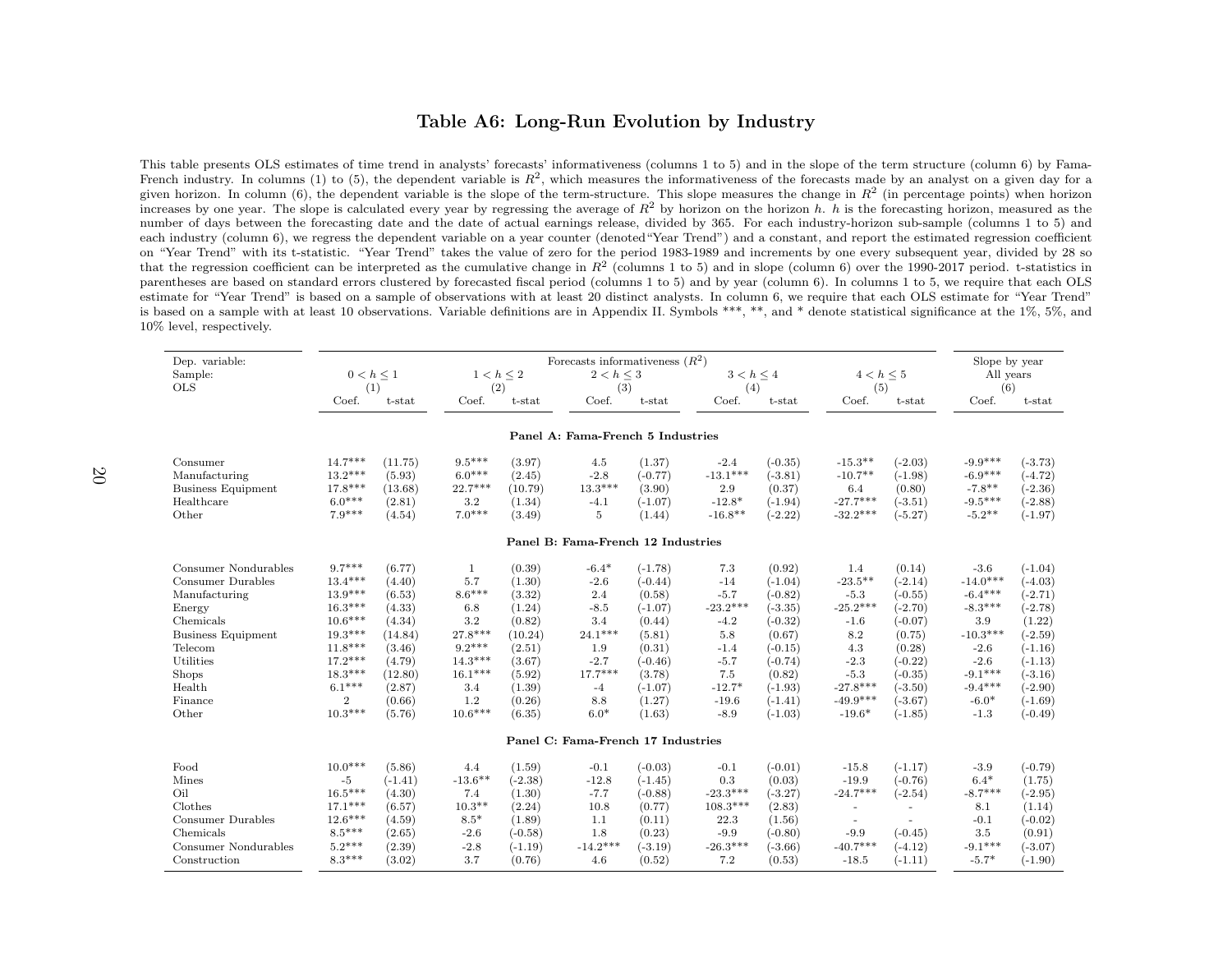#### Table A6: Long-Run Evolution by Industry (Cont'd)

This table presents OLS estimates of time trend in analysts' forecasts' informativeness (columns <sup>1</sup> to 5) and in the slope of the term structure (column 6) by Fama-French industry. In columns (1) to (5), the dependent variable is  $R^2$ , which measures the informativeness of the forecasts made by an analyst on a given day for a given horizon. In column (6), the dependent variable is the slope of the term-structure. This slope measures the change in  $R^2$  (in percentage points) when horizon increases by one year. The slope is calculated every year by regressing the average of  $R^2$  by horizon on the horizon h. h is the forecasting horizon, measured as the number of days between the forecasting date and the date of actual earnings release, divided by 365. For each industry-horizon sub-sample (columns <sup>1</sup> to 5) and each industry (column 6), we regress the dependent variable on <sup>a</sup> year counter (denoted"Year Trend") and <sup>a</sup> constant, and report the estimated regression coefficient on "Year Trend" with its t-statistic. "Year Trend" takes the value of zero for the period 1983-1989 and increments by one every subsequent year, divided by 28 sothat the regression coefficient can be interpreted as the cumulative change in  $R<sup>2</sup>$  (columns 1 to 5) and in slope (column 6) over the 1990-2017 period. t-statistics in parentheses are based on standard errors clustered by forecasted fiscal period (columns <sup>1</sup> to 5) and by year (column 6). In columns <sup>1</sup> to 5, we require that each OLS estimate for "Year Trend" is based on <sup>a</sup> sample of observations with at least 20 distinct analysts. In column 6, we require that each OLS estimate for "Year Trend" is based on <sup>a</sup> sample with at least 10 observations. Variable definitions are in Appendix II. Symbols \*\*\*, \*\*, and \* denote statistical significance at the 1%, 5%, and10% level, respectively.

| Dep. variable:                     |                |           |                |           | Forecasts informativeness $(R^2)$           |           |                          |                          |                |                          | Slope by year |           |
|------------------------------------|----------------|-----------|----------------|-----------|---------------------------------------------|-----------|--------------------------|--------------------------|----------------|--------------------------|---------------|-----------|
| Sample:                            | $0 < h \leq 1$ |           | $1 < h \leq 2$ |           | $2 < h \leq 3$                              |           | $3 < h \leq 4$           |                          | $4 < h \leq 5$ |                          | All years     |           |
| <b>OLS</b>                         | (1)            |           | (2)            |           | (3)                                         |           | (4)                      |                          | (5)            |                          | (6)           |           |
|                                    | Coef.          | t-stat    | Coef.          | $t$ -stat | Coef.                                       | t-stat    | Coef.                    | t-stat                   | Coef.          | $t$ -stat                | Coef.         | $t$ -stat |
|                                    |                |           |                |           | Panel C: Fama-French 17 Industries (Cont'd) |           |                          |                          |                |                          |               |           |
| Steel                              | $12.4***$      | (2.26)    | $-0.6$         | $(-0.12)$ | $-6.8$                                      | $(-0.93)$ | $-1.2$                   | $(-0.08)$                |                |                          | 1.4           | (0.31)    |
| <b>Fabricated Products</b>         | $18.0***$      | (3.02)    | 9              | (1.15)    | $-14.1$                                     | $(-0.73)$ | $-5$                     | $(-0.33)$                |                |                          | $\sim$        |           |
| Machinery                          | $17.3***$      | (10.79)   | $17.7***$      | (6.46)    | 8                                           | (1.56)    | $-14.8$                  | $(-1.54)$                | $-10.6$        | $(-0.94)$                | $-12.4***$    | $(-2.93)$ |
| Automotive                         | $13.6***$      | (4.09)    | 6.3            | (1.31)    | 0.6                                         | (0.09)    | $-1.1$                   | $(-0.09)$                | $-6.6$         | $(-0.56)$                | $-9.3***$     | $(-2.63)$ |
| Transportation                     | $16.2***$      | (7.43)    | $13.9***$      | (5.35)    | $9.1***$                                    | (2.76)    | 8.3                      | (0.95)                   | 7.9            | (0.93)                   | $-2.3$        | $(-0.91)$ |
| Utilities                          | $17.1***$      | (4.83)    | $13.8***$      | (3.52)    | $-3$                                        | $(-0.50)$ | $-5.7$                   | $(-0.74)$                | $-2.9$         | $(-0.27)$                | $-2.5$        | $(-1.08)$ |
| Retail Stores                      | $19.1***$      | (13.13)   | $16.5***$      | (5.38)    | $15.9***$                                   | (3.28)    | 5                        | (0.52)                   | $-8.6$         | $(-0.52)$                | $-9.8***$     | $(-3.19)$ |
| Finance                            | 2.8            | (0.88)    | 2.2            | (0.45)    | 8.4                                         | (1.19)    | $-19.9$                  | $(-1.43)$                | $-49.9***$     | $(-3.67)$                | $-6.2*$       | $(-1.76)$ |
| Other                              | $14.9***$      | (11.15)   | $19.2***$      | (11.92)   | $14.2***$                                   | (6.23)    | $-0.4$                   | $(-0.10)$                | $-7$           | $(-1.05)$                | $-7.6***$     | $(-5.29)$ |
|                                    |                |           |                |           |                                             |           |                          |                          |                |                          |               |           |
| Panel D: Fama-French 48 Industries |                |           |                |           |                                             |           |                          |                          |                |                          |               |           |
| Agriculture                        | 6.5            | (0.92)    | $-3.9$         | $(-0.36)$ | $136.1*$                                    | (1.77)    |                          |                          |                |                          |               |           |
| Food Products                      | $12.1***$      | (5.87)    | 5.8            | (1.59)    | 5.9                                         | (0.82)    | 22.7                     | (1.60)                   |                |                          | $-2.5$        | $(-0.53)$ |
| Candy & Soda                       | $6.4***$       | (2.85)    | 4.4            | (0.91)    | $-13.1$                                     | $(-0.77)$ | $-66.0*$                 | $(-1.93)$                |                | $\overline{\phantom{a}}$ | $-3.2$        | $(-0.44)$ |
| Beer & Liquor                      | 1.6            | (0.32)    | $-6.9$         | $(-0.81)$ | $-14.5$                                     | $(-1.21)$ | $-55.5**$                | $(-2.36)$                |                |                          | $-7.7$        | $(-1.31)$ |
| Tobacco Products                   | $10.8***$      | (5.53)    | $13.2***$      | (2.47)    | $13.5*$                                     | (1.82)    | 12.3                     | (0.76)                   |                | ٠                        | 2.4           | (0.47)    |
| Recreation                         | $15.8***$      | (3.03)    | 7.5            | (1.11)    | $-8.9$                                      | $(-0.69)$ |                          | $\overline{a}$           |                |                          | $-15.4*$      | $(-2.11)$ |
| Entertainment                      | $14.4***$      | (3.28)    | $18.0***$      | (2.72)    | 12.1                                        | (1.17)    | $-24.4*$                 | $(-1.85)$                |                | $\overline{a}$           | $-6.2$        | $(-1.46)$ |
| Printing and Publishing            | $9.7**$        | (2.23)    | $-0.3$         | $(-0.04)$ | $-23.6***$                                  | $(-2.10)$ | $\sim$                   | $\overline{\phantom{a}}$ |                | ٠                        | $-13.2**$     | $(-2.25)$ |
| Consumer Goods                     | $14.5***$      | (6.97)    | $11.7**$       | (2.33)    | 3.3                                         | (0.24)    | 19.8                     | (0.72)                   |                | $\overline{a}$           | $-1.5$        | $(-0.14)$ |
| Apparel                            | $14.3***$      | (4.93)    | $11.5***$      | (2.14)    | 19                                          | (1.03)    | $\overline{\phantom{a}}$ |                          |                |                          | 3.3           | (0.32)    |
| Healthcare                         | $16.7***$      | (4.81)    | $29.7***$      | (5.74)    | $30.9***$                                   | (3.63)    | 25.2                     | (1.42)                   |                |                          | $-0.4$        | $(-0.09)$ |
| Medical Equipment                  | $19.9***$      | (8.29)    | $34.1***$      | (8.57)    | $46.3***$                                   | (4.64)    | 26.8                     | (1.35)                   | $-22.5$        | $(-0.45)$                | 3.8           | (0.42)    |
| Pharmaceutical Products            | $-0.4$         | $(-0.17)$ | $-10.3***$     | $(-4.40)$ | $-15.8***$                                  | $(-4.33)$ | $-16.8***$               | $(-2.56)$                | $-28.5***$     | $(-3.52)$                | $-8.7***$     | $(-2.60)$ |
| Chemicals                          | $8.4***$       | (2.90)    | $-2.3$         | $(-0.53)$ | 1                                           | (0.12)    | $-8.8$                   | $(-0.81)$                | $-10$          | $(-0.46)$                | 3.6           | (0.96)    |
| Rubber and Plastic Products        | $20.7***$      | (3.30)    | $35.8***$      | (3.26)    | $-2.8$                                      | $(-0.11)$ | ÷.                       | $\sim$                   | $\sim$         | ÷.                       | $-7$          | $(-0.53)$ |
| Textiles                           | 8.5            | (1.02)    | $-25.4***$     | $(-1.93)$ | $-21.4$                                     | $(-1.31)$ |                          |                          |                |                          | 9.4           | (0.73)    |
| Construction Materials             | $12.0***$      | (4.02)    | $11.4***$      | (2.41)    | 2.9                                         | (0.27)    | $\sim$                   |                          |                | $\overline{a}$           | $-8.2**$      | $(-2.00)$ |
| Construction                       | $6.5*$         | (1.63)    | $-2.5$         | $(-0.35)$ | 17.5                                        | (1.47)    | 15.3                     | (0.98)                   |                |                          | 0.3           | (0.05)    |
| Steel Works Etc                    | $13.3***$      | (2.55)    | 1.5            | (0.29)    | $-7.1$                                      | $(-1.03)$ | $-1.1$                   | $(-0.07)$                |                |                          | 0.9           | (0.21)    |
| <b>Fabricated Products</b>         | 8.4            | (0.82)    | $28.0***$      | (2.98)    | $\sim$                                      | $\sim$    | $\sim$                   | $\sim$                   |                | ۳                        | $\sim$        |           |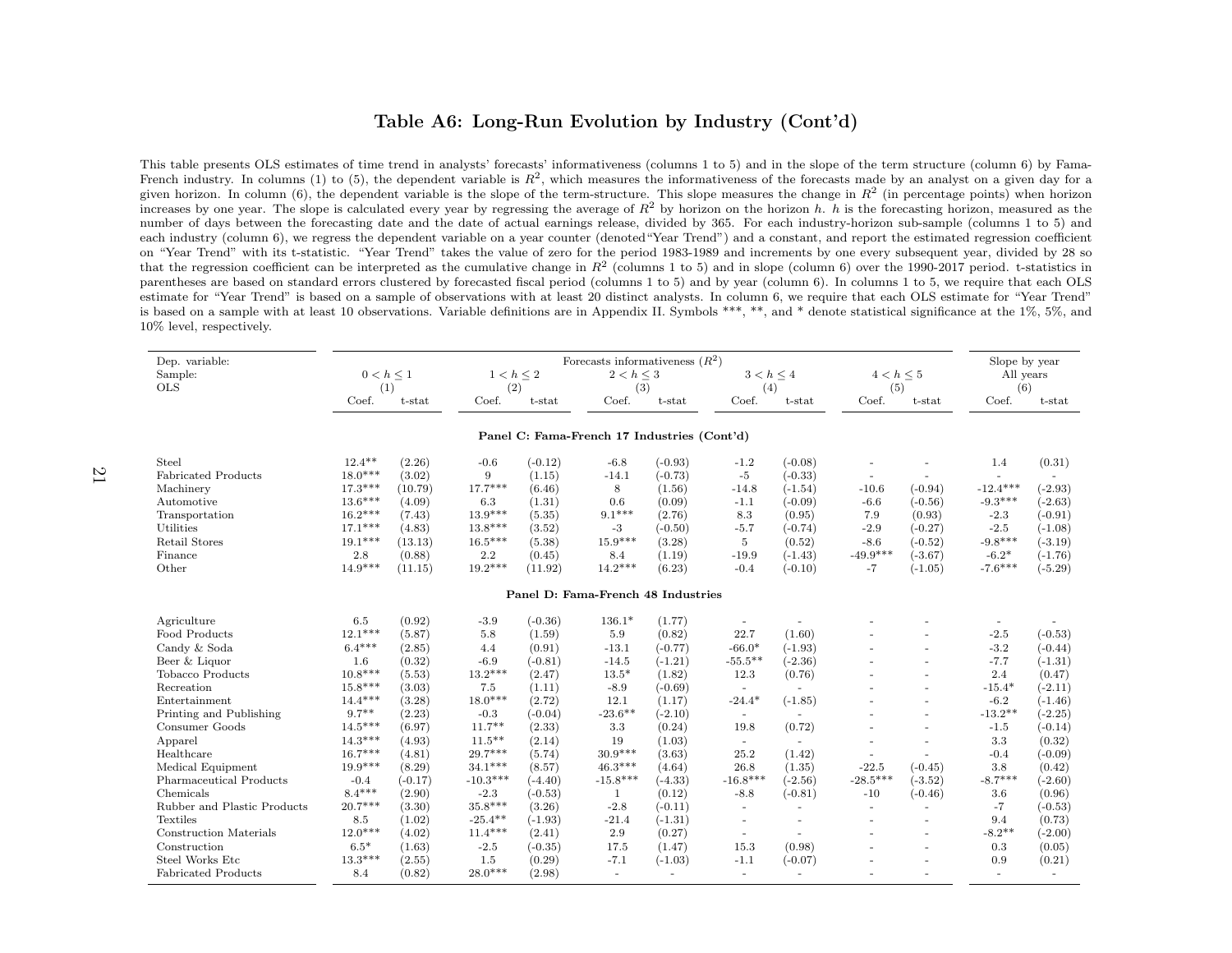#### Table A6: Long-Run Evolution by Industry (Cont'd)

This table presents OLS estimates of time trend in analysts' forecasts' informativeness (columns <sup>1</sup> to 5) and in the slope of the term structure (column 6) by Fama-French industry. In columns (1) to (5), the dependent variable is  $R^2$ , which measures the informativeness of the forecasts made by an analyst on a given day for a given horizon. In column (6), the dependent variable is the slope of the term-structure. This slope measures the change in  $R^2$  (in percentage points) when horizon increases by one year. The slope is calculated every year by regressing the average of  $R^2$  by horizon on the horizon h. h is the forecasting horizon, measured as the number of days between the forecasting date and the date of actual earnings release, divided by 365. For each industry-horizon sub-sample (columns <sup>1</sup> to 5) and each industry (column 6), we regress the dependent variable on <sup>a</sup> year counter (denoted"Year Trend") and <sup>a</sup> constant, and report the estimated regression coefficient on "Year Trend" with its t-statistic. "Year Trend" takes the value of zero for the period 1983-1989 and increments by one every subsequent year, divided by 28 sothat the regression coefficient can be interpreted as the cumulative change in  $R<sup>2</sup>$  (columns 1 to 5) and in slope (column 6) over the 1990-2017 period. t-statistics in parentheses are based on standard errors clustered by forecasted fiscal period (columns <sup>1</sup> to 5) and by year (column 6). In columns <sup>1</sup> to 5, we require that each OLS estimate for "Year Trend" is based on <sup>a</sup> sample of observations with at least 20 distinct analysts. In column 6, we require that each OLS estimate for "Year Trend" is based on <sup>a</sup> sample with at least 10 observations. Variable definitions are in Appendix II. Symbols \*\*\*, \*\*, and \* denote statistical significance at the 1%, 5%, and10% level, respectively.

| Dep. variable:                        |                |                  |                      | Forecasts informativeness $(R^2)$ |                                             |                |                                     |           |                                    |                          |                                 |           |  |  |
|---------------------------------------|----------------|------------------|----------------------|-----------------------------------|---------------------------------------------|----------------|-------------------------------------|-----------|------------------------------------|--------------------------|---------------------------------|-----------|--|--|
| Sample:                               | $0 < h \leq 1$ |                  | $1 < h \leq 2$       |                                   | $2 < h \leq 3$                              |                | $3 < h \leq 4$                      |           | $4 < h \leq 5$                     |                          | Slope by year<br>All years      |           |  |  |
| <b>OLS</b>                            | (1)            |                  | (2)                  |                                   | (3)                                         |                | (4)                                 |           | (5)                                |                          | (6)                             |           |  |  |
|                                       | Coef.          | t-stat           | Coef.                | t-stat                            | Coef.                                       | t-stat         | Coef.                               | t-stat    | Coef.                              | $t$ -stat                | Coef.                           | t-stat    |  |  |
|                                       |                |                  |                      |                                   | Panel D: Fama-French 48 Industries (Cont'd) |                |                                     |           |                                    |                          |                                 |           |  |  |
| Machinery                             | $18.0***$      | (8.72)           | $16.4***$            | (4.56)                            | 5.1                                         | (0.65)         | $-23.3$                             | $(-1.45)$ | 4.8                                | (0.32)                   | $-3.6$                          | $(-0.63)$ |  |  |
| Electrical Equipment                  | $16.8***$      | (4.75)           | $15.7***$            | (2.41)                            | 11.4                                        | (0.76)         | $-9.9$                              | $(-0.31)$ |                                    | ٠                        | $-17.1***$                      | $(-2.71)$ |  |  |
| Automobiles and Trucks                | $12.9***$      | (3.72)           | 4.9                  | (0.95)                            | $-1.8$                                      | $(-0.28)$      | $-6.7$                              | $(-0.49)$ | $\sim$<br>$-14.6$                  | $(-1.24)$                | $-9.8***$                       | $(-2.74)$ |  |  |
| Aircraft                              | $9.8***$       | (2.98)           | 5.3                  | (1.03)                            | 1.2                                         | (0.15)         | 0.2                                 | (0.02)    | $-1.6$                             | $(-0.12)$                | $-1.3$                          | $(-0.39)$ |  |  |
|                                       |                |                  |                      |                                   |                                             |                |                                     |           |                                    |                          |                                 |           |  |  |
| Shipbuilding, Railroad Eq.<br>Defense | 8.5<br>10.1    | (0.92)<br>(1.36) | $-26.3*$<br>$-23.1*$ | $(-1.81)$<br>$(-1.72)$            | $\sim$<br>3.6                               | ٠<br>(0.16)    | $\sim$                              |           |                                    | ٠                        | ٠                               |           |  |  |
| Precious Metals                       | $-8.8**$       | $(-2.26)$        | $-18.0***$           | $(-2.79)$                         | $-13.9*$                                    | $(-1.67)$      | $\overline{\phantom{a}}$<br>$-11.2$ | $(-0.82)$ | $\overline{\phantom{a}}$<br>$-8.9$ | ٠<br>$(-0.40)$           | $\overline{\phantom{a}}$<br>6.6 |           |  |  |
|                                       | $-13.4***$     |                  | $-15.0*$             |                                   |                                             |                | $46.2**$                            |           |                                    |                          |                                 | (1.48)    |  |  |
| Metal Mining                          | $28.3***$      | $-2.87$          |                      | $(-1.92)$                         | $-25$                                       | $(-1.09)$      |                                     | (2.39)    | $\overline{\phantom{a}}$           |                          | $-1.1$                          | $(-0.15)$ |  |  |
| Coal                                  | $16.0***$      | (3.02)           | 6.4                  | (0.56)                            | $-6.1$                                      | $(-0.20)$      | $\sim$<br>$-23.2***$                |           | $-26.7***$                         |                          | $\sim$<br>$-8.4***$             |           |  |  |
| Petroleum and Natural Gas             | $17.2***$      | (4.20)           | 6.9<br>$14.1***$     | (1.21)                            | $-7.8$                                      | $(-0.90)$      |                                     | $(-3.28)$ |                                    | $(-2.87)$                |                                 | $(-2.83)$ |  |  |
| Utilities                             |                | (4.86)           |                      | (3.69)                            | $-2.7$                                      | $(-0.45)$      | $-5.7$                              | $(-0.74)$ | $-2.3$                             | $(-0.22)$                | $-2.5$                          | $(-1.10)$ |  |  |
| Communication                         | $11.5***$      | (3.44)           | $8.5***$             | (2.38)                            | 1.7                                         | (0.27)         | $-0.4$                              | $(-0.04)$ | 4.3                                | (0.28)                   | $-2.6$                          | $(-1.16)$ |  |  |
| Personal Services                     | $18.9***$      | (5.80)           | $20.3***$            | (4.27)                            | $-26.7*$                                    | $(-1.93)$      | $\sim$                              |           | $\sim$                             | $\overline{a}$           | $\overline{\phantom{a}}$        |           |  |  |
| <b>Business Services</b>              | $18.3***$      | (11.77)          | $31.5***$            | (10.04)                           | 32.8***                                     | (7.64)         | $21.9**$                            | (2.29)    | $21.1*$                            | (1.68)                   | 4.3                             | (1.61)    |  |  |
| Computers                             | $19.0***$      | (7.99)           | $18.0***$            | (4.46)                            | 3.2                                         | (0.46)         | $-26.1$                             | $(-1.57)$ | $-18$                              | $(-0.92)$                | $-21.4***$                      | $(-5.86)$ |  |  |
| Electronic Equipment                  | $16.4***$      | (7.08)           | $18.4***$            | (4.88)                            | 5.4                                         | (0.83)         | 9.4                                 | (0.67)    | 13.6                               | (0.77)                   | $-5.2$                          | $(-1.55)$ |  |  |
| Measuring and Control Eq.             | $18.2***$      | (6.57)           | $32.8***$            | (8.58)                            | $51.0***$                                   | (5.12)         | $71.8***$                           | (4.40)    | $\overline{\phantom{a}}$           | $\overline{\phantom{a}}$ | $26.1***$                       | (5.42)    |  |  |
| <b>Business Supplies</b>              | $17.0***$      | (5.15)           | 4.5                  | (0.84)                            | 1.9                                         | (0.22)         | $-21.6$                             | $(-1.05)$ |                                    |                          | $-12.7***$                      | $(-2.59)$ |  |  |
| Shipping Containers                   | 4.4            | (1.17)           | $-5.4$               | $(-0.62)$                         | 0.7                                         | (0.04)         |                                     |           |                                    |                          | $22.2*$                         | (1.79)    |  |  |
| Transportation                        | $19.7***$      | (7.21)           | $19.4***$            | (5.62)                            | 8.2                                         | (1.04)         | 13.1                                | (0.84)    | 3.1                                | (0.21)                   | 1.9                             | (0.32)    |  |  |
| Wholesale                             | $11.6***$      | (4.87)           | $13.2***$            | (3.33)                            | $28.1***$                                   | (2.95)         | 9.4                                 | (0.21)    |                                    |                          | 6.5                             | (1.02)    |  |  |
| Retail                                | $18.5***$      | (10.42)          | $15.3***$            | (4.83)                            | $16.6***$                                   | (2.92)         | 7.7                                 | (0.76)    | $-6.9$                             | $(-0.40)$                | $-7.3***$                       | $(-2.86)$ |  |  |
| Restaurants, Hotels, Motels           | $22.2***$      | (7.29)           | $26.9***$            | (3.38)                            | 21.8                                        | (1.58)         | 2.4                                 | (0.10)    | $\overline{\phantom{a}}$           | $\sim$                   | $-10.6*$                        | $(-1.91)$ |  |  |
| Banking                               | 0.7            | (0.20)           | $-2.6$               | $(-0.39)$                         | $-4.9$                                      | $(-0.36)$      | $\sim$                              |           |                                    |                          | $-7.1$                          | $(-1.30)$ |  |  |
| Insurance                             | 0.3            | (0.07)           | $-1.7$               | $(-0.28)$                         | 9.8                                         | (1.25)         | $-6.9$                              | $(-0.48)$ | $-45.0**$                          | $(-2.25)$                | $-2.2$                          | $(-0.62)$ |  |  |
| Real Estate                           | 8.9            | (1.27)           | $63.4***$            | (6.00)                            | $\sim$                                      | $\overline{a}$ |                                     |           |                                    |                          | $\overline{\phantom{a}}$        |           |  |  |
| Trading                               | $6.7**$        | (2.16)           | 8.2                  | (1.38)                            | 1.9                                         | (0.17)         | $-50.3***$                          | $(-2.93)$ | $-131.5***$                        | $(-6.57)$                | $-14.0**$                       | $(-2.37)$ |  |  |
| Almost Nothing                        | $13.0***$      | (6.94)           | $15.9***$            | (5.51)                            | $13.4***$                                   | (2.11)         | 5.4                                 | (0.32)    | $-16.1$                            | $(-1.22)$                | $-1.9$                          | $(-0.61)$ |  |  |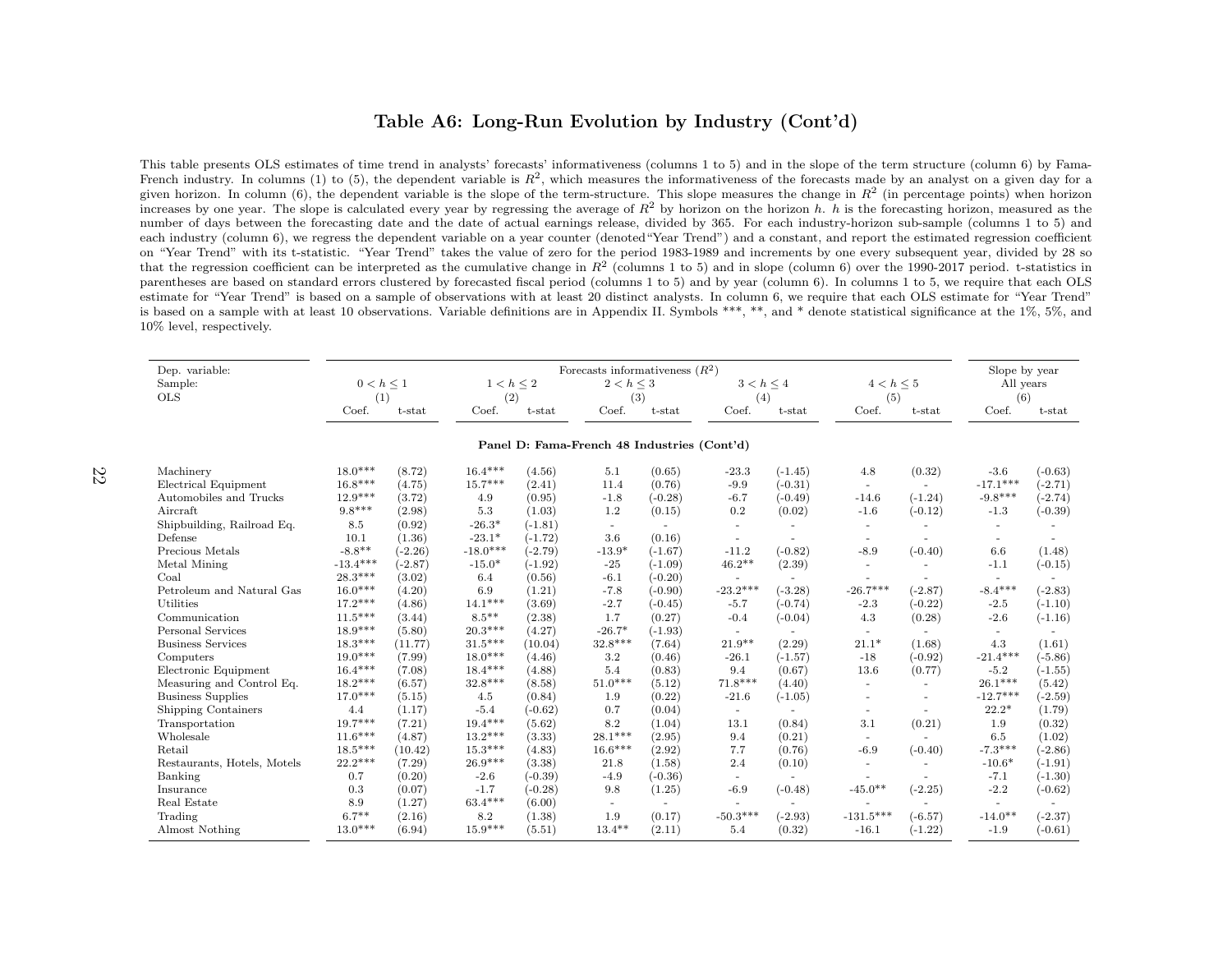# <span id="page-22-0"></span>11 Long-run Evolution by Firm and Analyst Characteristics

This appendix investigates whether the long-run evolution documented in Table [II](#page-23-0) (Section [V.](#page-7-1)A), and Table [III](#page-24-0) (Section [V.](#page-7-1)B) concentrates in groups of firms with specific characteristics in terms of size, growth, exposure to high-technology industries, institutional ownership, share turnover, and option trading, or in groups of analysts with specific experience.

First, we focus on the level of  $R^2$  by horizon and by group. For each sub-sample, we estimate the trend in  $R^2$  by regressing  $R^2$  on a year counter variable, denoted "Year Trend", and report the estimated coefficient on this year counter with the associated t-statistic in Table [A6,](#page-19-0) Columns 1 to 5. For horizons shorter than one year (greater than three years), the estimated trend is positive (negative) regardless of how we form groups.

Next, we focus on the slope of the term structure by group. For each group, we estimate the slope every year as in Table [III](#page-24-0) (Section [V.](#page-7-1)B) Column 1. Then, we estimate the trend in the slope of the term structure by regressing the slope on the same year counter variable "Year Trend", and again report the estimated coefficient and t-statistic in Table [A6,](#page-19-0) Column 6. All estimated trends are negative indicating that the term structure has become steeper over time for all groups of firms and analysts.

Overall, the evidence from these tests indicates that the aggregate shift in the term structure of analysts' forecasts informativeness over time is not driven by a specific group of firms and analysts. This trend is broad-based and robust to various data sampling.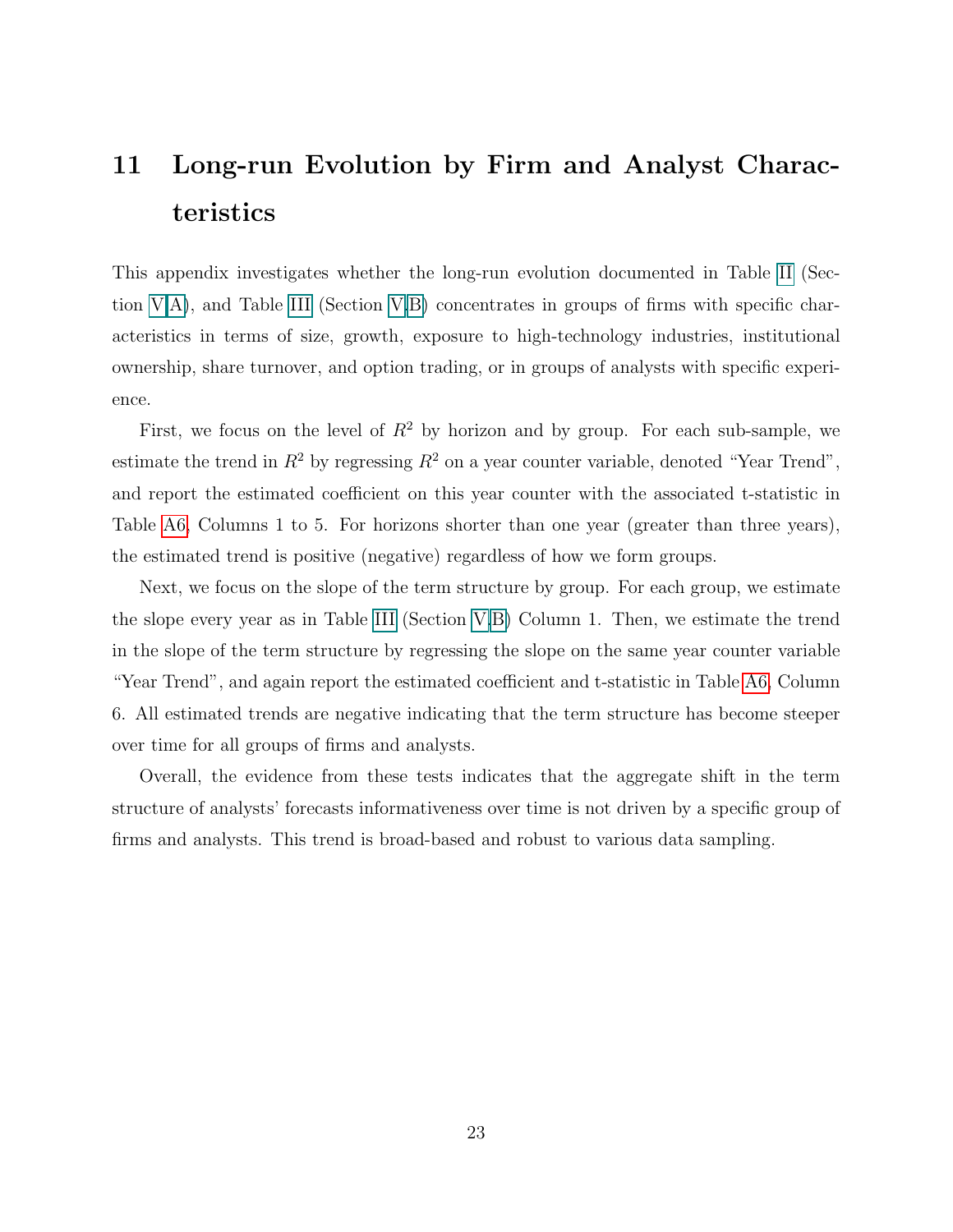#### <span id="page-23-0"></span>Table A7: Long-Run Evolution by Firm and Analyst Characteristics

This table presents OLS estimates of time trend in analysts' forecasts' informativeness (columns <sup>1</sup> to 5) and in the slope of the term structure (column 6) by group offirms and analysts characteristics. In columns (1) to (5), the dependent variable is  $R^2$ , which measures the informativeness of the forecasts made by an analyst on a given day for a given horizon. In column (6), the dependent variable is the slope of the term-structure. This slope measures the change in  $R^2$  (in percentage points) when horizon increases by one year. The slope is calculated every year by regressing the average of  $R^2$  by horizon on the horizon h. h is the forecasting horizon, measured as the number of days between the forecasting date and the date of actual earnings release, divided by 365. For each group or group-horizon sub-sample,we regress the dependent variable on a year counter (denoted "Year Trend") and a constant, and report the estimated regression coefficient on "Year Trend" with its t-statistic. In all panels except panel H,"Year Trend" takes the value of zero for the period 1983-1989 and increments by one every subsequent year, divided by 28so that the regression coefficient can be interpreted as the cumulative change in  $R^2$  (columns 1 to 5) and in slope (column 6) over the 1990-2017 period. In panel H, "Yes" indicates that all stocks covered by the analyst have traded options, and "No" that at least one covered stock does not have traded options. Because information about option listing is available from 1996 onwards, "Year Trend" takes the value of zero for the period 1996-2001 and increments by one every subsequent year,divided by 16. t-statistics in parentheses are based on standard errors clustered by forecasted fiscal period (columns 1 to 5) and by year (column 6). In columns 1 to 5, we require that each OLS estimate for "Year Trend" is based on <sup>a</sup> sample of observations with at least 20 distinct analysts. In column 6, we require that each OLS estimate for "Year Trend" is based on <sup>a</sup> sample with at least 20 observations. Variable definitions are in Appendix II. Symbols \*\*\*, \*\*, and \* denote statisticalsignificance at the 1%, 5%, and 10% level, respectively.

| Dep. variable:  |           |                |           |         | Forecasts informativeness $(R^2)$  |           |                                                         |           |                |           | Slope by year        |           |  |
|-----------------|-----------|----------------|-----------|---------|------------------------------------|-----------|---------------------------------------------------------|-----------|----------------|-----------|----------------------|-----------|--|
| Sample:         |           | $0 < h \leq 1$ | 1 < h < 2 |         | $2 < h \leq 3$                     |           | $3 < h \leq 4$                                          |           | $4 < h \leq 5$ |           |                      | All years |  |
| <b>OLS</b>      | (1)       |                | (2)       |         |                                    | (3)       | (4)                                                     |           | (5)            |           | (6)                  |           |  |
|                 | Coef.     | $t$ -stat      | Coef.     | t-stat  | Coef.                              | $t$ -stat | Coef.                                                   | t-stat    | Coef.          | $t$ -stat | Coef.                | $t$ -stat |  |
|                 |           |                |           |         |                                    |           | Panel A: Low vs. High Total Assets (Inflation adjusted) |           |                |           |                      |           |  |
| Below Median    | $12.5***$ | (10.12)        | $9.9***$  | (6.31)  | $5.7**$                            | (2.09)    | $-1.3$                                                  | $(-0.49)$ | $-24.1***$     | $(-5.27)$ | $-10.5***$           | $(-6.37)$ |  |
| Above Median    | $12.7***$ | (6.73)         | $9.0***$  | (4.78)  | $-0.3$                             | $(-0.15)$ | $-14.2***$                                              | $(-4.39)$ | $-15.2***$     | $(-3.05)$ | $-10.2***$           | $(-5.30)$ |  |
|                 |           |                |           |         |                                    |           | Panel B: Low vs. High Market Cap. (Inflation adjusted)  |           |                |           |                      |           |  |
| Below Median    | $12.1***$ | (7.48)         | $7.2***$  | (5.07)  | 0.9                                | (0.35)    | $-5.2$                                                  | $(-1.56)$ | $-20.6***$     | $(-3.95)$ | $-10.4***$           | $(-5.81)$ |  |
| Above Median    | $10.3***$ | (6.67)         | $7.6***$  | (4.28)  | $-0.3$                             | $(-0.13)$ | $-17.0***$                                              | $(-6.22)$ | $-22.7***$     | $(-6.09)$ | $-10.8***$           | $(-6.12)$ |  |
|                 |           |                |           |         |                                    |           | Panel C: Low vs. High Sales Growth                      |           |                |           |                      |           |  |
| Below Median    | $12.9***$ | (6.72)         | $8.3***$  | (4.36)  | 1.5                                | (0.64)    | $-10.4***$                                              | $(-3.78)$ | $-15.2***$     | $(-3.33)$ | $-9.8***$            | $(-4.82)$ |  |
| Above Median    | $12.7***$ | (9.76)         | $11.2***$ | (5.60)  | $3.7*$                             | (1.63)    | $-8.7***$                                               | $(-2.39)$ | $-21.9***$     | $(-4.42)$ | $-9.8***$            | $(-5.52)$ |  |
|                 |           |                |           |         |                                    |           | Panel D: Low vs. High Book-to-Market                    |           |                |           |                      |           |  |
| Below Median    | $10.6***$ | (9.41)         | $12.2***$ | (4.83)  | $8.1***$                           | (2.55)    | $-11.3***$                                              | $(-2.98)$ | $-24.3***$     | $(-4.54)$ | $\text{-}11.0^{***}$ | $(-6.91)$ |  |
| Above Median    | $12.7***$ | (6.53)         | $7.0***$  | (3.45)  | $-3.6$                             | $(-1.03)$ | $-10.2***$                                              | $(-2.70)$ | $-13.8***$     | $(-2.70)$ | $-10.3***$           | $(-4.99)$ |  |
|                 |           |                |           |         | Panel E: Tech. vs. Non-tech. Firms |           |                                                         |           |                |           |                      |           |  |
| Non-tech. Firms | $15.4***$ | (13.64)        | $17.8***$ | (10.02) | $5.2**$                            | (1.99)    | $-9.2*$                                                 | $(-1.86)$ | $-15.6**$      | $(-2.38)$ | $-8.8***$            | $(-5.26)$ |  |
| Tech. Firms     | $11.9***$ | (7.33)         | $7.6***$  | (4.49)  | 2.3                                | (0.93)    | $-8.4***$                                               | $(-2.89)$ | $-14.7***$     | $(-3.86)$ | $-12.4***$           | $(-4.40)$ |  |
|                 |           |                |           |         |                                    |           |                                                         |           |                |           |                      |           |  |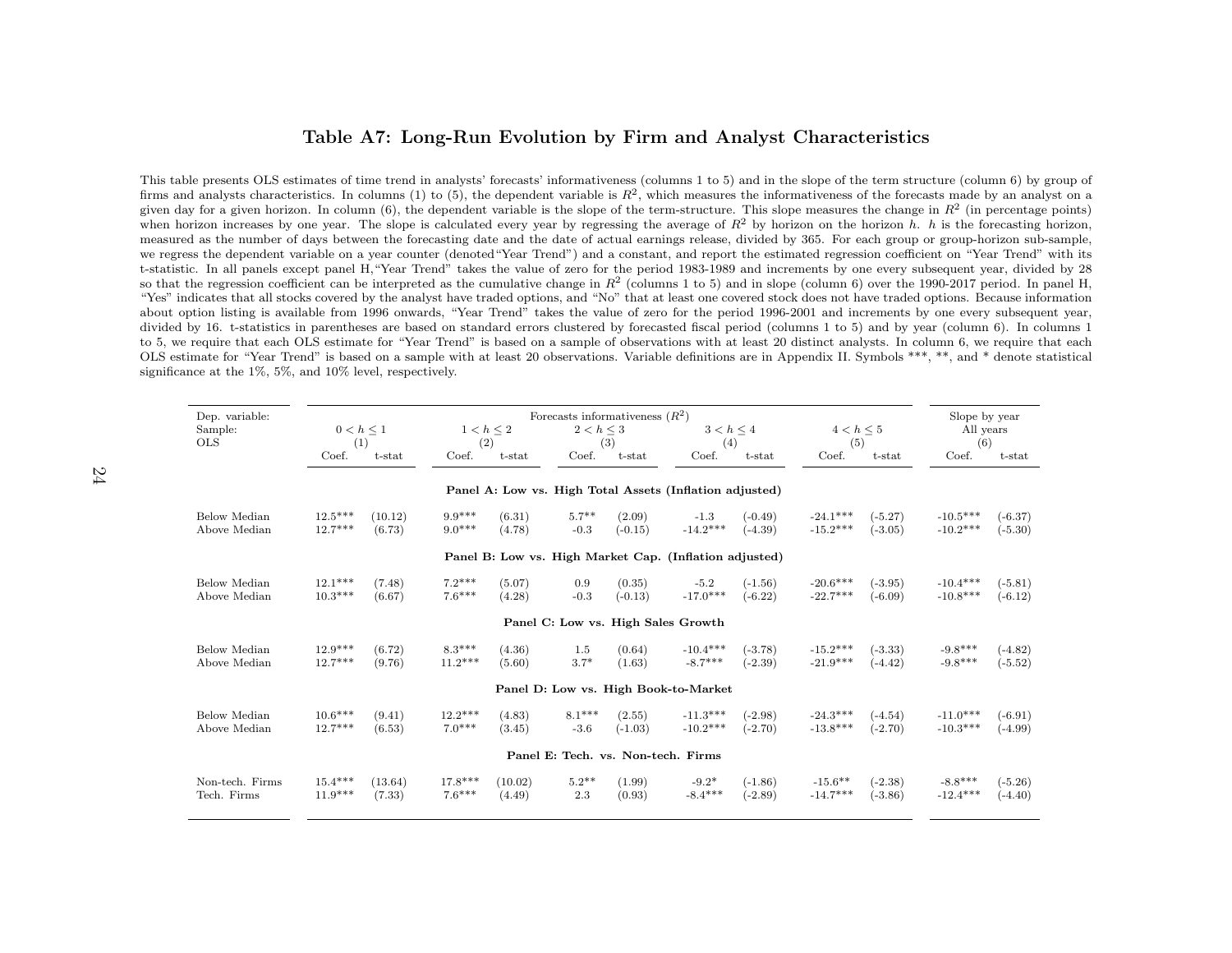#### <span id="page-24-0"></span>Table A7: Long-Run Evolution by Firm and Analyst Characteristics (Cont'd)

This table presents OLS estimates of time trend in analysts' forecasts' informativeness (columns <sup>1</sup> to 5) and in the slope of the term structure (column 6) by group offirms and analysts characteristics. In columns (1) to (5), the dependent variable is  $R^2$ , which measures the informativeness of the forecasts made by an analyst on a given day for a given horizon. In column (6), the dependent variable is the slope of the term-structure. This slope measures the change in  $R^2$  (in percentage points) when horizon increases by one year. The slope is calculated every year by regressing the average of  $R^2$  by horizon on the horizon h. h is the forecasting horizon, measured as the number of days between the forecasting date and the date of actual earnings release, divided by 365. For each group or group-horizon sub-sample,we regress the dependent variable on a year counter (denoted "Year Trend") and a constant, and report the estimated regression coefficient on "Year Trend" with its t-statistic. In all panels except panel H,"Year Trend" takes the value of zero for the period 1983-1989 and increments by one every subsequent year, divided by 28so that the regression coefficient can be interpreted as the cumulative change in  $R^2$  (columns 1 to 5) and in slope (column 6) over the 1990-2017 period. In panel H, "Yes" indicates that all stocks covered by the analyst have traded options, and "No" that at least one covered stock does not have traded options. Because information about option listing is available from 1996 onwards, "Year Trend" takes the value of zero for the period 1996-2001 and increments by one every subsequent year,divided by 16. t-statistics in parentheses are based on standard errors clustered by forecasted fiscal period (columns 1 to 5) and by year (column 6). In columns 1 to 5, we require that each OLS estimate for "Year Trend" is based on <sup>a</sup> sample of observations with at least 20 distinct analysts. In column 6, we require that each OLS estimate for "Year Trend" is based on <sup>a</sup> sample with at least 20 observations. Variable definitions are in Appendix II. Symbols \*\*\*, \*\*, and \* denote statisticalsignificance at the 1%, 5%, and 10% level, respectively.

| Dep. variable:                       |                |         |                |         | Forecasts informativeness $(R^2)$                                                        |           |                |           |                |           |            | Slope by year |  |  |
|--------------------------------------|----------------|---------|----------------|---------|------------------------------------------------------------------------------------------|-----------|----------------|-----------|----------------|-----------|------------|---------------|--|--|
| Sample:                              | $0 < h \leq 1$ |         | $1 < h \leq 2$ |         | $2 < h \leq 3$                                                                           |           | $3 < h \leq 4$ |           | $4 < h \leq 5$ |           | All years  |               |  |  |
| <b>OLS</b>                           |                | (1)     | (2)            |         | (3)                                                                                      |           | (4)            |           | (5)            |           | (6)        |               |  |  |
|                                      | Coef.          | t-stat  | Coef.          | t-stat  | Coef.                                                                                    | $t$ -stat | Coef.          | $t$ -stat | Coef.          | t-stat    | Coef.      | t-stat        |  |  |
|                                      |                |         |                |         | Panel F: Low vs. High Institutional Ownership                                            |           |                |           |                |           |            |               |  |  |
| Below Median                         | $9.0***$       | (4.44)  | 0.3            | (0.14)  | $-10.5***$                                                                               | $(-3.94)$ | $-21.0***$     | $(-7.80)$ | $-30.4***$     | $(-6.88)$ | $-11.6***$ | $(-6.54)$     |  |  |
| Above Median                         | $7.6***$       | (7.42)  | $14.6***$      | (8.45)  | $13.7***$                                                                                | (4.17)    | $-4.2$         | $(-0.86)$ | $-10.9*$       | $(-1.70)$ | $-5.3$     | $(-1.35)$     |  |  |
| Panel G: Low vs. High Share Turnover |                |         |                |         |                                                                                          |           |                |           |                |           |            |               |  |  |
| Below Median                         | $12.6***$      | (7.90)  | $6.9***$       | (4.32)  | $-1.6$                                                                                   | $(-1.01)$ | $-16.3***$     | $(-6.22)$ | $-24.6***$     | $(-5.78)$ | $-10.7***$ | $(-6.67)$     |  |  |
| Above Median                         | $14.6***$      | (10.26) | $20.0***$      | (12.58) | $13.5***$                                                                                | (4.71)    | 4.1            | (1.16)    | $-5.5$         | $(-1.20)$ | $-7.4***$  | $(-3.84)$     |  |  |
|                                      |                |         |                |         | Panel H: Option vs. No Option trading                                                    |           |                |           |                |           |            |               |  |  |
| Yes                                  | $5.1***$       | (5.61)  | $9.1***$       | (6.80)  | $5.7***$                                                                                 | (2.80)    | $-4.6*$        | $(-1.65)$ | $-7.7**$       | $(-2.24)$ | $-5.5***$  | $(-3.62)$     |  |  |
| No                                   | $13.4***$      | (4.15)  | $25.7***$      | (5.21)  | $20.9*$                                                                                  | (1.70)    | 0.5            | (0.03)    | $-32.9*$       | $(-2.03)$ |            |               |  |  |
|                                      |                |         |                |         | Panel I: Low vs. High Analyst Experience $(\# \text{ years in I/B/E/S since inception})$ |           |                |           |                |           |            |               |  |  |
| Below Median                         | $14.0***$      | (10.70) | $8.8***$       | (7.05)  | $-1.5$                                                                                   | $(-0.82)$ | $-14.6***$     | $(-6.03)$ | $-23.7***$     | $(-5.47)$ | $-12.3***$ | $(-6.81)$     |  |  |
| Above Median                         | $8.3***$       | (6.84)  | $11.5***$      | (6.17)  | $8.2***$                                                                                 | (3.82)    | $-6.9*$        | $(-1.79)$ | $-16.6***$     | $(-3.14)$ | $-6.9***$  | $(-4.03)$     |  |  |
|                                      |                |         |                |         | Panel J: Low vs. High Analyst Experience (# covered firms in $I/B/E/S$ since inception)  |           |                |           |                |           |            |               |  |  |
| Below Median                         | $12.0***$      | (8.31)  | $8.9***$       | (5.16)  | 1.9                                                                                      | (0.91)    | $-13.2***$     | $(-4.63)$ | $-20.2***$     | $(-4.75)$ | $-10.6***$ | $(-6.69)$     |  |  |
| Above Median                         | $13.9***$      | (9.95)  | $12.2***$      | (9.13)  | $4.5***$                                                                                 | (2.34)    | $-6.2**$       | $(-2.03)$ | $-18.2***$     | $(-4.20)$ | $-11.0***$ | $(-4.99)$     |  |  |
|                                      |                |         |                |         |                                                                                          |           |                |           |                |           |            |               |  |  |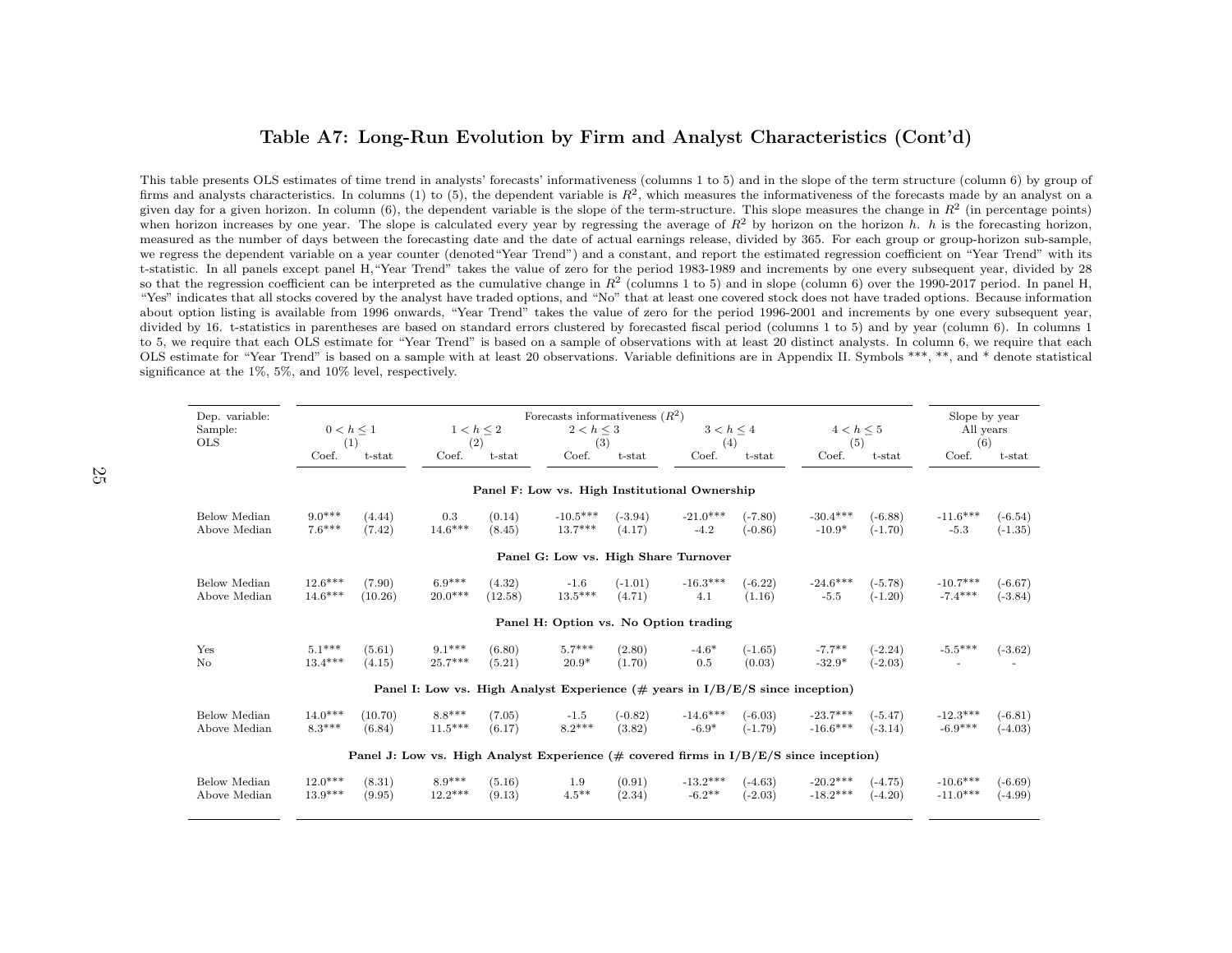### <span id="page-25-0"></span>12 Robustness Table [II](#page-23-0)

This Appendix discusses the robustness of the results reported in Table [II](#page-23-0) (Section [V](#page-7-1).A). All robustness tests are reported in Table [A8.](#page-26-0)

First, we find similar results in Panels A, B, and C when adding controls for various characteristics of the portfolio covered by the analyst. In Panel A, we report specifications that include fixed effects for two-digit SIC industries. In Panel B, we further control for the average characteristics of the covered firms, namely: size (log of total assets), (log of) age, cash flow to assets, debt to assets, cash to assets, Tobin's Q, sales growth, share turnover, institutional ownership, and the fraction of tech-firms covered. Finally, Panel C shows similar results using the same specification, but after we re-compute  $R^2$  focusing only on forecasts about S&P500 firms, whose underlying characteristics have remained stable over time (Bai et al. (2016)).

Second, we show that the results are robust to focusing on analysts (Panel D) and firms (Panel E) for which both short and long-term forecasts are available. In Panel D, we restrict the analysis to analysts who have issued at least one forecast with horizon greater than 3 years. In Panel E, we re-compute the dependent variable  $R^2$  using only forecasts about firms for which at least one forecast with horizon greater than 3 year is available.

Finally, we check that our results are not specific to using the period 1983-1989 as our baseline, nor driven by I/B/E/S imperfect coverage at the beginning of the sample (Panel F). We also show that neither the number of forecasts used to estimate  $R^2$  (Panel G), nor the assumptions we make about the updating speed of those forecasts (Panel H), materially affects inferences. Panel G reports specifications that include fixed effects for the number of observations used to estimate  $R^2$  in eq.(14). Panel H reports results after we re-compute  $R<sup>2</sup>$  assuming analysts constantly update their forecasts. Specifically, we estimate an updated forecast every day, unless the analyst discloses one. We do so by linear interpolation between two consecutive disclosures for each analyst, firm, and fiscal period. This alternative approach for computing  $R^2$  relaxes the implicit assumption that analysts update their forecasts only when we observe a new forecast.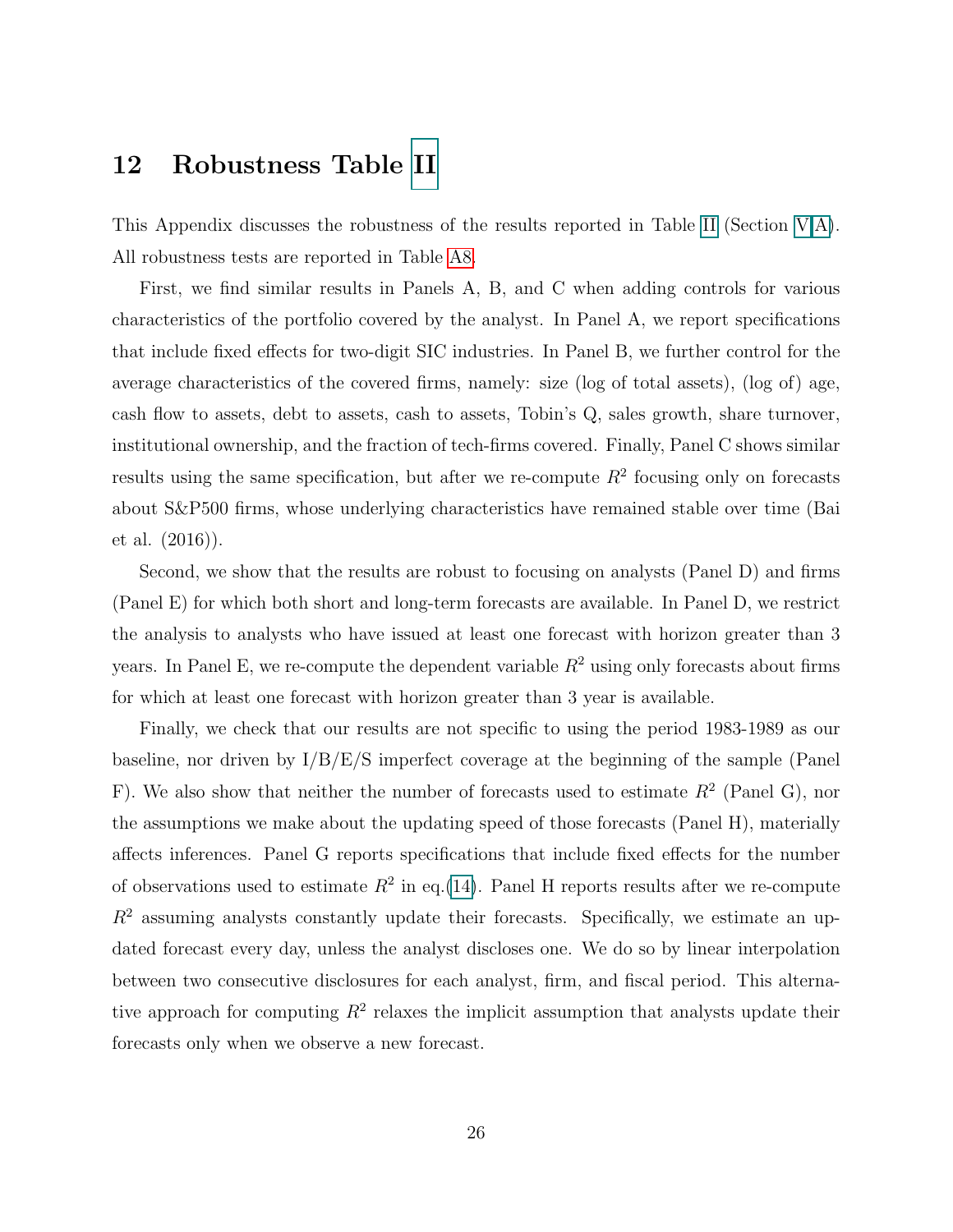#### Table A8: Robustness: Forecast Informativeness by Horizon

<span id="page-26-0"></span>This table presents OLS estimates of time trend in analysts' forecasts' informativeness by sub-samples including observations in different annual forecasting horizon ranges. The dependent variable is  $R^2$ , which measures the informativeness of the forecasts made by an analyst on a given day for a given horizon.  $h$  is the forecasting horizon, measured as the number of days between the forecasting date and the date of actual earnings release, divided by 365. Year Trend is a variable that takes the value of zero for the period 1983-1989 and increments by one every subsequent year, divided by 28 so that the regression coefficient can be interpreted as the cumulative increment in  $R<sup>2</sup>$  over the 1990-2017 period. The constant is omitted when absorbed by the fixed effects. Variable definitions are in Appendix II. t-statistics in parentheses are based on standard errors clustered by forecasted fiscal period. Symbols \*\*\*, \*\*, and \* denote statistical significance at the 1%, 5%, and 10% level, respectively.

| Dep. variable:  | Forecasts informativeness $(R^2)$ |                |                       |                     |                       |  |  |
|-----------------|-----------------------------------|----------------|-----------------------|---------------------|-----------------------|--|--|
| Sample:<br>OLS: | $0 < h \leq 1$                    | $1 < h \leq 2$ | $2 < h \leq 3$<br>(3) | $3 < h \leq 4$<br>4 | $4 < h \leq 5$<br>(5) |  |  |

| Year Trend | $13.4***$    | $11.6***$    | 1.9       | $-8.2***$ | $-15.7***$   |
|------------|--------------|--------------|-----------|-----------|--------------|
|            | (9.84)       | (7.92)       | (1.11)    | $(-3.18)$ | $(-3.61)$    |
| $SIC2$ FE  | $_{\rm Yes}$ | $_{\rm Yes}$ | Yes       | Yes       | $_{\rm Yes}$ |
| Controls   | No           | No           | No        | No        | No           |
| N          | 33,386,528   | 25,044,127   | 5,359,098 | 1,349,651 | 703,653      |

#### Panel A: Controlling for 2-digit SIC Industry Fixed-Effects

| Year Trend         | $8.8***$   | $7.5***$                         | 0.8       | $-6.0*$   | $-9.2*$   |
|--------------------|------------|----------------------------------|-----------|-----------|-----------|
|                    | (6.71)     | (5.85)                           | (0.39)    | $(-1.71)$ | $(-1.69)$ |
| $SIC2$ FE          | Yes        | Yes                              | Yes       | Yes       | Yes       |
| Controls           | Yes        | Yes                              | Yes       | Yes       | Yes       |
| N                  | 31,158,684 | 23, 203, 643                     | 4,992,082 | 1,285,671 | 670,019   |
|                    |            | Panel C: Focusing on SP500 firms |           |           |           |
| Year Trend         | $13.2***$  | $12.4***$                        | $6.4***$  | $-4.2$    | $-9.8**$  |
|                    | (7.31)     | (6.13)                           | (2.76)    | $(-1.43)$ | $(-2.05)$ |
| Constant $(83-89)$ | $79.0***$  | $63.3***$                        | $55.7***$ | $53.7***$ | $50.4***$ |
|                    | (65.64)    | (55.91)                          | (43.35)   | (34.29)   | (21.98)   |
| N                  | 18,423,237 | 14,206,102                       | 3,138,963 | 769,951   | 406,058   |

# Panel B: Controlling for the characteristics of the portfolio of covered firms

#### Panel D: Analysts with short and long-term forecasts

| Year Trend         | $8.0***$  | $6.8***$  | 1.7       | $-12.4***$ | $-21.8***$ |
|--------------------|-----------|-----------|-----------|------------|------------|
|                    | (5.11)    | (4.38)    | (0.88)    | $(-5.11)$  | $(-5.52)$  |
| Constant $(83-89)$ | $77.7***$ | $57.7***$ | $47.2***$ | $45.3***$  | $44.5***$  |
|                    | (77.09)   | (56.61)   | (30.17)   | (27.17)    | (19.38)    |
| N                  | 8,600,935 | 7,389,585 | 3,663,585 | 1,349,749  | 703,712    |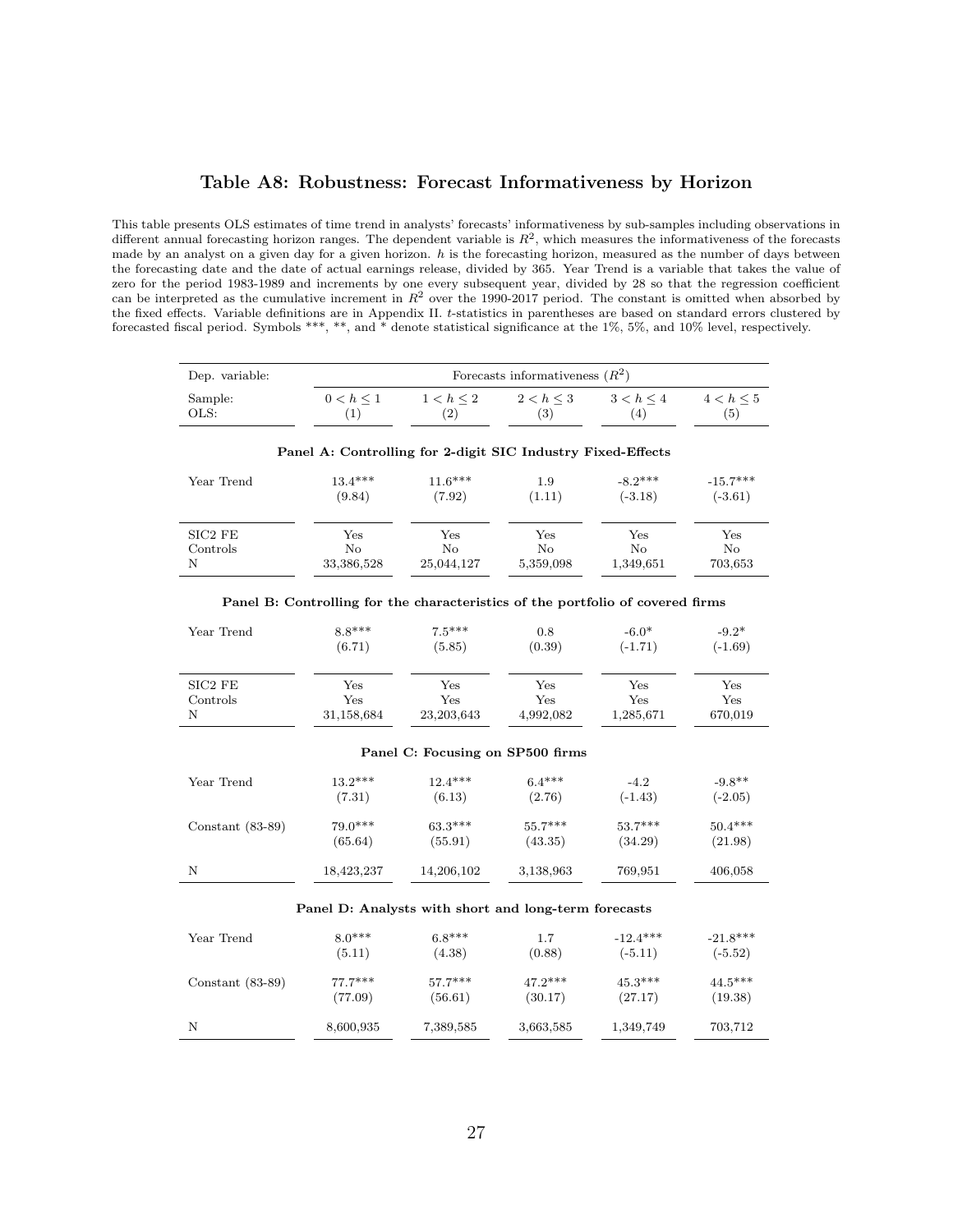| Dep. variable:     |                                                                           |                                                      | Forecasts informativeness $(R^2)$ |                |                |
|--------------------|---------------------------------------------------------------------------|------------------------------------------------------|-----------------------------------|----------------|----------------|
| Sample:            | $0 < h \leq 1$                                                            | $1 < h \leq 2$                                       | $2 < h \leq 3$                    | $3 < h \leq 4$ | $4 < h \leq 5$ |
| OLS:               | (1)                                                                       | (2)                                                  | (3)                               | (4)            | (5)            |
|                    |                                                                           | Panel E: Firms with short and long-term forecasts    |                                   |                |                |
| Year Trend         | $8.7***$                                                                  | $4.1***$                                             | $\overline{0}$                    | $-12.3***$     | $-21.9***$     |
|                    | (5.49)                                                                    | (2.49)                                               | $(-0.01)$                         | $(-5.04)$      | $(-5.49)$      |
| Constant $(83-89)$ | $77.7***$                                                                 | $60.4***$                                            | $50.3***$                         | $45.5***$      | $44.7***$      |
|                    | (77.48)                                                                   | (65.83)                                              | (38.33)                           | (27.00)        | (19.25)        |
| Ν                  | 29,023,675                                                                | 22,491,017                                           | 5,159,145                         | 1,338,504      | 698,958        |
|                    |                                                                           | Panel F: Excluding 80's                              |                                   |                |                |
| Year Trend         | $7.6***$                                                                  | $8.5***$                                             | $3.5*$                            | $-11.8***$     | $-18.3***$     |
|                    | (6.19)                                                                    | (5.54)                                               | (1.72)                            | $(-4.66)$      | $(-4.78)$      |
| Constant $(90-92)$ | $77.4***$                                                                 | 55.6***                                              | $47.1***$                         | 44.5***        | $41.4***$      |
|                    | (113.19)                                                                  | (62.63)                                              | (31.24)                           | (26.28)        | (19.77)        |
| N                  | 29,047,461                                                                | 22,334,402                                           | 5,169,002                         | 1,308,876      | 683,413        |
|                    | Panel G: Controlling for the number of observations used to compute $R^2$ |                                                      |                                   |                |                |
| Year Trend         | $13.1***$                                                                 | $10.7***$                                            | $6.6***$                          | $-9.0***$      | $-20.0***$     |
|                    | (9.35)                                                                    | (7.61)                                               | (3.39)                            | $(-3.34)$      | $(-5.29)$      |
| #Firms FE          | Yes                                                                       | Yes                                                  | Yes                               | Yes            | Yes            |
| Ν                  | 33,413,667                                                                | 25,060,925                                           | 5,361,069                         | 1,349,749      | 703,712        |
|                    |                                                                           | Panel H: Using $R^2$ based on interpolated forecasts |                                   |                |                |
| Year Trend         | $10.8***$                                                                 | $7.4***$                                             | $-1.5$                            | $-11.7***$     | $-14.5***$     |
|                    | (7.51)                                                                    | (5.57)                                               | $(-1.36)$                         | $(-5.26)$      | $(-4.08)$      |
| Constant $(83-89)$ | $77.3***$                                                                 | $60.4***$                                            | $56.3***$                         | $54.4***$      | $52.1***$      |
|                    | (95.76)                                                                   | (101.00)                                             | (65.69)                           | (35.84)        | (23.58)        |
| Ν                  | 33,413,667                                                                | 25,060,925                                           | 5,361,069                         | 1,349,749      | 703,712        |

## Table A8: Robustness: Forecast Informativeness by Horizon (Cont'd)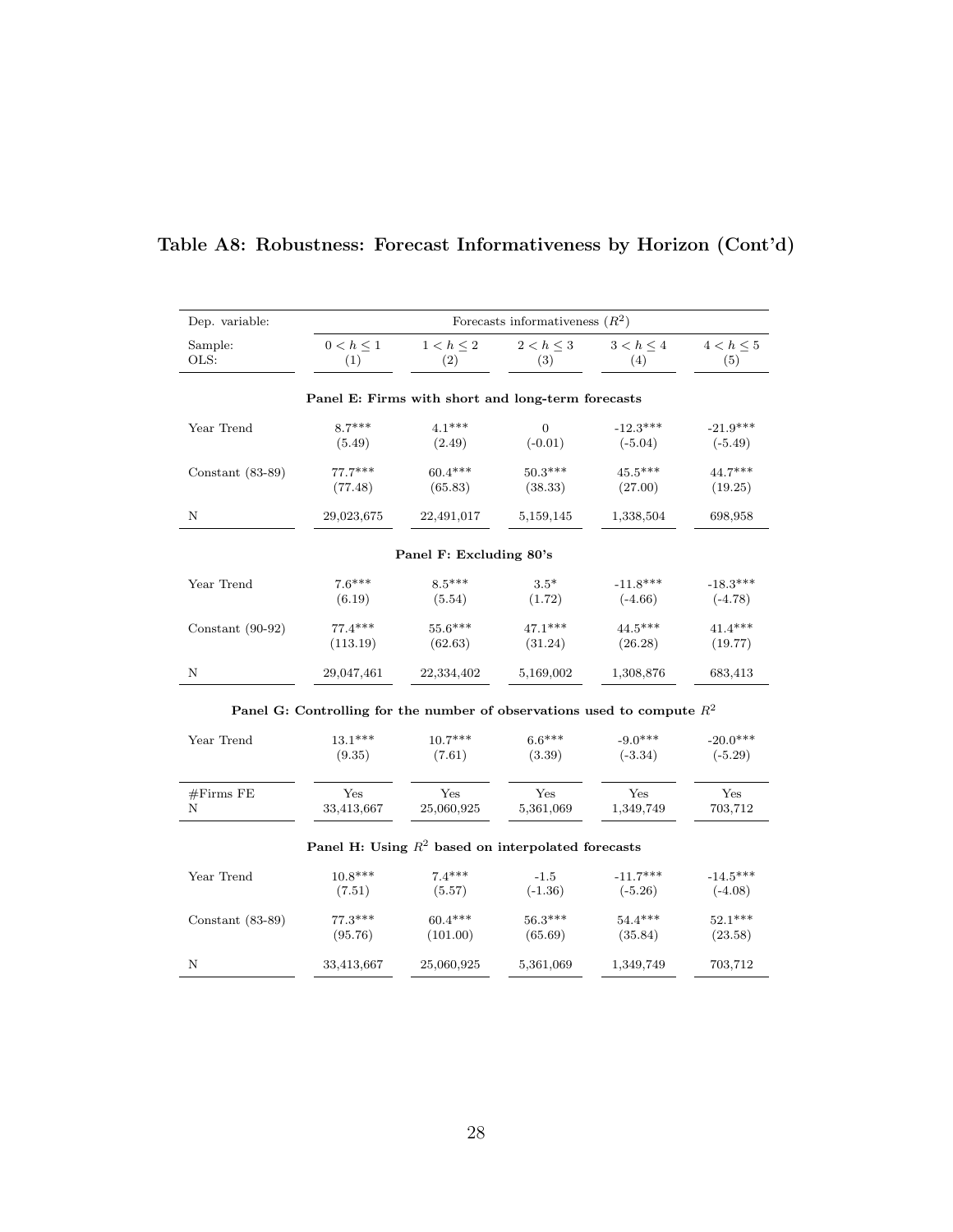### <span id="page-28-0"></span>13 Robustness Table [III](#page-24-0)

This Appendix discusses the robustness of the results reported in Table [III](#page-24-0) (Section [V.](#page-7-1)B). All robustness tests are reported in Table [A9.](#page-29-0)

In Panel A, we report specifications controlling for the average characteristics of the covered firms, namely: size (log of total assets), (log of) age, cash flow to assets, debt to assets, cash to assets, Tobin's Q, sales growth, share turnover, institutional ownership, and the fraction of tech-firms covered. Specifically, we average those average characteristics by year in Column (1), by (two-digit SIC) industry and year in Columns (2) and (3), and by analyst and year in Columns (4) and (5), and control for those in the regression. Panel B shows similar results using similar specifications, but after we re-compute  $R^2$  focusing only on forecasts about S&P500 firms, whose underlying characteristics have remained stable over time (Bai et al. (2016)).

Next, we verify that the results are also robust to focusing on analysts (Panel C) and firms (Panel D) for which both short and long-term forecasts are available. In Panel C we restrict the analysis to analysts who have issued at least one forecast with horizon greater than 3 years. In Panel D, we re-compute the dependent variable  $R<sup>2</sup>$  using only forecasts about firms for which at least one forecast with horizon greater than 3 year is available.

Finally, we show that neither the choice of our baseline period (Panel E), nor the assumptions we make about the updating speed of analysts forecasts (Panel F), materially affects our conclusions. In Panel E, we exclude the 80's and use the period 1990-1992 as our baseline. In Panel F, we re-compute  $R^2$  assuming analysts constantly update their forecasts. Specifically, we estimate an updated forecast every day, unless the analyst discloses one. We do so by linear interpolation between two consecutive disclosures for each analyst, firm, and fiscal period. This alternative approach for computing  $R<sup>2</sup>$  relaxes the implicit assumption that analysts update their forecasts only when a new forecast is publicly disclosed.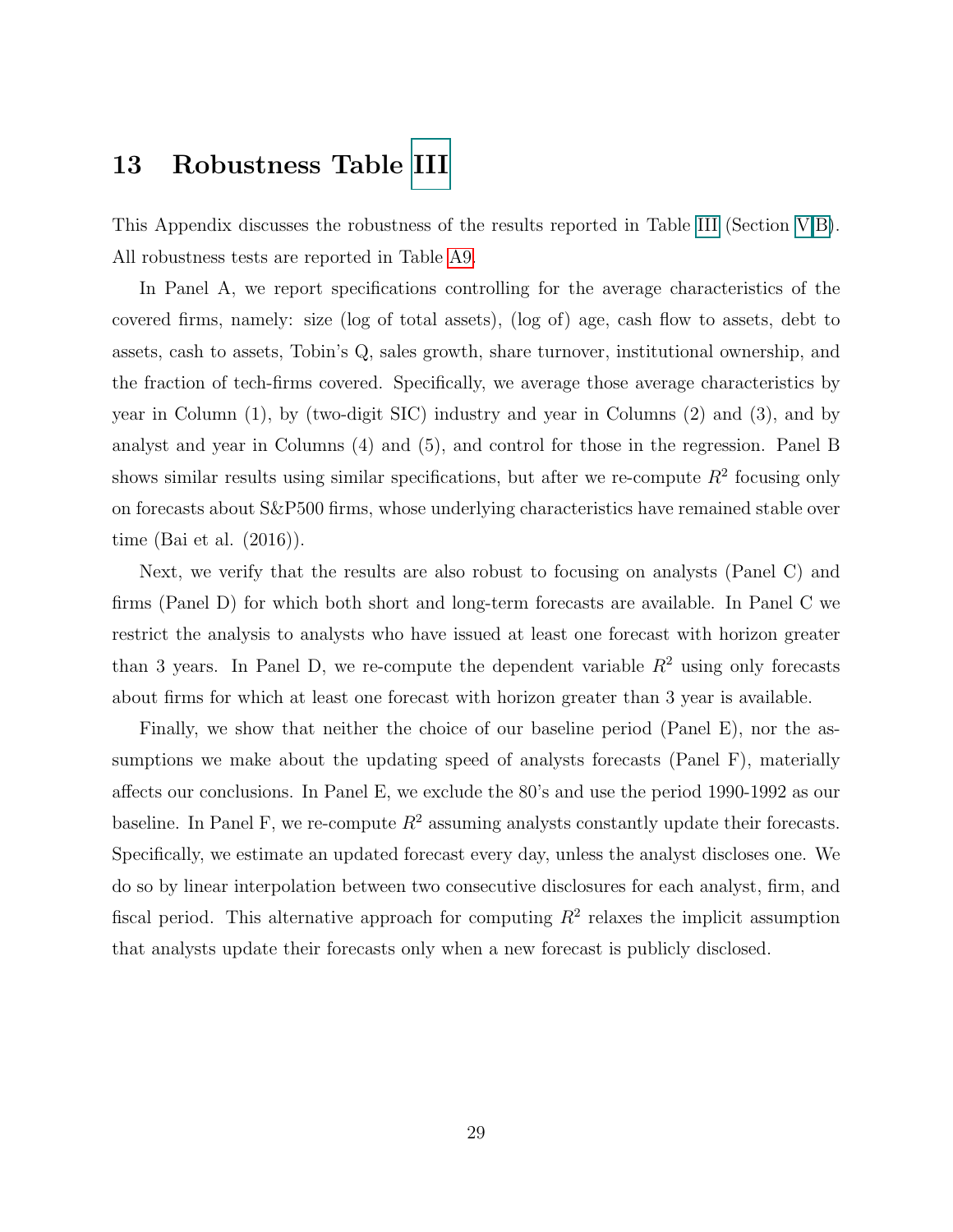#### Table A9: The Slope of the Term Structure

<span id="page-29-0"></span>This table presents OLS estimates of time trend in the slope of the term structure of forecasts' informativeness. The dependent variable is the slope of the term structure. This slope measures the change in  $R^2$  (in percentage points) when horizon increases by one year. A negative slope indicates that forecasts' informativeness  $(R^2)$  decreases with horizon. In column (1), the slope is calculated every year by regressing the average of  $R<sup>2</sup>$  by horizon on the horizon h (i.e., the number of days between the forecasting date and the date of actual earnings release, divided by 365). In columns (2) and (3), the slope is calculated every year by 2-digit SIC industry by regressing the average of  $R^2$  by horizon and industry on h. In columns (4) and (5), the slope is calculated every year by analyst by regressing the average of  $R^2$  by horizon and analyst on h. Year Trend is a variable that takes the value of zero for the period 1983-1989 and increments by one every subsequent year divided by 28 so that the regression coefficient can directly be interpreted as the cumulative change in slope over the 1990-2017 period. The constant is omitted when absorbed by the fixed effects. Variable definitions are in the Appendix II. t-statistics in parentheses are based on standard errors clustered by year. Symbols \*\*\*, \*\*, and \* denote statistical significance at the 1%, 5%, and 10% level, respectively.

| Dep. variable:<br>OLS:                 | Slope by year<br>(1)                                   | Slope by SIC2-year<br>(2)                            | (3)                                             | (4)                           | Slope by analyst-year<br>(5)   |
|----------------------------------------|--------------------------------------------------------|------------------------------------------------------|-------------------------------------------------|-------------------------------|--------------------------------|
|                                        | Panel A: Controlling for covered firms characteristics |                                                      |                                                 |                               |                                |
| Year Trend                             | $-19.9***$<br>$(-3.72)$                                | $-4.1$ **                                            | $-7.1***$<br>$(-2.03)$ $(-3.64)$                | $-3.4***$<br>$(-3.91)$        | $-5.3**$<br>$(-2.21)$          |
| Constant $(83-89)$                     | $-32.7$<br>$(-0.95)$                                   | $-19.0***$<br>$(-4.76)$                              |                                                 |                               |                                |
| Controls<br>SIC2 FE<br>Analyst FE<br>Ν | Yes<br>$\overline{a}$<br>$\overline{a}$<br>33          | Yes<br>$\rm No$<br>$\overline{\phantom{a}}$<br>1,083 | Yes<br>Yes<br>$\overline{\phantom{0}}$<br>1,080 | Yes<br>Yes<br>No<br>3,899     | Yes<br>Yes<br>Yes<br>3,440     |
|                                        | Panel B: Focusing on SP500 firms                       |                                                      |                                                 |                               |                                |
| Year Trend                             | $-8.3***$<br>$(-3.67)$                                 | $-1.9$<br>$(-1.52)$                                  | $-2.8*$<br>$(-1.91)$                            | $-5.6***$<br>$(-8.45)$        | $-3.8**$<br>$(-2.14)$          |
| Constant $(83-89)$                     | $-6.9***$<br>$(-4.82)$                                 | $-11.2***$<br>$(-15.29)$                             |                                                 | $-9.4***$<br>$(-21.28)$       |                                |
| $SIC2$ $FE$<br>Analyst FE<br>Ν         | 33                                                     | No<br>$\overline{a}$<br>803                          | Yes<br>$\overline{a}$<br>772                    | No<br>4,533                   | Yes<br>4,307                   |
|                                        | Panel C: Analysts with short and long-term forecasts   |                                                      |                                                 |                               |                                |
| Year Trend                             | $-10.8***$<br>$(-6.31)$                                | $-5.0***$                                            | $-3.4***$<br>$(-4.52)$ $(-2.87)$                | $-5.4***$<br>$(-8.11)$        | $-3.0**$<br>$(-2.12)$          |
| Constant $(83-89)$                     | $-6.6***$<br>$(-6.05)$                                 | $-11.3***$<br>$(-21.09)$                             |                                                 | $-11.6***$<br>$(-23.71)$      |                                |
| SIC2 FE<br>Analyst FE<br>Ν             | 33                                                     | No<br>1,083                                          | Yes<br>1,080                                    | $\overline{a}$<br>No<br>7,657 | $\overline{a}$<br>Yes<br>7,290 |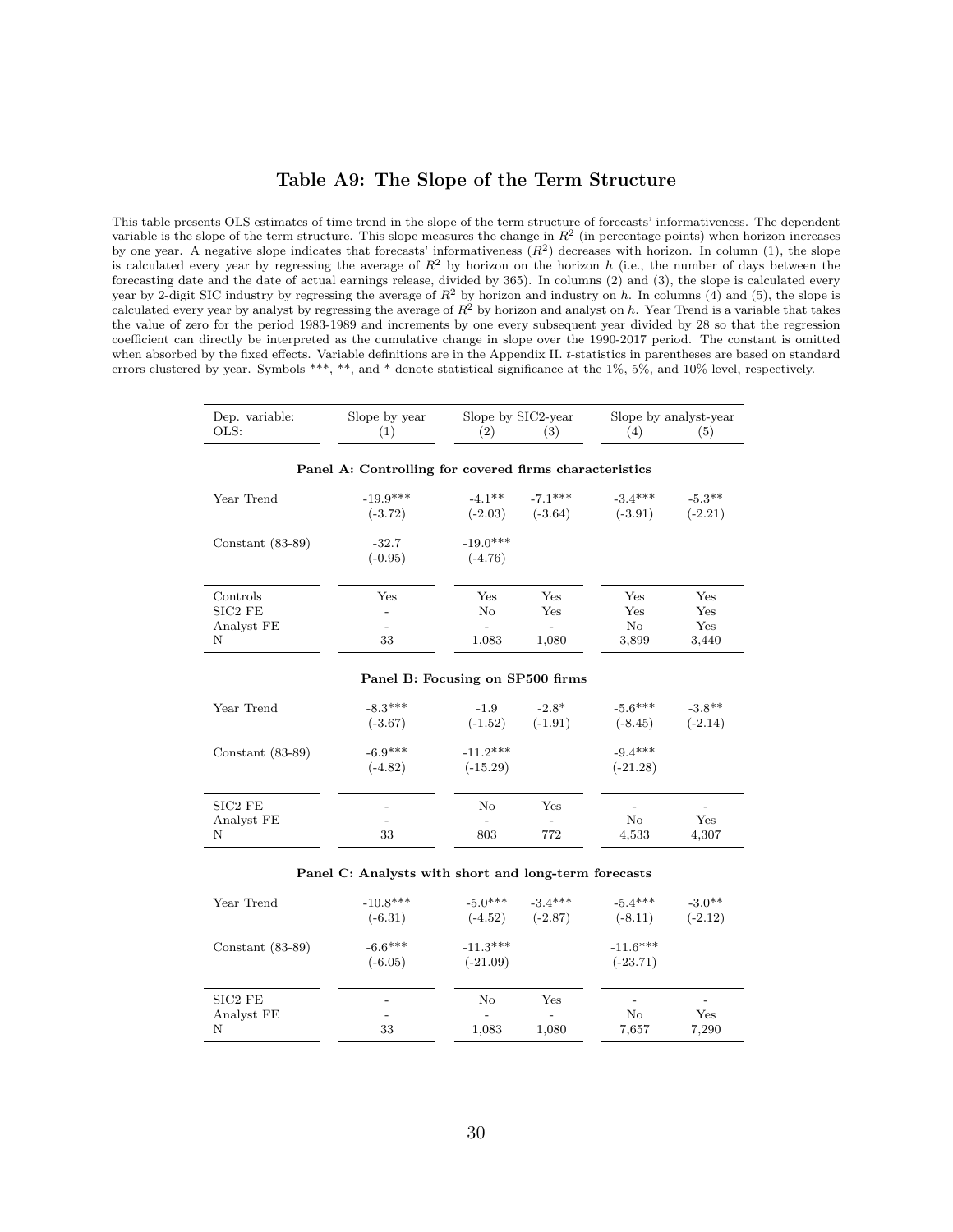| Dep. variable:     | Slope by year                                        | Slope by SIC2-year      |                          |                | Slope by analyst-year    |
|--------------------|------------------------------------------------------|-------------------------|--------------------------|----------------|--------------------------|
| OLS:               | (1)                                                  | (2)                     | (3)                      | (4)            | (5)                      |
|                    |                                                      |                         |                          |                |                          |
|                    | Panel D: Firms with short and long-term forecasts    |                         |                          |                |                          |
| Year Trend         | $-10.0***$                                           | $-4.2***$ $-2.9***$     |                          | $-4.9***$      | $-2.8*$                  |
|                    | $(-5.70)$                                            |                         | $(-3.64)$ $(-2.37)$      | $(-7.01)$      | $(-1.86)$                |
| Constant $(83-89)$ | $-7.2***$                                            | $-11.8***$              |                          | $-12.0***$     |                          |
|                    | $(-6.38)$                                            | $(-17.44)$              |                          | $(-22.86)$     |                          |
| SIC2 FE            |                                                      | No                      | Yes                      | $\overline{a}$ | $\overline{\phantom{0}}$ |
| Analyst FE         |                                                      | $\equiv$                | $\overline{\phantom{a}}$ | No             | Yes                      |
| Ν                  | 33                                                   | 1,050                   | 1,019                    | 7,619          | 7,252                    |
|                    |                                                      | Panel E: Excluding 80's |                          |                |                          |
| Year Trend         | $-7.6***$                                            |                         | $-3.8***$ $-2.4**$       | $-4.1***$      | $-2.6*$                  |
|                    | $(-7.20)$                                            |                         | $(-4.11)$ $(-2.40)$      | $(-5.20)$      | $(-1.96)$                |
| Constant $(90-92)$ | $-8.5***$                                            | $-12.0***$              |                          | $-12.7***$     |                          |
|                    | $(-12.60)$                                           | $(-23.92)$              |                          | $(-22.23)$     |                          |
| SIC2 FE            |                                                      | No                      | Yes                      | $\overline{a}$ |                          |
| Analyst FE         |                                                      | $\equiv$                | $\sim$                   | No             | Yes                      |
| N                  | 26                                                   | 959                     | 957                      | 7,430          | 7,054                    |
|                    | Panel F: Using $R^2$ based on interpolated forecasts |                         |                          |                |                          |
| Year Trend         | $-9.0***$                                            |                         | $-4.4***$ $-3.7***$      | $-6.1***$      | $-4.7***$                |
|                    | $(-6.10)$                                            |                         | $(-4.77)$ $(-3.73)$      | $(-8.57)$      | $(-3.17)$                |
| Constant $(83-89)$ | $-4.7***$                                            | $-9.0***$               |                          | $-8.4***$      |                          |
|                    | $(-5.25)$                                            | $(-19.06)$              |                          | $(-19.09)$     |                          |

### <span id="page-30-0"></span>Table A9: The Slope of the Term Structure (Cont'd)

SIC2 FE - No Yes - -Analyst FE - - - - - - - No Yes N 33 1,083 1,080 7,657 7,290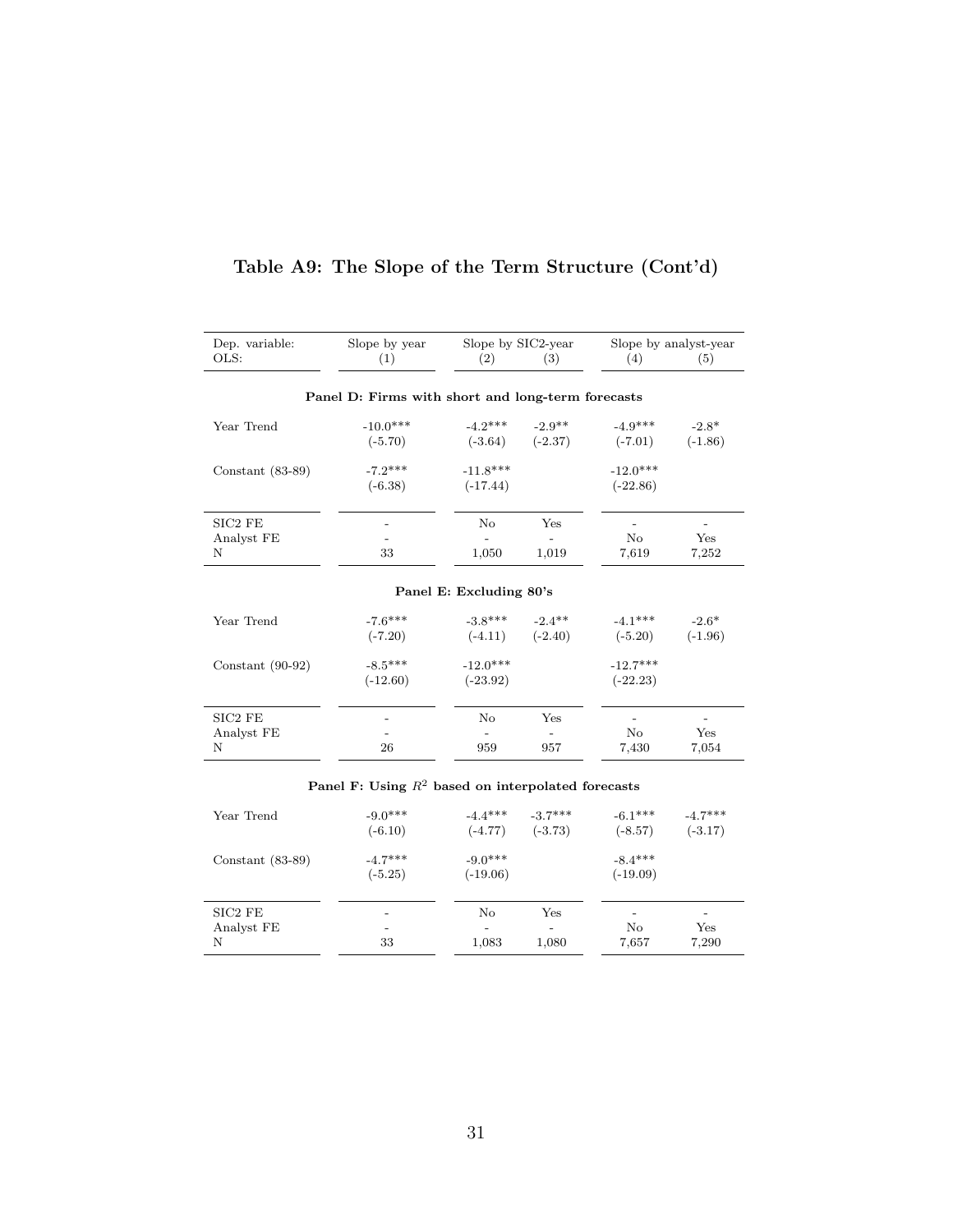### <span id="page-31-0"></span>14 Robustness Table [VIII](#page-32-0)

This Appendix discusses the robustness of the results reported in Table [VIII](#page-32-0) (Section [VI.](#page-8-0)D). Table [A10](#page-32-0) shows that our results are robust to controlling for trading volume and thus for the effects of news (public and private) that are material enough for generating trading. Table [A11](#page-33-0) shows that our results are also robust to focusing on analysts with stable coverage, and thus that changes in coverage cannot be the main explanation for our findings. Finally, we verify that focusing on analysts (Table [A12\)](#page-34-0) and firms (Table [A13\)](#page-35-0) for which both short and long-term forecasts are available does not affect inferences. Table [A12](#page-34-0) repeats the analysis focusing on analysts who have issued at least one forecast with horizon greater than 3 years. Table [A13](#page-35-0) does the same, but after we re-calculate  $R^2$  using only forecasts about firms for which at least one forecast with horizon greater than 3 years is available.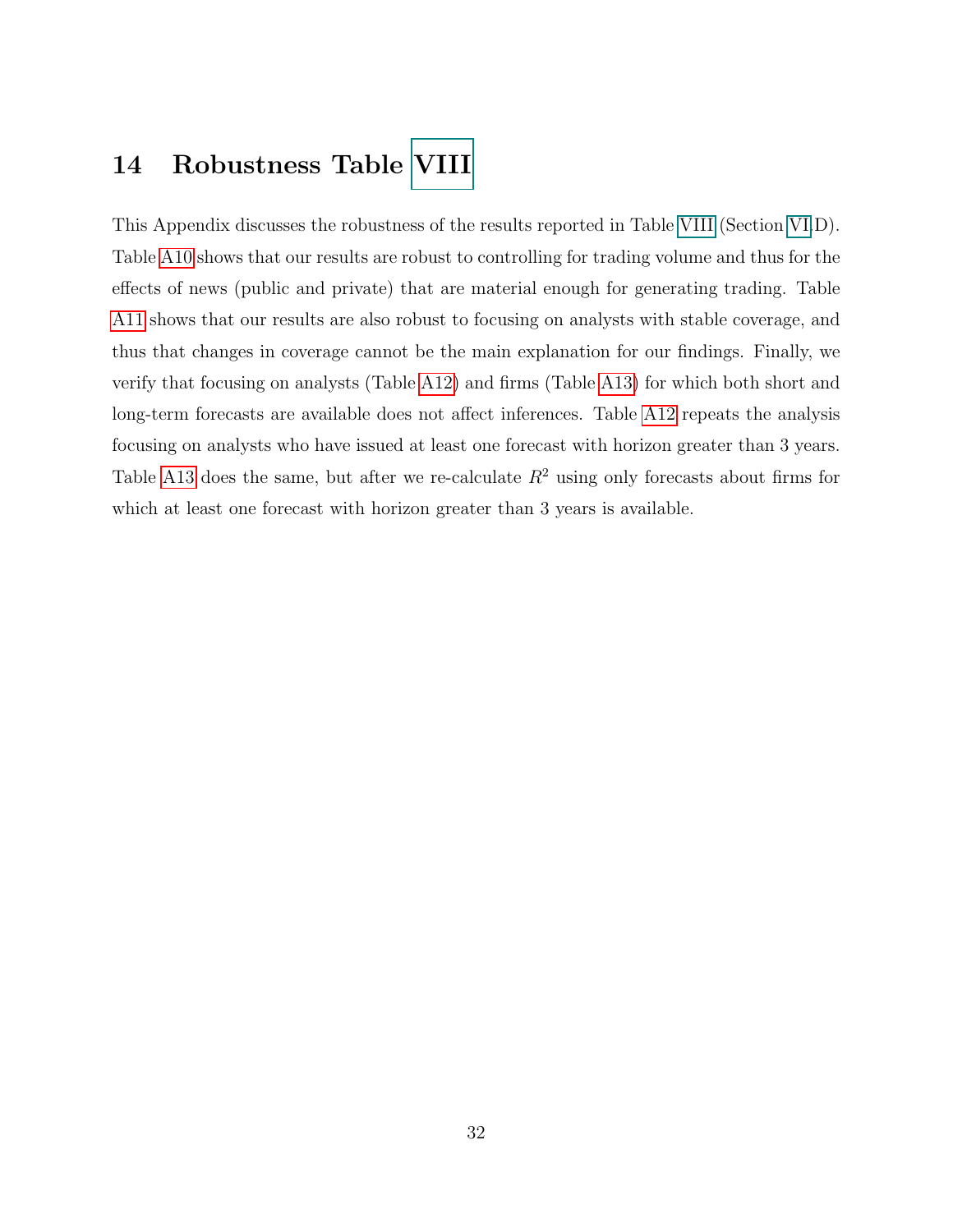#### Table A10: Robustness: Controlling for Trading Volume

<span id="page-32-0"></span>This table presents OLS estimates of the sensitivity of the informativeness of analysts' forecasts  $(R^2)$  to social media data generated on StockTwits (eq.(19)). The sample includes all available analyst-day-horizon observations between 2005 and 2017. The dependent variable is  $R^2$ , which measures the informativeness of the forecasts made by an analyst on a given day for a given horizon. Data Exposure is a variable capturing the exposure to data generated on StockTwits, measured first by firm and then averaged across the firms covered by analysts at time  $t - 1$ , where t is the date at which we measure forecast informativeness. Data Exposure is set to zero prior to StockTwits' introduction in 2009, and normalized by its in-sample standard deviation. Data Exposure is based on the average number of users that have the firms covered by the analyst in their watchlist (#Watchlist), or the number of hypothetical messages posted about those firms from  $t - 30$  to  $t - 1$  (#Hypothetical Messages). h is the forecasting horizon, measured as the number of days between t and the date of actual earnings release, divided by 365.  $h^*$  is the forecasting horizon centered at 1  $(h^* = h - 1)$  so that the regression coefficient on the baseline variable Data Exposure can be interpreted as the unconditional effect on  $R^2$  at the one-year horizon (rather than zero). Trading volume is the total number of shares traded from  $t - 30$  to  $t - 1$ , measured first by firm and then averaged across the firms covered by analysts. Other control variables include firms' log of total assets, log of age, ratios of cash flow to assets, cash to assets, debt to assets, sales growth, institutional ownership, share turnover, Tobin's Q, and dummy variables capturing whether firms are in the tech sector or have options traded, calculated using the last available financials and averaged by analyst at time  $t - 1$ . In columns  $(2)$ ,  $(3)$ ,  $(5)$ , and  $(6)$ , analyst and date fixed effects are interacted with horizon fixed effects.  $h^*$  is omitted when absorbed by the fixed effects. Detailed variable definitions are provided in Appendix II. t-statistics in parentheses are based on standard errors clustered by forecasted fiscal period. Symbols \*\*\*, \*\*, and \* denote statistical significance at the 1%, 5%, and 10% level, respectively.

| Dep. variable:                                  |                           | Forecasts informativeness $(R^2)$ |                         |                           |                          |                         |  |  |
|-------------------------------------------------|---------------------------|-----------------------------------|-------------------------|---------------------------|--------------------------|-------------------------|--|--|
| Data Exposure:                                  |                           | #Watchlist                        |                         |                           | $#Hypothetical$ Messages |                         |  |  |
| OLS:                                            | (1)                       | (2)                               | (3)                     | (4)                       | (5)                      | (6)                     |  |  |
| $h^* \times$ Data Exposure                      | $-1.09***$<br>$(-3.23)$   | $-0.86***$<br>$(-3.17)$           | $-0.97***$<br>$(-3.79)$ | $-1.01***$<br>$(-3.88)$   | $-1.06***$<br>$(-4.84)$  | $-1.08***$<br>$(-5.15)$ |  |  |
| Data Exposure                                   | 0.16<br>(0.66)            | $-0.17$<br>$(-0.68)$              | $-0.26$<br>$(-1.01)$    | $0.38*$<br>(1.62)         | $-0.14$<br>$(-0.62)$     | $-0.17$<br>$(-0.67)$    |  |  |
| $h^* \times$ Trading Volume                     | $1.13***$<br>(6.56)       | $0.62***$<br>(3.28)               | $0.55***$<br>(2.65)     | $1.18***$<br>(6.82)       | $0.71***$<br>(3.75)      | $0.64***$<br>(3.14)     |  |  |
| <b>Trading Volume</b>                           | $-0.4$<br>$(-1.29)$       | $-0.12$<br>$(-0.49)$              | $-0.82***$<br>$(-2.64)$ | $-0.43$<br>$(-1.39)$      | $-0.12$<br>$(-0.48)$     | $-0.83***$<br>$(-2.69)$ |  |  |
| $h^*$                                           | $-17.62***$<br>$(-31.69)$ |                                   |                         | $-17.59***$<br>$(-30.94)$ |                          |                         |  |  |
| Analyst FE<br>Date FE                           | Yes<br>Yes                |                                   |                         | Yes<br>Yes                |                          |                         |  |  |
| Analyst FE (interacted)<br>Date FE (interacted) |                           | Yes<br>Yes                        | Yes<br>Yes              |                           | Yes<br>Yes               | Yes<br>Yes              |  |  |
| Controls<br>N                                   | 30,959,276                | 30,105,551                        | Yes<br>27,845,302       | 30,959,276                | 30,959,276               | Yes<br>27,845,302       |  |  |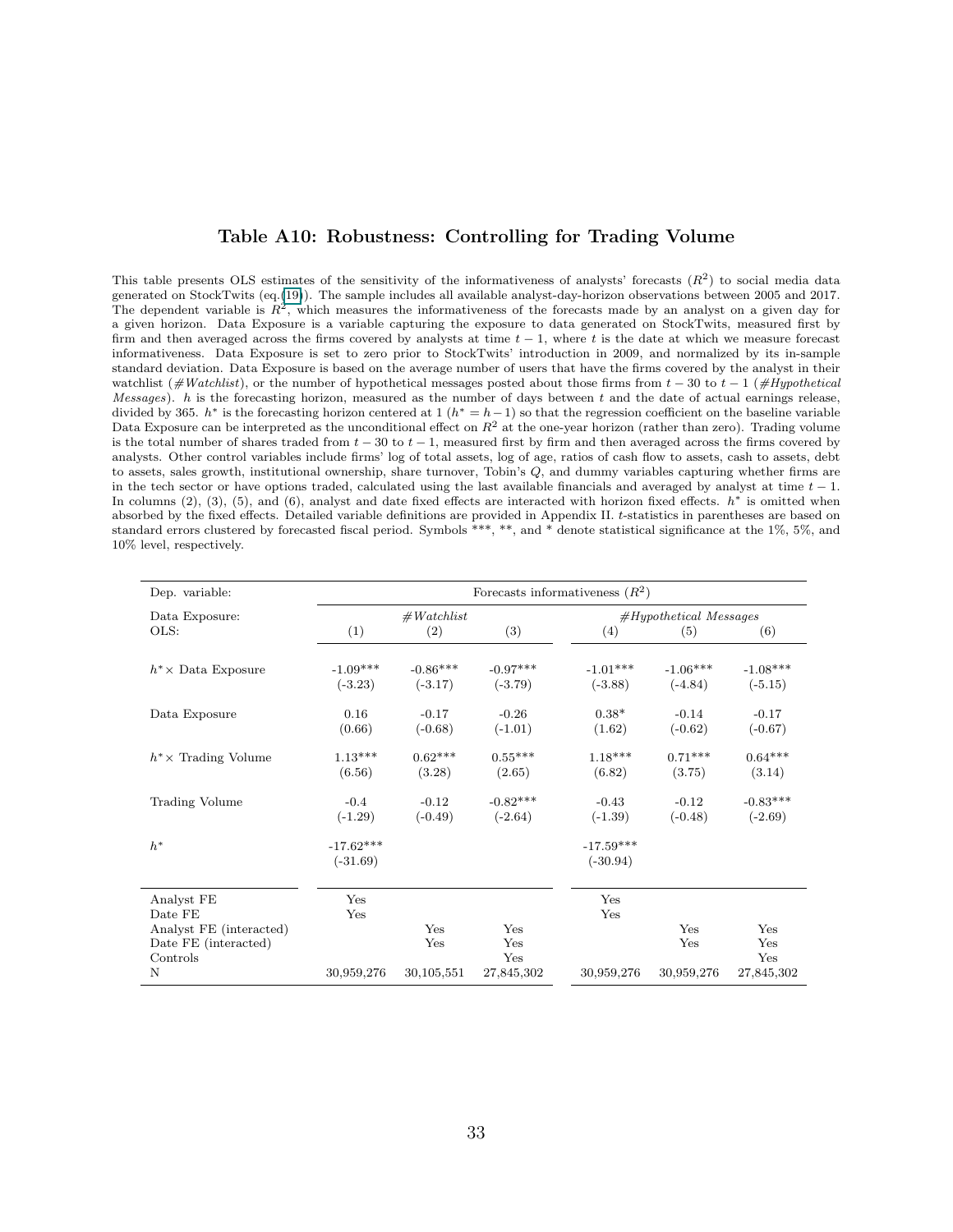#### Table A11: Robustness: Analysts With Stable Coverage

<span id="page-33-0"></span>This table presents OLS estimates of the sensitivity of the informativeness of analysts' forecasts  $(R^2)$  to social media data generated on StockTwits (eq.(19)). The sample includes analyst-day-horizon observations between 2005 and 2017 for analysts with stable coverage only. Coverage is stable if the level of similarity between the portfolio of firms covered in the current year and that of the previous year is greater than 90%. Similarity is defined as the number of common firms between the portfolio covered in the current year and the one covered the year before, scaled by the square root of the product of the number of firms in each portfolio. The dependent variable is  $R^2$ , which measures the informativeness of the forecasts made by an analyst on a given day for a given horizon. Data Exposure is a variable capturing the exposure to data generated on StockTwits, measured first by firm and then averaged across the firms covered by analysts at time  $t - 1$ , where t is the date at which we measure forecast informativeness. Data Exposure is set to zero prior to StockTwits' introduction in 2009, and normalized by its in-sample standard deviation. Data Exposure is based on the average number of users that have the firms covered by the analyst in their watchlist (#Watchlist), or the number of hypothetical messages posted about those firms from  $t - 30$  to  $t - 1$  $(\#Hypothetical Messages)$ . h is the forecasting horizon, measured as the number of days between t and the date of actual earnings release, divided by 365.  $h^*$  is the forecasting horizon centered at 1  $(h^* = h - 1)$  so that the regression coefficient on the baseline variable Data Exposure can be interpreted as the unconditional effect on  $R^2$  at the one-year horizon (rather than zero). Trading volume is the total number of shares traded from  $t - 30$  to  $t - 1$ , measured first by firm and then averaged across the firms covered by analysts. Other control variables include firms' log of total assets, log of age, ratios of cash flow to assets, cash to assets, debt to assets, sales growth, institutional ownership, share turnover, Tobin's Q, and dummy variables capturing whether firms are in the tech sector or have options traded, calculated using the last available financials and averaged by analyst at time  $t - 1$ . In columns (2), (3), (5), and (6), analyst and date fixed effects are interacted with horizon fixed effects.  $h^*$  is omitted when absorbed by the fixed effects. Detailed variable definitions are provided in Appendix II. t-statistics in parentheses are based on standard errors clustered by forecasted fiscal period. Symbols \*\*\*, \*\*, and \* denote statistical significance at the 1%, 5%, and 10% level, respectively.

| Dep. variable:                                                                            | Forecasts informativeness $(R2)$ |                          |                                 |                           |                                                                                                                                                                                                                                                                         |            |  |
|-------------------------------------------------------------------------------------------|----------------------------------|--------------------------|---------------------------------|---------------------------|-------------------------------------------------------------------------------------------------------------------------------------------------------------------------------------------------------------------------------------------------------------------------|------------|--|
| Data Exposure:                                                                            |                                  | #Watchlist               |                                 |                           | $#Hypothetical$ Messages<br>(5)<br>(6)<br>$-0.87***$<br>$-0.94***$<br>$(-3.98)$<br>$(-4.20)$<br>$-0.03$<br>$-0.04$<br>$(-0.10)$<br>$(-0.15)$<br>$0.84***$<br>$0.72***$<br>(3.69)<br>(2.89)<br>0.06<br>$-0.47$<br>(0.22)<br>$(-1.27)$<br>Yes<br>Yes<br>Yes<br>Yes<br>Yes |            |  |
| OLS:                                                                                      | (1)                              | (2)                      | (3)                             | (4)                       |                                                                                                                                                                                                                                                                         |            |  |
| $h^* \times$ Data Exposure                                                                | $-0.70**$<br>$(-2.20)$           | $-0.61**$<br>$(-2.30)$   | $-0.74***$<br>$(-2.77)$         | $-0.62***$<br>$(-2.58)$   |                                                                                                                                                                                                                                                                         |            |  |
| Data Exposure                                                                             | 0.34<br>(1.42)                   | 0.02<br>(0.08)           | $-0.08$<br>$(-0.29)$            | $0.50*$<br>(1.84)         |                                                                                                                                                                                                                                                                         |            |  |
| $h^* \times$ Trading Volume                                                               | $1.05***$<br>(5.80)              | $0.76***$<br>(3.47)      | $0.63***$<br>(2.58)             | $1.08***$<br>(5.87)       |                                                                                                                                                                                                                                                                         |            |  |
| Trading Volume                                                                            | $-0.21$<br>$(-0.58)$             | 0.06<br>(0.19)           | $-0.47$<br>$(-1.28)$            | $-0.24$<br>$(-0.63)$      |                                                                                                                                                                                                                                                                         |            |  |
| $h^*$                                                                                     | $-17.33***$<br>$(-32.31)$        |                          |                                 | $-17.32***$<br>$(-31.82)$ |                                                                                                                                                                                                                                                                         |            |  |
| Analyst FE<br>Date FE<br>Analyst FE (interacted)<br>Date FE (interacted)<br>Controls<br>N | Yes<br>Yes<br>14,552,288         | Yes<br>Yes<br>13,773,488 | Yes<br>Yes<br>Yes<br>12,678,809 | Yes<br>Yes<br>14,552,288  | 13,773,488                                                                                                                                                                                                                                                              | 12,678,809 |  |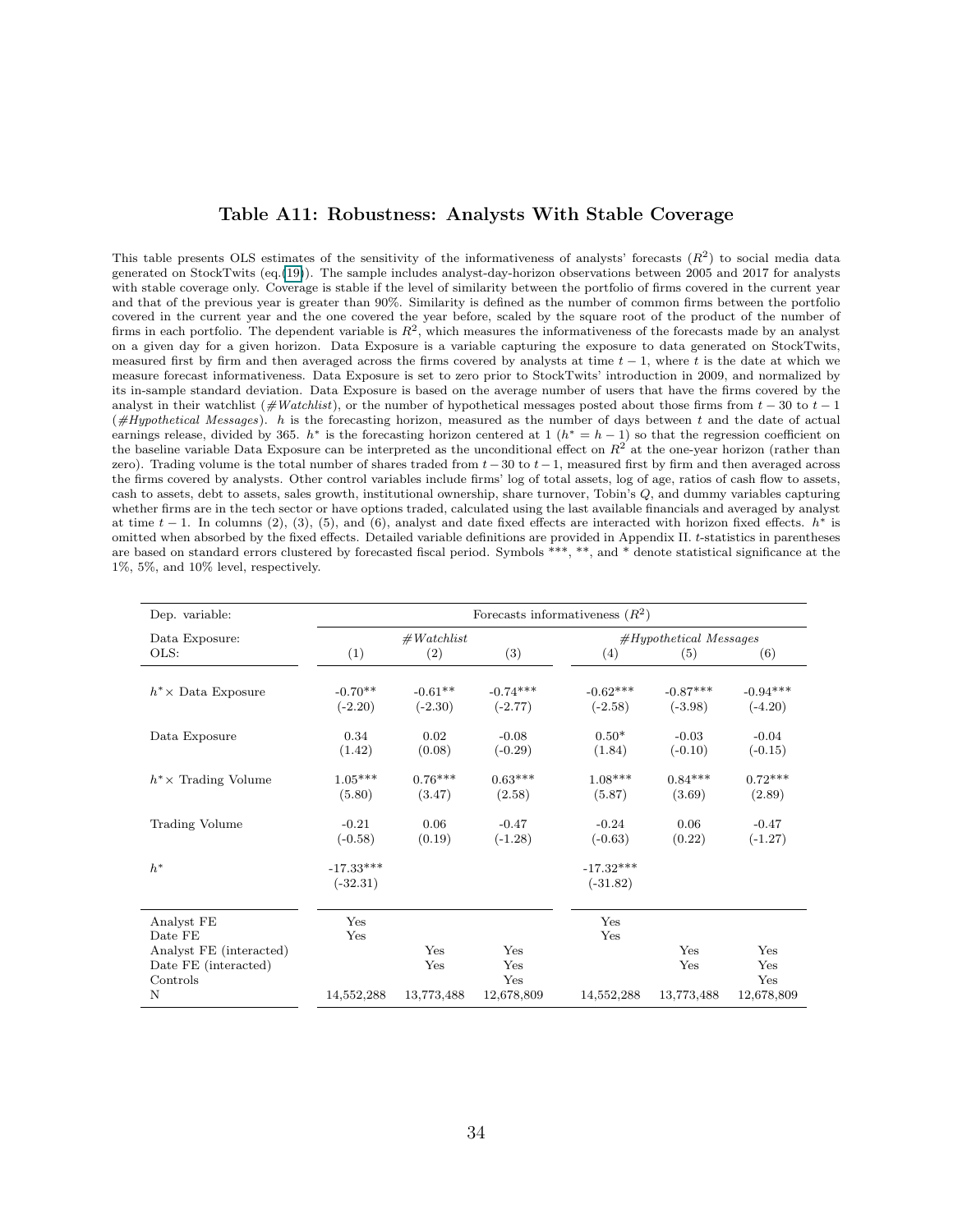#### <span id="page-34-0"></span>Table A12: Robustness: Analysts With Non-Missing Long-Term Forecasts

This table presents OLS estimates of the sensitivity of the informativeness of analysts' forecasts  $(R^2)$  to social media data generated on StockTwits (eq.(19)). The sample includes analyst-day-horizon observations between 2005 and 2017 for analysts with non-missing long-term forecasts. An analyst has non-missing long-term forecasts if there is at least one non-missing  $R^2_{i,t,h}$ for  $h \geq 3$  over the sample period (2005-2017). The dependent variable is  $R^2$ , which measures the informativeness of the forecasts made by an analyst on a given day for a given horizon. Data Exposure is a variable capturing the exposure to data generated on StockTwits, measured first by firm and then averaged across the firms covered by analysts at time  $t - 1$ , where t is the date at which we measure forecast informativeness. Data Exposure is set to zero prior to StockTwits' introduction in 2009, and normalized by its in-sample standard deviation. Data Exposure is based on the average number of users that have the firms covered by the analyst in their watchlist  $(\#Watchlist)$ , or the number of hypothetical messages posted about those firms from  $t-30$  to  $t-1$  (#Hypothetical Messages). h is the forecasting horizon, measured as the number of days between t and the date of actual earnings release, divided by 365. h<sup>\*</sup> is the forecasting horizon centered at 1 ( $h^* = h - 1$ ) so that the regression coefficient on the baseline variable Data Exposure can be interpreted as the unconditional effect on  $R<sup>2</sup>$  at the one-year horizon (rather than zero). Trading volume is the total number of shares traded from  $t - 30$  to  $t - 1$ , measured first by firm and then averaged across the firms covered by analysts. Other control variables include firms' log of total assets, log of age, ratios of cash flow to assets, cash to assets, debt to assets, sales growth, institutional ownership, share turnover, Tobin's Q, and dummy variables capturing whether firms are in the tech sector or have options traded, calculated using the last available financials and averaged by analyst at time  $t - 1$ . In columns (2), (3), (5), and (6), analyst and date fixed effects are interacted with horizon fixed effects.  $h^*$  is omitted when absorbed by the fixed effects. Detailed variable definitions are provided in Appendix II. t-statistics in parentheses are based on standard errors clustered by forecasted fiscal period. Symbols \*\*\*, \*\*, and \* denote statistical significance at the 1%, 5%, and 10% level, respectively.

| Dep. variable:                                              |                           | Forecasts informativeness $(R^2)$ |                         |                           |                         |                         |  |  |
|-------------------------------------------------------------|---------------------------|-----------------------------------|-------------------------|---------------------------|-------------------------|-------------------------|--|--|
| Data Exposure:                                              |                           | #Watchlist                        |                         | $#Hypothetical$ Messages  |                         |                         |  |  |
| OLS:                                                        | (1)                       | (2)                               | (3)                     | (4)                       | (5)                     | (6)                     |  |  |
| $h^* \times$ Data Exposure                                  | $-1.60***$<br>$(-4.44)$   | $-1.15***$<br>$(-3.25)$           | $-1.26***$<br>$(-4.21)$ | $-1.38***$<br>$(-5.13)$   | $-1.32***$<br>$(-5.74)$ | $-1.29***$<br>$(-7.36)$ |  |  |
| Data Exposure                                               | $-0.06$<br>$(-0.29)$      | $-0.3$<br>$(-1.03)$               | $-0.44$<br>$(-1.47)$    | 0.24<br>(1.13)            | $-0.26$<br>$(-1.13)$    | $-0.27$<br>$(-1.11)$    |  |  |
| $h^* \times$ Trading Volume                                 | $0.97***$<br>(5.36)       | $0.64***$<br>(3.05)               | $0.51**$<br>(2.25)      | $1.05***$<br>(5.58)       | $0.74***$<br>(3.51)     | $0.61***$<br>(2.75)     |  |  |
| Trading Volume                                              | $-0.46$<br>$(-1.48)$      | $-0.2$<br>$(-0.63)$               | $-0.57$<br>$(-1.16)$    | $-0.49*$<br>$(-1.62)$     | $-0.19$<br>$(-0.60)$    | $-0.58$<br>$(-1.19)$    |  |  |
| $h^*$                                                       | $-16.24***$<br>$(-35.68)$ |                                   |                         | $-16.19***$<br>$(-34.38)$ |                         |                         |  |  |
| Analyst FE<br>Date FE                                       | Yes<br>Yes                |                                   |                         | Yes<br>Yes                |                         |                         |  |  |
| Analyst FE (interacted)<br>Date FE (interacted)<br>Controls |                           | Yes<br>Yes                        | Yes<br>Yes<br>Yes       |                           | Yes<br>Yes              | Yes<br>Yes<br>Yes       |  |  |
| N                                                           | 13,782,999                | 13,019,477                        | 12,149,315              | 13,782,999                | 13,019,477              | 12,149,315              |  |  |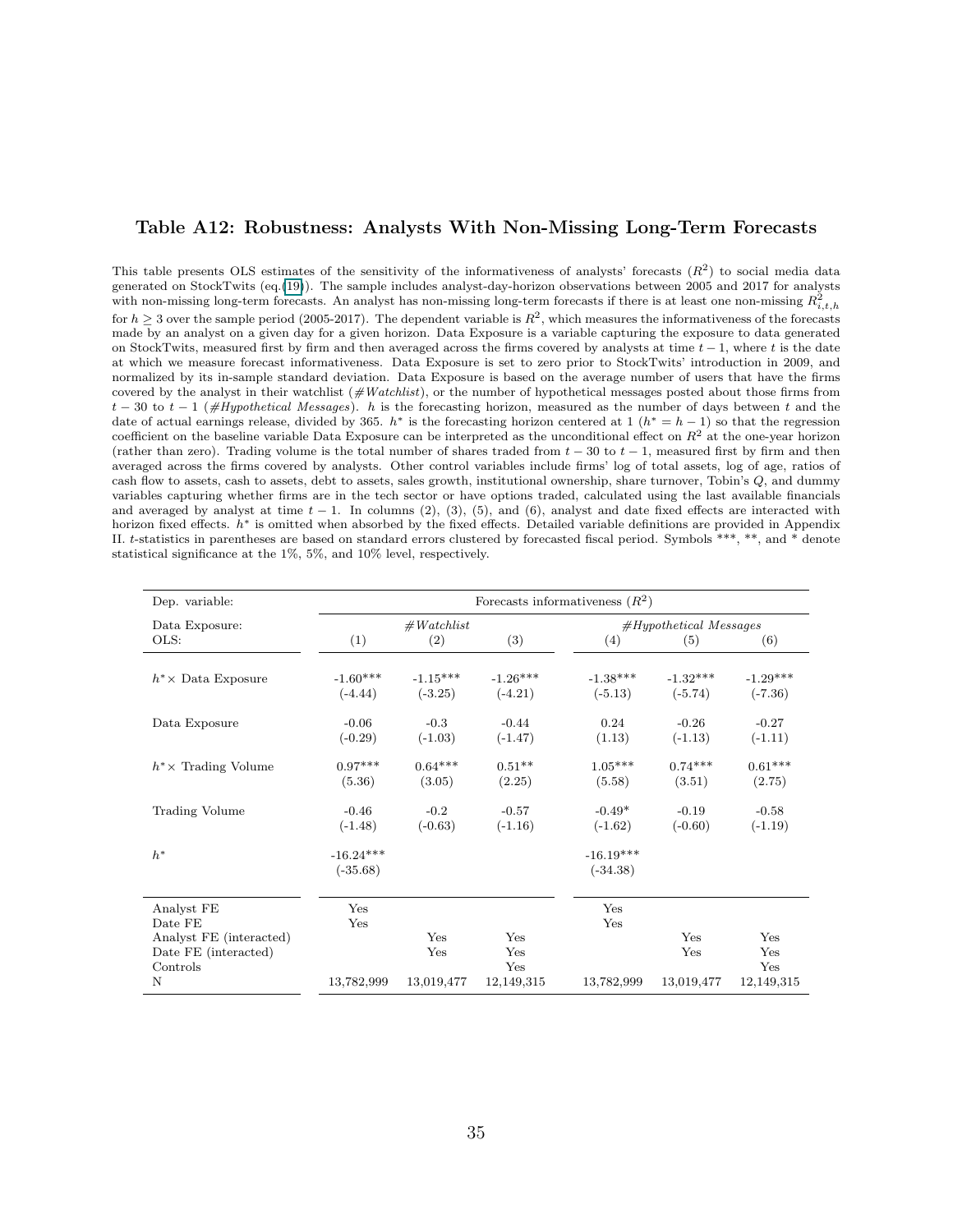#### <span id="page-35-0"></span>Table A13: Robustness: Firms With Non-Missing Long-Term Forecasts

This table presents OLS estimates of the sensitivity of the informativeness of analysts' forecasts  $(R^2)$  to social media data generated on StockTwits (eq.(19)). The sample includes analyst-day-horizon observations between 2005 and 2017 for analysts covering firms with non-missing long-term forecasts. A firm has non-missing long-term forecasts if it has at least one non-missing forecast for  $h \geq 3$  over the sample period (2005-2017). The dependent variable is  $R^2$ , which measures the informativeness of the forecasts made by an analyst on a given day for a given horizon. Data Exposure is a variable capturing the exposure to data generated on StockTwits, measured first by firm and then averaged across the firms covered by analysts at time  $t - 1$ , where t is the date at which we measure forecast informativeness. Data Exposure is set to zero prior to StockTwits' introduction in 2009, and normalized by its in-sample standard deviation. Data Exposure is based on the average number of users that have the firms covered by the analyst in their watchlist, or the number of hypothetical messages posted about those firms from  $t-30$ to  $t-1$ . h is the forecasting horizon, measured as the number of days between t and the date of actual earnings release, divided by 365.  $h^*$  is the forecasting horizon centered at 1  $(h^* = h - 1)$  so that the regression coefficient on the baseline variable Data Exposure can be interpreted as the unconditional effect on  $R^2$  at the one-year horizon (rather than zero). Trading volume is the total number of shares traded from  $t - 30$  to  $t - 1$ , measured first by firm and then averaged across the firms covered by analysts. Other control variables include firms' log of total assets, log of age, ratios of cash flow to assets, cash to assets, debt to assets, sales growth, institutional ownership, share turnover, Tobin's Q, and dummy variables capturing whether firms are in the tech sector or have options traded, calculated using the last available financials and averaged by analyst at time  $t - 1$ . In columns  $(2)$ ,  $(3)$ ,  $(5)$ , and  $(6)$ , analyst and date fixed effects are interacted with horizon fixed effects.  $h^*$  is omitted when absorbed by the fixed effects. Detailed variable definitions are provided in Appendix II. t-statistics in parentheses are based on standard errors clustered by forecasted fiscal period. Symbols \*\*\*, \*\*, and \* denote statistical significance at the 1%, 5%, and 10% level, respectively.

| Dep. variable.                                                                               | Forecasts informativeness $(R^2)$ |                      |                        |                           |                          |                         |  |  |
|----------------------------------------------------------------------------------------------|-----------------------------------|----------------------|------------------------|---------------------------|--------------------------|-------------------------|--|--|
| Data Exposure:                                                                               |                                   | #Watchlist           |                        |                           | $#Hypothetical$ Messages |                         |  |  |
| OLS:                                                                                         | (1)                               | (2)                  | (3)                    | (4)                       | (5)                      | (6)                     |  |  |
| $h^* \times$ Data Exposure                                                                   | $-0.75**$<br>$(-2.02)$            | $-0.43$<br>$(-1.38)$ | $-0.54*$<br>$(-1.78)$  | $-0.85***$<br>$(-2.88)$   | $-0.85***$<br>$(-3.12)$  | $-0.85***$<br>$(-3.42)$ |  |  |
| Data Exposure                                                                                | $0.55***$<br>(2.47)               | 0.25<br>(0.94)       | 0.13<br>(0.49)         | $0.72***$<br>(3.50)       | 0.22<br>(0.93)           | 0.16<br>(0.69)          |  |  |
| $h^* \times$ Trading Volume                                                                  | $1.00***$<br>(5.97)               | $0.61***$<br>(3.11)  | $0.56***$<br>(2.51)    | $1.06***$<br>(6.17)       | $0.69***$<br>(3.48)      | $0.65***$<br>(2.87)     |  |  |
| Trading Volume                                                                               | $-0.32$<br>$(-1.02)$              | $-0.03$<br>$(-0.10)$ | $-0.75**$<br>$(-2.17)$ | $-0.36$<br>$(-1.15)$      | $-0.04$<br>$(-0.13)$     | $-0.77**$<br>$(-2.24)$  |  |  |
| $h^*$                                                                                        | $-17.31***$<br>$(-33.37)$         |                      |                        | $-17.27***$<br>$(-32.58)$ |                          |                         |  |  |
| Analyst Portfolio FE<br>Date FE<br>Analyst Portfolio FE (interacted)<br>Date FE (interacted) | Yes<br>Yes                        | Yes<br>Yes           | Yes<br>Yes             | Yes<br>Yes                | Yes<br>Yes               | Yes<br>Yes              |  |  |
| Controls<br>N                                                                                | 29,690,225                        | 28,896,486           | Yes<br>26,695,116      | 29,690,225                | 28,896,486               | Yes<br>26,695,116       |  |  |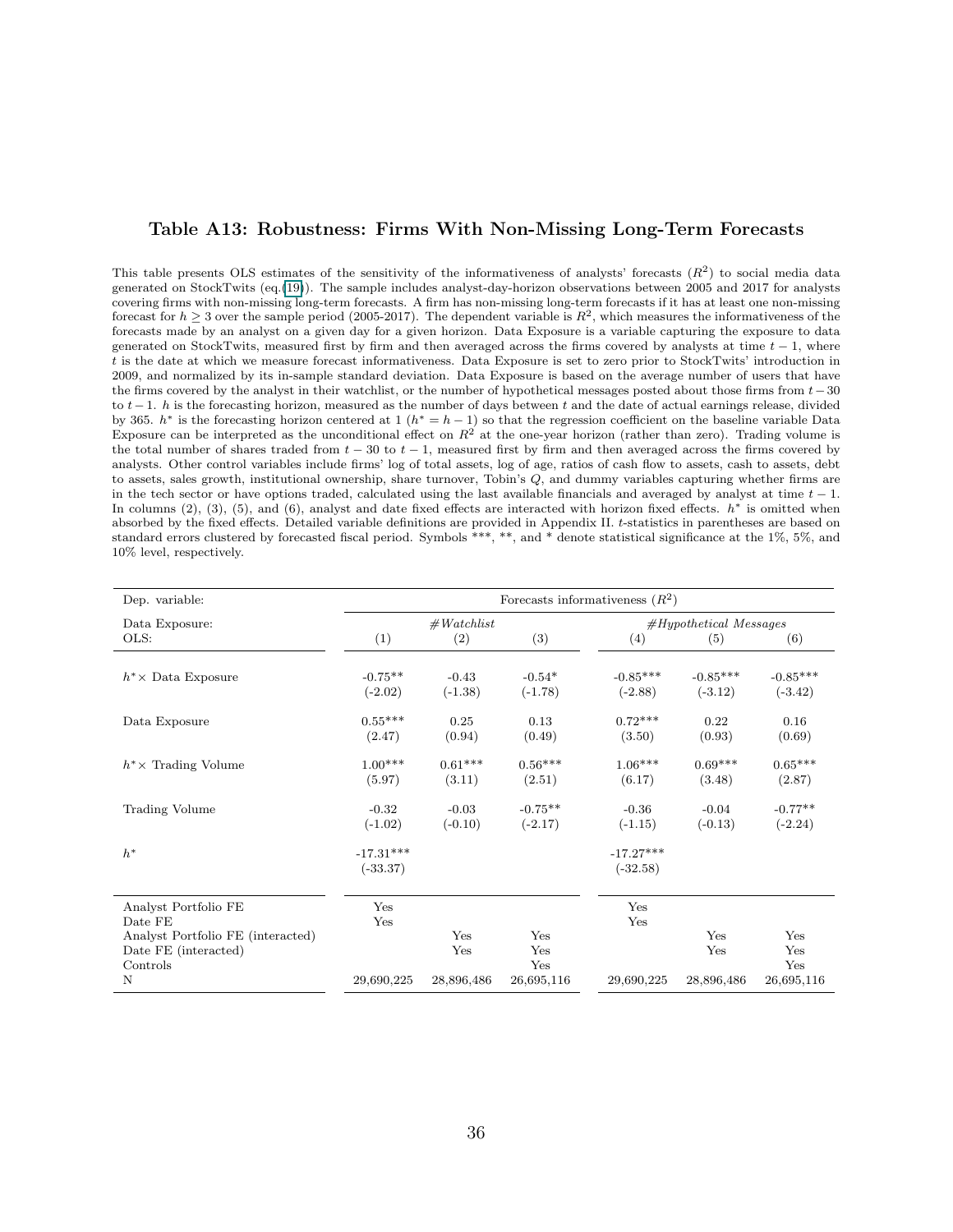# <span id="page-36-0"></span>15 Additional Predictions: Effects of multi-tasking costs (c) and earnings' auto-correlation  $(\rho)$

In this section, we study how multitasking costs (c) and earnings auto-correlation ( $\rho$ ) affect the sign (and magnitude) of the change in the informativeness of long-term forecasts in response to a change in the marginal cost of producing short term information  $(a)$ . Corollary 1 implies that as  $\rho$  gets larger or c gets smaller, the effect of a decrease in a on the informativeness of the analyst's long-term forecast should switch from being negative to being positive. As explained in the text, this implies that the negative effect of a decrease in a on the informativeness of the long-term forecast should become weaker as  $\rho$  increases or c decreases, and could even potentially become positive when  $\rho$  is high enough and c small enough.

Table [A14](#page-36-1) illustrates this point by showing the *percentage change* in the informativeness of the long-term forecast (computed using eq.(13) for specific parameter values of the model and Proposition 1) when a decreases from 6 to 5. In this example we vary  $\rho$  from 0 to 0.7 by varying  $\beta$  from 0 to 1 ( $\sigma_{st}^2 = \sigma_e^2 = 1$ ) and we vary c from 2 to 0 (c: Columns;  $\beta$ : lines). Other parameters are  $\gamma = 0.5$  and  $\psi_{st} = \psi_{lt} = 1$ .

<span id="page-36-1"></span>

| $c/\beta(\rho)$                                                       | 2 1.75 1.5 1.25 1 0.75 0.5 0.25 0 |  |  |  |  |
|-----------------------------------------------------------------------|-----------------------------------|--|--|--|--|
| $0(0)$ -39.7 -27.7 -19.7 -14.1 -9.9 -6.6 -4 -1.8 0                    |                                   |  |  |  |  |
| $0.25(0.24)$ $-14.8$ $-10.3$ $-6.8$ $-4.1$ $-1.8$ $0.0$ $1.6$ $2.9$ 4 |                                   |  |  |  |  |
| $0.5(0.44)$ $5.4$ $6.2$ $7$ $7.7$ $8.3$ $8.9$ $9.4$ $9.9$ $10.3$      |                                   |  |  |  |  |

Table A14: Percentage change in the informativeness of the analyst's long-term forecast following a one unit decrease in a (from 6 to 5) when  $\beta$  varies from 0 to 1 (lines) and c varies from 2 to 0 (columns). Other parameter values are  $\sigma_t^2 = \sigma_e^2 = 1$ ;  $\gamma = 0.5$  and  $\Psi_{st} = \Psi_{lt} = 1$ . Values of  $\rho$  for each value of  $\beta$  are shown in parenthesis in the first column.

Clearly, as  $\rho$  increases and c decreases, the effect of a decrease in a on the informativeness of the long-term forecast becomes less negative and becomes positive at some point (compare the upper left part of the table with the lower right part).

This implies that the negative effect of a decrease in a on the slope of the term structure of analysts' forecast informativeness should become weaker as well when  $\rho$  increases or c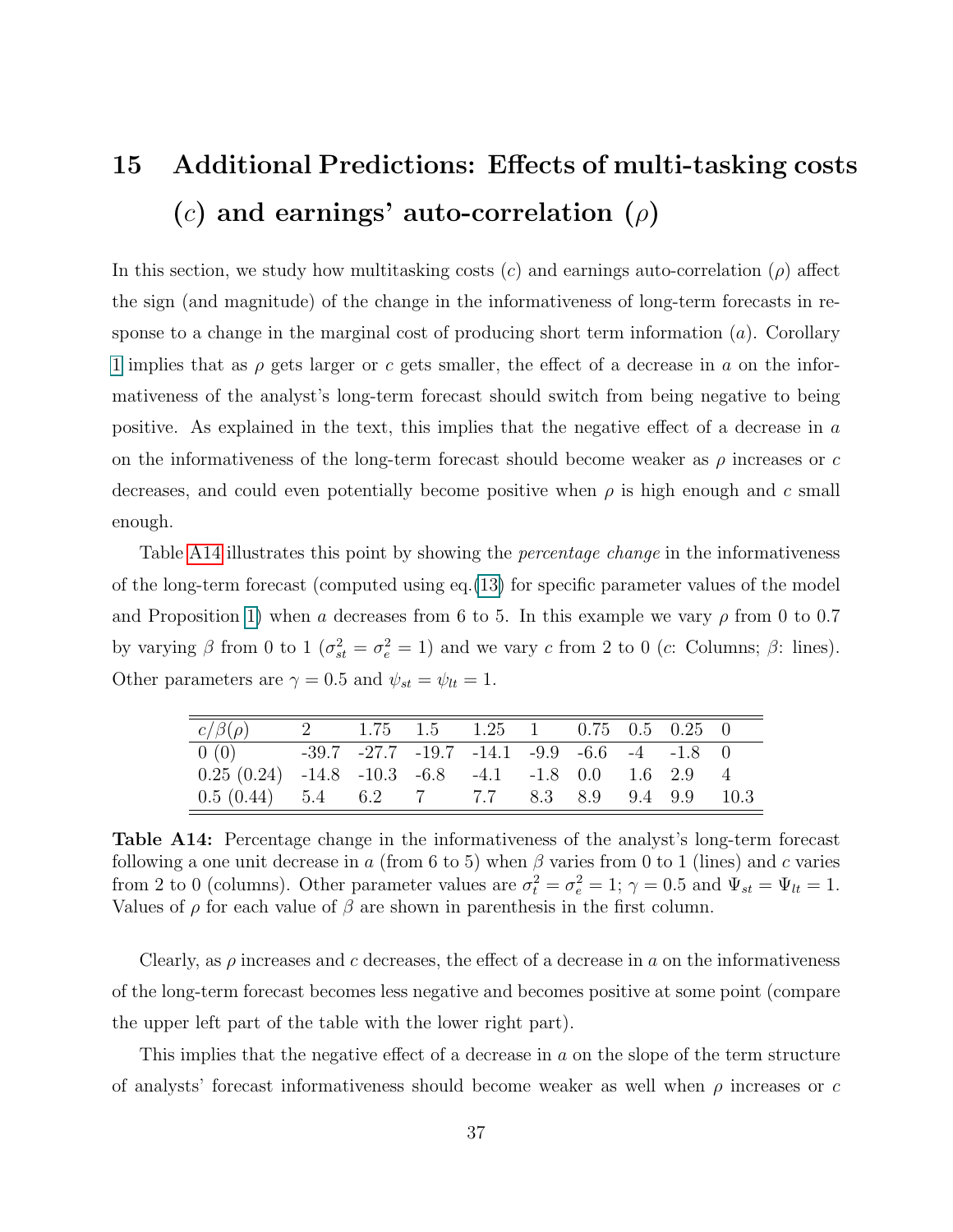decreases. Table [A15](#page-37-0) illustrates this point for the same parameter values as in the previous table.

<span id="page-37-0"></span>

| $c/\beta$ ( <i>ρ</i> )                                                                        | 2 | $1.75 \t 1.5 \t 1.25 \t 1 \t 0.75 \t 0.5$                                        |  |  | $0.25 \qquad 0$ |  |
|-----------------------------------------------------------------------------------------------|---|----------------------------------------------------------------------------------|--|--|-----------------|--|
| 0(0)                                                                                          |   | $-0.016$ $-0.015$ $-0.015$ $-0.015$ $-0.014$ $-0.014$ $-0.014$ $-0.014$ $-0.013$ |  |  |                 |  |
| $0.25(0.24)$ $-0.015$ $-0.015$ $-0.014$ $-0.014$ $-0.014$ $-0.013$ $-0.013$ $-0.013$ $-0.013$ |   |                                                                                  |  |  |                 |  |
| $0.5(0.44)$ $-0.014$ $-0.013$ $-0.013$ $-0.013$ $-0.012$ $-0.012$ $-0.012$ $-0.012$ $-0.011$  |   |                                                                                  |  |  |                 |  |

Table A15: Change in the slope of the term structure of analysts forecast informativeness  $(\Delta$  in Corollary 1) following a unit decrease in a (from 6 to 5) when  $\beta$  varies from 0 to 1 and c varies from 2 to 0. Other parameter values are  $\sigma_t^2 = \sigma_e^2 = 1$ ;  $\gamma = 0.5$  and  $\Psi_{st} = \Psi_{lt} = 1$ . Values of  $\rho$  for each value of  $\beta$  are shown in parenthesis in the first column.

The pattern in Table [A15](#page-37-0) is consistent with the findings in Tables [IX](#page-33-0) and [X](#page-34-0) in the paper. That is, a decrease in the multitasking cost (Table [IX\)](#page-33-0) or an increase in the autocorrelation of earnings (Table [X\)](#page-34-0) weakens the negative effect of a reduction in  $\alpha$  (proxied by analysts' exposure to StockTwits).

For completeness, Table [A16](#page-38-0) shows the results of estimating the effect of greater data exposure on  $R_h^2$  with  $2 < h \leq 3$  and  $h > 3$  using eq.(17) (with and without controls), separately by tercile of multi-tasking cost  $(c)$  and auto-correlation  $(\rho)$ . For brevity, we only report the estimated regression coefficient on "Data Exposure" sorted by tercile of c (as proxied by the number of covered stocks) and  $\rho$ . Overall, the negative effect of greater data exposure on  $R^2$  increases with c holding  $\rho$  constant, and decreases with  $\rho$  holding c constant, as in Table [A14](#page-36-1) (note: in Table [A16,](#page-38-0) variations in c are in lines while variations in  $\rho$  are in columns) . Also in line with theory, the sign of the effect changes and becomes positive when c is sufficiently small and  $\rho$  sufficiently large.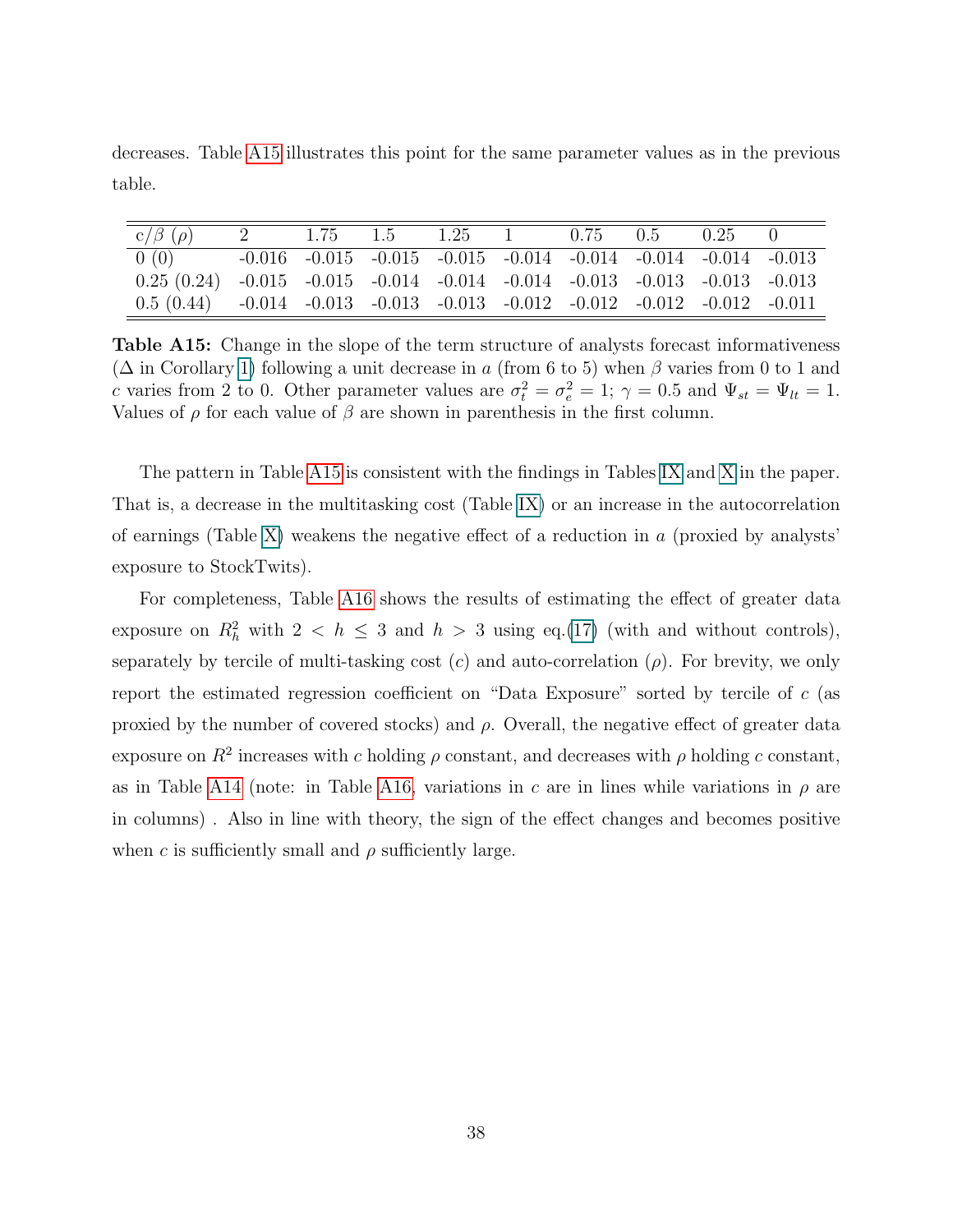#### <span id="page-38-0"></span>Table A16: Data Exposure and Forecast Informativeness by Cost of Multitasking (c) and Auto-correlation ( $\rho$ )

This table presents OLS estimates of eq.(17) by tercile of multi-tasking cost  $(c)$  and tercile of auto-correlation  $(\rho)$  separately for  $2 < h \leq 3$  and  $h \leq 3$ . The dependent variable is  $R^2$ , which measures the informativeness of the forecasts made by an analyst on a given day for a given horizon. We only report the regression coefficient on Data Exposure. We use Coverage as a proxy for c and Auto as proxy for  $\rho$ . Coverage is the number of firms that the analyst covers. Auto is the average earnings' autocorrelation in analysts' portfolios (measured using the  $R^2$  of a regression of quarterly earnings on their lagged value). Detailed variable definitions are provided in Appendix II. t-statistics in parentheses are based on standard errors clustered by forecasted fiscal period. Symbols \*\*\*, \*\*, and \* denote statistical significance at the 1%, 5%, and 10% level, respectively.

| Dep. Variable: |                | Forecasts informativeness $(R2)$ |  |  |  |  |
|----------------|----------------|----------------------------------|--|--|--|--|
| Sample:        | $2 < h \leq 3$ |                                  |  |  |  |  |

Panel A: Proxy for Data Exposure = #Watchlist (Specification without controls)

|                          |                                  |                                 | Auto-correlation<br>Auto-correlation |  |                                  |                                      |                                |
|--------------------------|----------------------------------|---------------------------------|--------------------------------------|--|----------------------------------|--------------------------------------|--------------------------------|
| Multi-Tasking Cost       | $_{\text{Low}=1}$                |                                 | $Hi$ gh $=$ 3                        |  | $Low=1$                          |                                      | $High=3$                       |
| $Low=1$<br>2<br>$High=3$ | 0.27<br>$-1.97***$<br>$-2.23***$ | $2.13***$<br>0.12<br>$-1.35***$ | $2.38**$<br>$-0.01$<br>0.68          |  | $3.53*$<br>$-1.16$<br>$-2.68***$ | $3.56***$<br>$-1.35**$<br>$-1.91***$ | $1.96\,$<br>$-0.06$<br>$-0.85$ |

Panel B: Proxy for Data Exposure  $=$  #Watchlist (Specification with controls)

|                               |                                  | Auto-correlation                   |                              |  |                                   | Auto-correlation                   |                              |  |  |  |
|-------------------------------|----------------------------------|------------------------------------|------------------------------|--|-----------------------------------|------------------------------------|------------------------------|--|--|--|
| Multi-Tasking Cost            | $_{\text{Low}=1}$                |                                    | $High=3$                     |  | $_{\text{Low}=1}$                 |                                    | $High=3$                     |  |  |  |
| $_{\text{Low}=1}$<br>$High=3$ | 0.51<br>$-2.01***$<br>$-2.33***$ | $1.61***$<br>$-0.18$<br>$-1.62***$ | $1.95*$<br>$-0.3$<br>$-0.05$ |  | $4.18**$<br>$-0.89$<br>$-2.82***$ | $4.49***$<br>$-0.93$<br>$-1.90***$ | $2.31*$<br>0.13<br>$-1.02**$ |  |  |  |

|  |  | Panel C: Proxy for Data Exposure $=$ #Hypothetical Messages (Specification without controls) |  |  |  |
|--|--|----------------------------------------------------------------------------------------------|--|--|--|
|  |  |                                                                                              |  |  |  |

|                    |                   | Auto-correlation |            | Auto-correlation |                   |            |            |
|--------------------|-------------------|------------------|------------|------------------|-------------------|------------|------------|
| Multi-Tasking Cost | $_{\text{Low}=1}$ |                  | $High = 3$ |                  | $_{\text{Low}=1}$ |            | $High=3$   |
| $_{\text{Low}=1}$  | 1.23              | $2.49***$        | 2.15       |                  | 2.55              | $3.34***$  | $2.51*$    |
|                    | $-1.52*$          | 0.15             | $-0.04$    |                  | $-1.93**$         | $-1.59*$   | $-0.24$    |
| $High=3$           | $-2.84***$        | $-1.83***$       | 0.35       |                  | $-3.47***$        | $-2.73***$ | $-1.51***$ |

#### Panel D: Proxy for Data Exposure  $=$  #Hypothetical Messages (Specification with controls)

|                          | Auto-correlation                   |                                    |                           |  | Auto-correlation               |                                    |                                |  |
|--------------------------|------------------------------------|------------------------------------|---------------------------|--|--------------------------------|------------------------------------|--------------------------------|--|
| Multi-Tasking Cost       | $Low=1$                            |                                    | $High=3$                  |  | $_{\text{Low}=1}$              |                                    | $High=3$                       |  |
| $Low=1$<br>2<br>$High=3$ | $1.84**$<br>$-1.41*$<br>$-2.75***$ | $1.99***$<br>$-0.14$<br>$-1.96***$ | 1.7<br>$-0.31$<br>$-0.22$ |  | 2.96<br>$-1.59*$<br>$-3.62***$ | $4.14***$<br>$-1.07$<br>$-2.59***$ | $2.95***$<br>0.01<br>$-1.46**$ |  |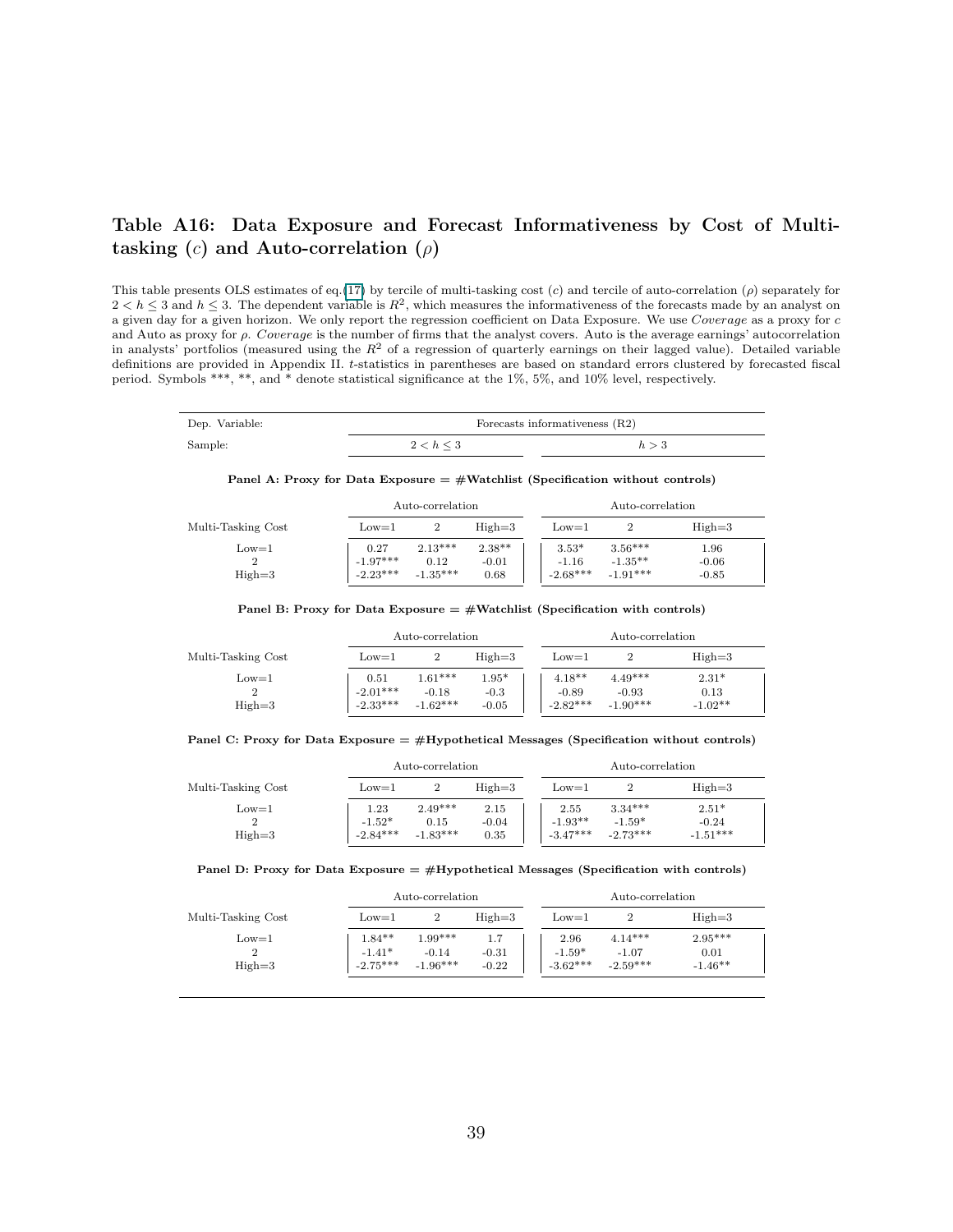### <span id="page-39-0"></span>16 Alternative Data: Definition and Classification

Alternative data refers to any data containing relevant information about the value of firms that is not directly disclosed by them. These data sources can be broadly classified into three categories depending on whether they are produced by individuals (e.g. social media posts), generated through business processes / new technologies (e.g., credit card data or app data), or produced by sensors (e.g., satellite). This classification follows that of J.P.Morgan (Source: 2019 Handbook of Alternative Data, J.P.Morgan (Oct. 25, 2019)). It is summarized in their Figure 1 ("Classification of big/alternative data sources") on page 6, which we reproduce below.



Source: J.P. Morgan QDS

Data generated by individuals include data from social media (e.g., Twitter, StockTwits, Facebook), from business-reviewing websites (e.g., Yelp) and E-commerce groups (e.g., Amazon), as well as web searches data (e.g., Google Search trends). Most of these data come in a text format. Data generated by business processes / new technologies include credit card data, supermarket scanner data, supply chain data, and app data, among others. Data generated by sensors typically include satellite imagines and geolocation data in general, as well as weather, natural disasters and pollution data.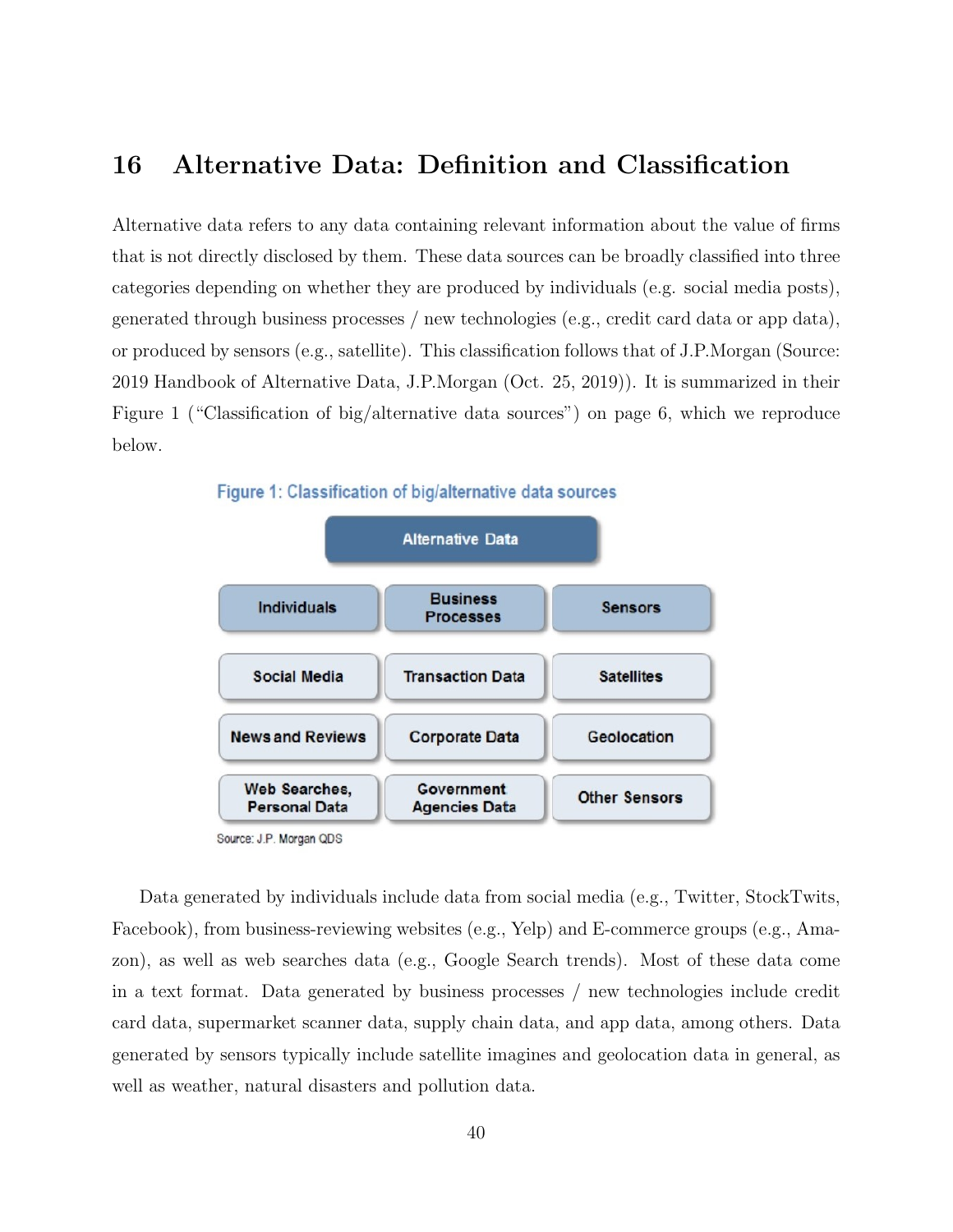## <span id="page-40-0"></span>17 Example of Analysts Using Social Media Data

## J.P.Morgan

### **AWS Partners Meeting Key Takeaways**

Partner Lunch Confirms Our Positive View On re:Invent Announcements: Fargate & VMW Partnership Highlighted

Coming out of the AWS re:Invent conference last week in Las Vegas, we feel more confident about Amazon's approach and ability to grow the AWS customer base. We continue to believe AWS maintains a strong leadership position with an estimated ~75% market share, though we acknowledge MSFT Azure is gaining traction especially with larger enterprises and we estimate has a 15-20% market share. In this note, we provide key takeaways from our lunch meeting with partners in the cloud ecosystem (hosted on Thursday 11/30) and other events we attended at the conference as a follow up to <u>our Day 1 recap note</u>. In addition, we analyzed ~22k tweets coming out of AWS re:Invent and found that Lambda/Serverless, EC2, IoT, VPC, Fargate, Deep Learning, and DeepLens were some of the top mentioned topics at the event.

Amazon-specific takeaways from our partner lunch: 1) AWS Fargate is an important announcement this year. According to the partners, Amazon's

managing multiple Alexa devices at work. The company is partnering with Cisco, SAP SuccessFactors, Microsoft and more to bring seamless integration between Alexa and the services provided by those companies. Using Alexa, business users can now book meetings, start a meeting, dial in a number, etc. Dr. Vogels noted that Wynn (in Las Vegas) is planning to deploy echoes in all its hotel rooms. Alexa for Business can also be integrated into third party devices such as music systems, home devices, etc.

• AWS reInvent Twitter Discussions. We analyzed ~22k tweets across ~11k unique accounts coming out of AWS re:Invent and note that Lambda (+Serverless), EC2, IoT, VPC, Fargate, Deep Learning, and DeepLens were some of the top mentioned topics at the event. Please see Figure 1 below.





Disseminated 05 Dec 2017 12:27 AM EST **North America Equity Research** 05 December 2017

Completed 05 Dec 2017 12:26 AM EST

#### Internet

Doug Anmuth AC (1-212) 622-6571 douglas.anmuth@jpmorgan.com Bloomberg JPMA ANMUTH <GO>

**Ashwin Kesireddy**  $(1-415)$  315-6756 ashwin.x.kesireddy@jpmorgan.com

**Cory A Carpenter**  $(1-212)$  270-8125 cory.carpenter@jpmorgan.com

**Software** Mark P Murnhy <sup>AC</sup>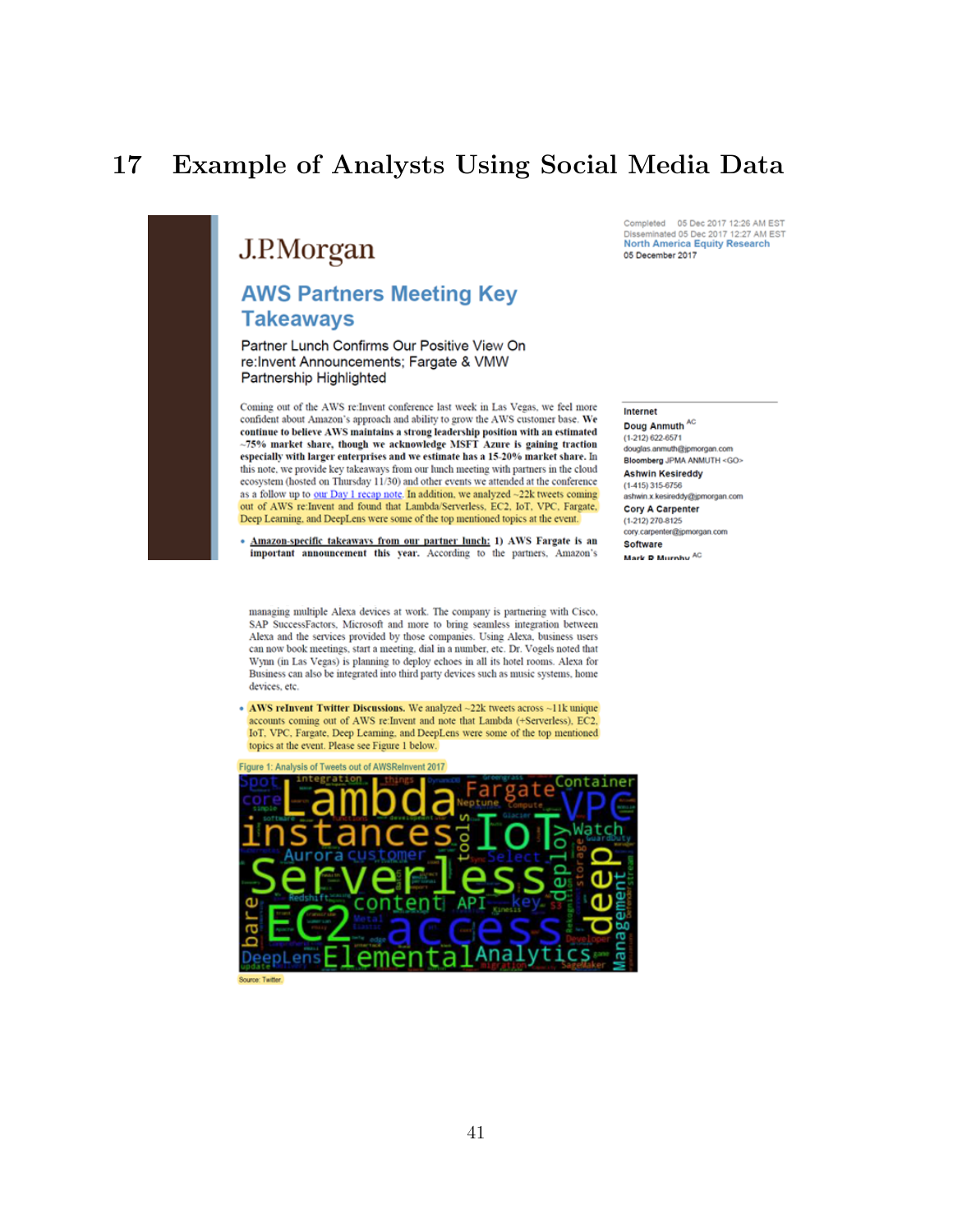### <span id="page-41-0"></span>18 Measuring Alternative Data Usage by Industry

This appendix explains how to construct the text-based measures of alternative data usage by industry used in Section [V](#page-7-1).C. The procedure consists of four steps:

- Step 1: Identify all alternative data vendors from the directory of alternative data vendors created by J.P.Morgan (2019 Alternative Data Handbook). The directory contains the name of 506 unique alternative data vendors (Pages 205-246). Separate names and acronyms, remove duplicates, and form keywords by adding the prefix "Source: " to all company names and acronyms. The list of keywords we obtain at the end of this first step is reported in Section [19](#page-43-0) of this on-line appendix.
- Step 2: Search for all company reports by US analysts in Thomson-Reuters Refinitiv citing at least one alternative data vendor using each keyword with Eikon keyword search engine, and then download the list of match reports. The list includes the date of each report, the name of the analyst, and the ticker of the company. Drop duplicates and merge with CRSP by ticker and date to identify the Fama-French industry. Our final list contains 21,067 reports about 2,635 firms by 2,790 analysts over the 1983-2017 period citing one (or more) alternative data vendor as data source.
- Step 3: Count the number of reports (analysts) (firms) by industry-year and normalize by the total number of reports (analysts) (firms) in  $I/B/E/S$  in that industry-year to approximate the percentage of reports (analysts) (firms) using alternative data or covered by alternative data by industry-year.
- Step 4: Calculate the median percentage of reports (analysts) (firms) over the second half of our sample (2000-2017) by industry to identify (i) the frequency of alternative data references in company reports in that industry (Alternative Data Usage 1), (ii) the frequency of alternative data usage by analysts (Alternative Data Usage 2), and (iii) the abundance of alternative data coverage of firms from that industry (Alternative Data Usage 3).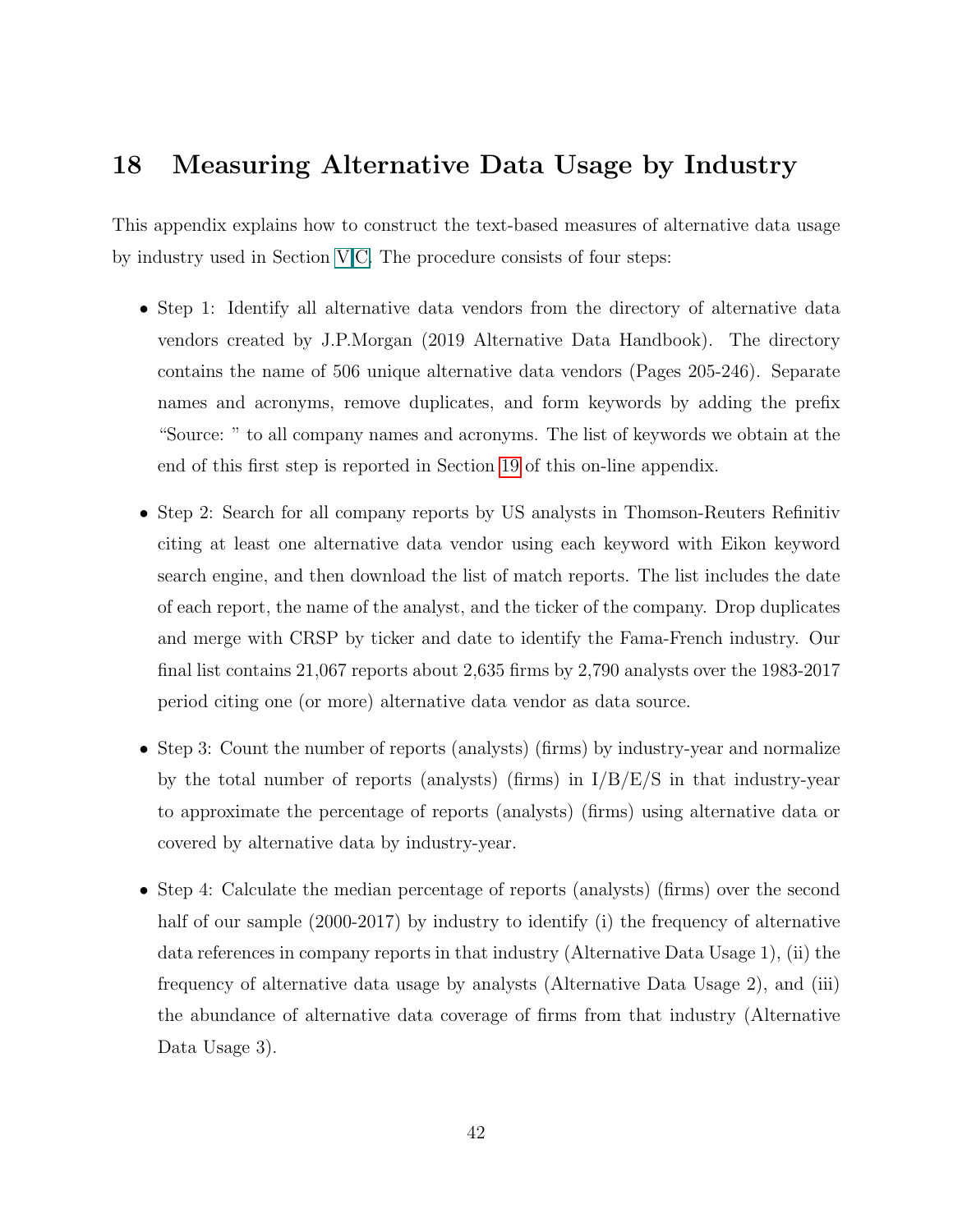<span id="page-42-0"></span>Table [A17](#page-42-0) below shows descriptive statistics for all three measures using Fama-French 17 industry classification.

|                                                                    |  | Mean STDV Min P25 |  | P50 = | P75. | Max |
|--------------------------------------------------------------------|--|-------------------|--|-------|------|-----|
| Alternative Data Usage 1 17 0.2% 0.1% 0.0% 0.1% 0.2% 0.3% 0.5%     |  |                   |  |       |      |     |
| Alternative Data Usage 2 17 4.5% 2.7% 1.7% 2.2% 4.0% 5.9% 11.8%    |  |                   |  |       |      |     |
| Alternative Data Usage 3 17 10.8% 4.3% 2.8% 7.9% 11.2% 13.3% 18.5% |  |                   |  |       |      |     |

Table A17: Alternative Data Usage: Descriptive Statistics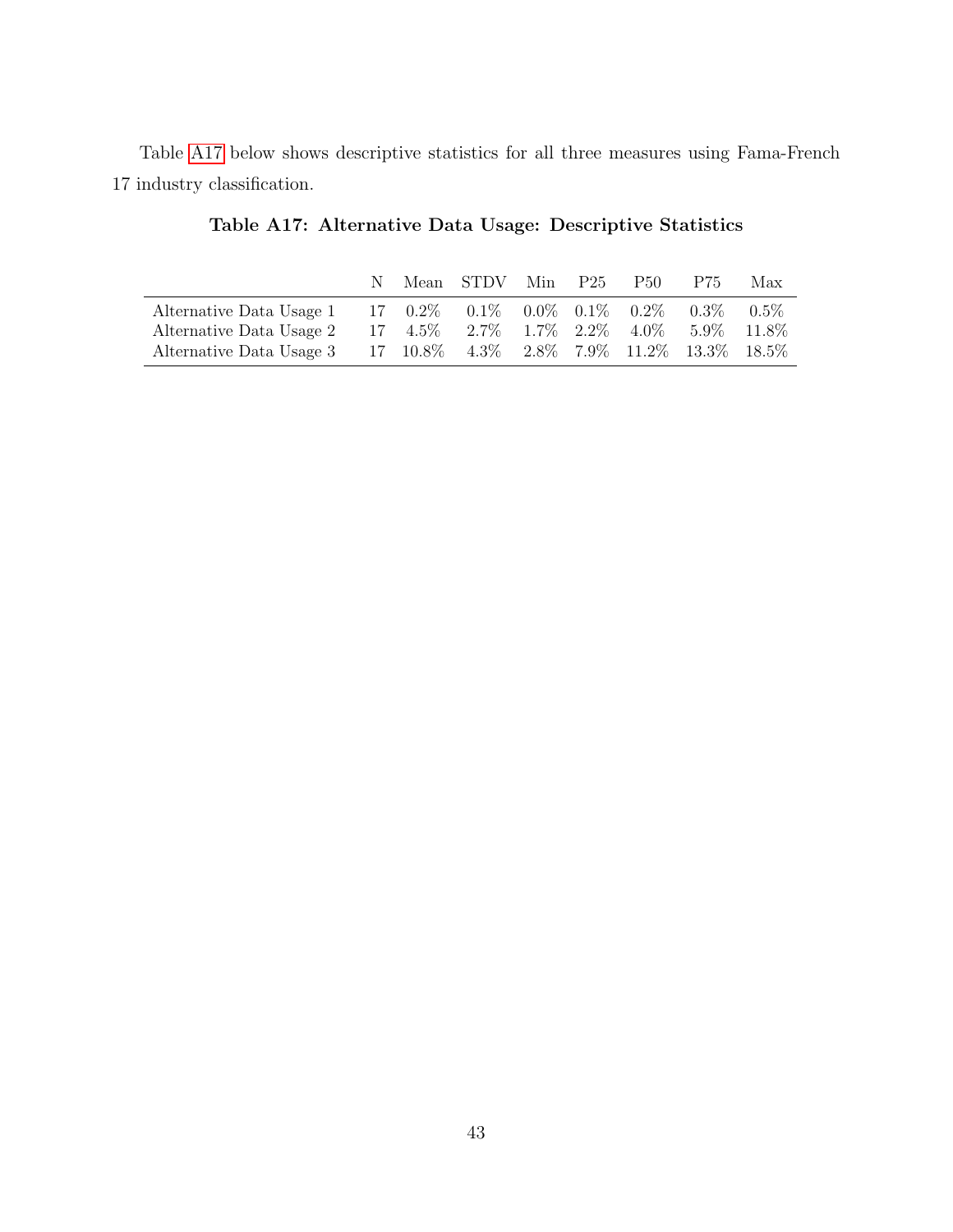### <span id="page-43-0"></span>19 List of keywords

"Source: iSentia" "Source: ListenFirst" "Source: Meltwater" "Source: Metricle" "Source: Sharablee" "Source: Social Alpha" "Source: Social Market Analytics" "Source: SumZero" "Source: TheySay" "Source: Trackur" "Source: TrustedInsight" "Source: TYR" "Source: Zhiwei" "Source: 411.info" "Source: 7Park" "Source: 90 West Data" "Source: 90 West" "Source: AADC" "Source: AAER dataset" "Source: Accern" "Source: AccountScore" "Source: Acuris" "Source: AddThis" "Source: AddThis.com" "Source: Affinity Solutions" "Source: Affinity" "Source: Affirm" "Source: AHA" "Source: Airports Council International" "Source: Alexa" "Source: Alexa.com" "Source: Alexandria" "Source: AllTheRooms" "Source: Almax Information Systems" "Source: AlphaFlow" "Source: Alphamatician " "Source: Alphamatician" "Source: Alphasense" "Source: Amareos" "Source: Amenity Analytics" "Source: American Chemistry Council" "Source: American Trucking Associations" "Source: App Annie" "Source: Arab Air Carrier Organization" "Source: ARC" "Source: ARM Insight" "Source: Ascend Worldwide Limited" "Source: Asset Macro" "Source: Associated Press" "Source: Audit Analytics" "Source: Australia Data" "Source: Australian Antarctic Data Centre" "Source: Australian Associated Press" "Source: BayStreet Research" "Source: Beijing Chuang Yi Fang Technology" "Source: Beijing UC Science & Technology" "Source: BillGuard" "Source: Bitly" "Source: BizQualify" "Source: Black Box" "Source: Bloomberg Tesla Tracker" "Source: Borrell" "Source: Boxoffice Media LLC" "Source: Boxoffice Media" "Source: Boxoffice" "Source: Brain Company" "Source: Brand-Loyalties" "Source: BrandWatch" "Source: Brave New Coin" "Source: Brazil" "Source: Bridg" "Source: Broughton Capital" "Source: Buddy" "Source: Buildfax" "Source: Business Intelligence Advisors" "Source: Business Monitor International" "Source: Canada Open Data" "Source: CB Richard Ellis Inc." "Source: CDU TEK: Central Dispatching Department of Fuel Energy Complex of Russia" "Source: CEIC Data" "Source: CESSDA" "Source: Chain Store Guide Information Services" "Source: ChemOrbis" "Source: CHINA CCM" "Source: China Government data" "Source: China Money Network" "Source: China National Chemical Information Center" "Source: China Real Estate Information Corporation" "Source: CIA Data" "Source: Cignifi" "Source: City Data" "Source: Civic Science" "Source: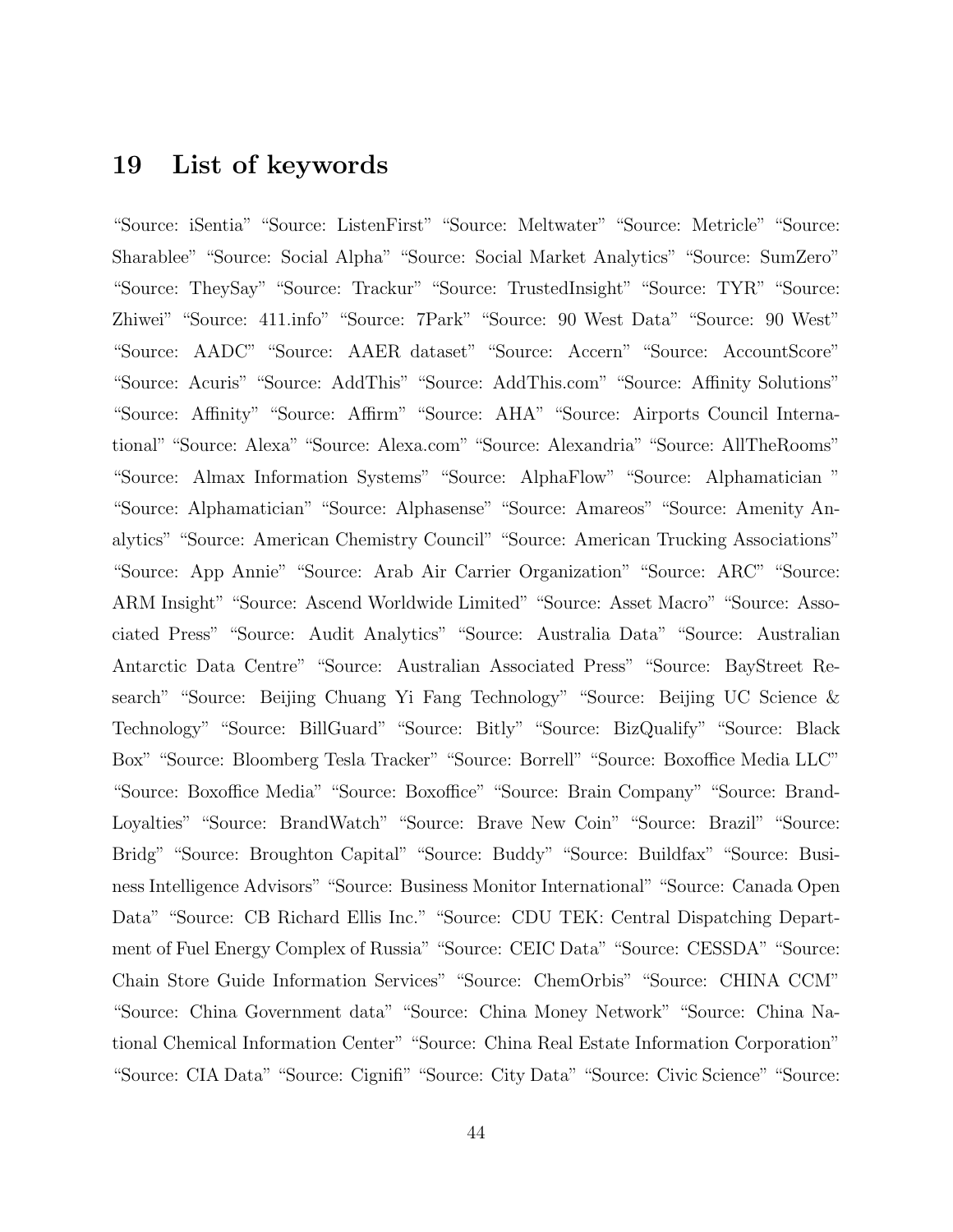Cognical" "Source: CogniSent" "Source: Comlinkdata" "Source: Companies House UK" "Source: CompStak" "Source: Comscore Inc." "Source: Comscore" "Source: Consumer Edge" "Source: Cooltrader" "Source: CoreLogic" "Source: CQG" "Source: Crain Communications Inc." "Source: Credit Ease" "Source: CreditRiskMonitor" "Source: CRIC" "Source: Crimson Hexagon" "Source: Cropnosis" "Source: CropProphet" "Source: CU Steel" "Source: Cuebiq" "Source: Data Catalogs" "Source: Data Norfolk" "Source: Data Simply" "Source: Data.NSW" "Source: DataFerrett" "Source: Datalogix" "Source: Dataminr" "Source: Datamyne" "Source: Dataprovider" "Source: Dataprovider.com" "Source: DataPulse" "Source: Datarama" "Source: DataSift" "Source: DataStreamX" "Source: DataTrek" "Source: DataWeave" "Source: DataYes" "Source: Delphia" "Source: Demyst" "Source: DemystData" "Source: Descartes Labs" "Source: Discern" "Source: Doane Advisory Service" "Source: Dodge" "Source: Drawbridge" "Source: Drewry Shipping Consultants Ltd" "Source: Drillinginfo" "Source: DTCC" "Source: Dun & Bradstreet" "Source: Earnest" "Source: EcommerceDB" "Source: EconData" "Source: Edgar Online" "Source: Edison trends" "Source: Edmunds" "Source: EIDO" "Source: EIDOSearch" "Source: Eilers & Krejcik Gaming" "Source: Eilers" "Source: Elevate" "Source: Enigma" "Source: Enova" "Source: Entgroup" "Source: Envestnet Yodlee Data Analytics" "Source: Envestnet Yodlee" "Source: Envestnet" "Source: Environment Agency UK" "Source: EODData" "Source: EPFR" "Source: Epsilon" "Source: eSignal" "Source: Estimize" "Source: Eurekahedge" "Source: Euromonitor International" "Source: European Union Open data" "Source: EventVestor" "Source: Everest Group" "Source: Exante Data" "Source: Exerica" "Source: Experian Footfall" "Source: Experian Micro Electronics" "Source: Experian" "Source: Fable Data" "Source: Fable" "Source: Facebook" "Source: Facteus" "Source: FactorTrust" "Source: FactSet Revere" "Source: FairLoan" "Source: Fashionbi" "Source: FastBooking" "Source: Federal Reserve Bank of St. Louis" "Source: FedStats" "Source: FHS Swiss Watch Data" "Source: FICO" "Source: Finadium" "Source: Finweavers" "Source: First Data Merchant Services Corporation" "Source: First Data Spend" "Source: First Data SpendTrend" "Source: First Data" "Source: FirstAccess" "Source: FN Arena" "Source: FNGO" "Source: France Government Data" "Source: FRED" "Source: FTR Freight Transport Research Associates" "Source: Funding Circle" "Source: GB Office for National Statis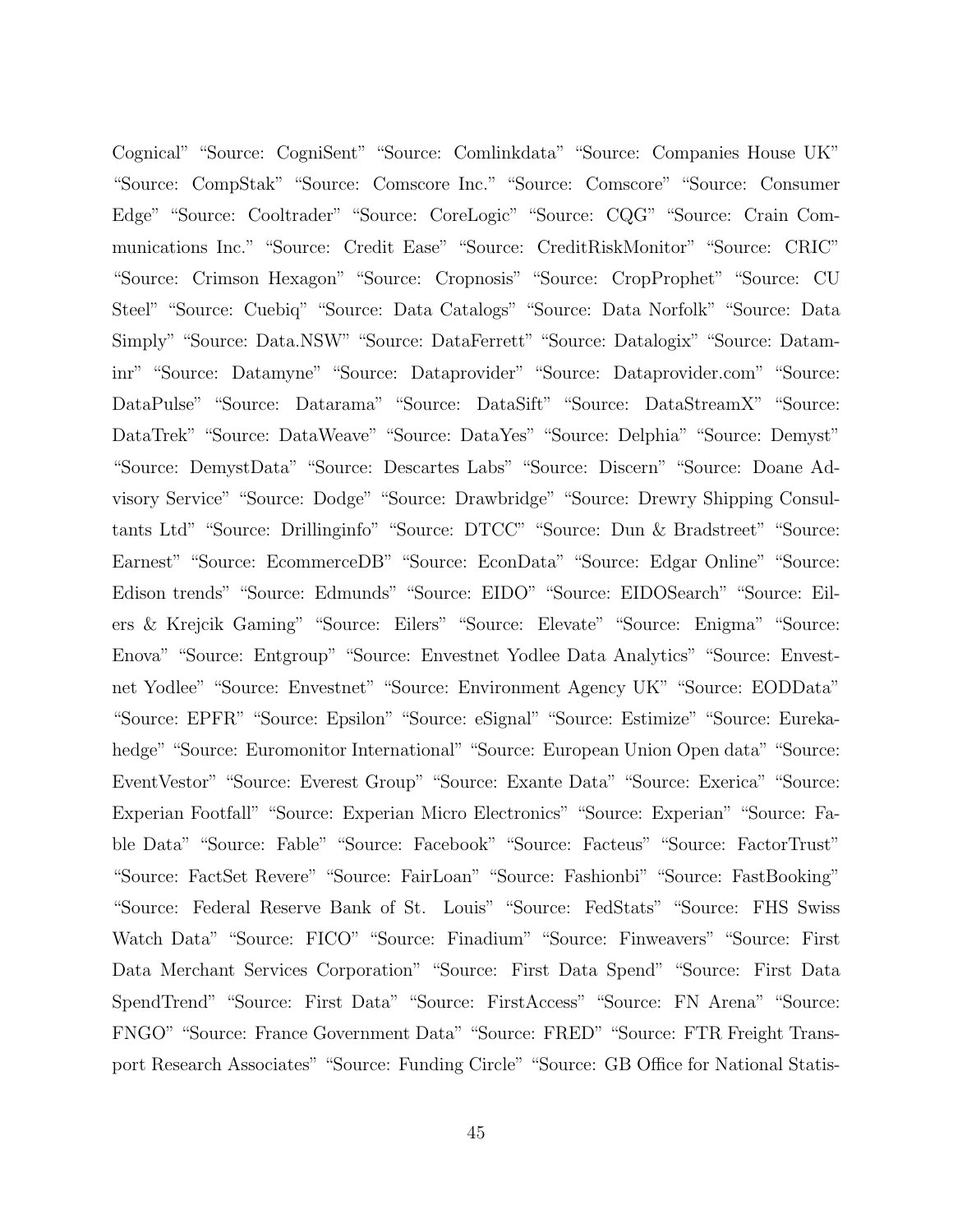tics" "Source: GDELT Project" "Source: Genscape" "Source: GeoQuant" "Source: Germany Government Data" "Source: Gildata" "Source: Glassdoor" "Source: Global Health Observatory" "Source: Global Open Data Index" "Source: GovSpend" "Source: Grandata" "Source: Gro Intelligence" "Source: Happy Mango" "Source: Haver Analytics" "Source: Health Forum" "Source: Heckyl" "Source: HFR" "Source: Hillside Partners" "Source: Hillside" "Source: Hong Kong Data" "Source: IANA" "Source: ICI" "Source: ICRA Services" "Source: IhsMarkit" "Source: iiMedia Research" "Source: IMF DATA" "Source: IMS Quintiles" "Source: Index Marketing Solutions Limited" "Source: India Open Government Data" "Source: Inferess" "Source: Informa Financial" "Source: Informa Financial-Intelligence" "Source: InfoTEK Publishing House" "Source: InfoTrie" "Source: Innovata" "Source: Innovate UK" "Source: Inside Mortgage Finance Publication" "Source: Insights Data Solutions" "Source: InSpectrum" "Source: Instagram" "Source: Intelius" "Source: Interconnect Analytics" "Source: Intermodal Association of North America" "Source: International Data Corporation Inc." "Source: International Labour Organization" "Source: Internet Truckstop" "Source: Intrinio" "Source: Invyo" "Source: iResearch" "Source: iSentium" "Source: ISSB Ltd" "Source: IT Finance" "Source: Italy" "Source: Jackson County GIS" "Source: Japan Government Data" "Source: Jettrack.io" "Source: Jiguang" "Source: Jumpshot" "Source: JustData" "Source: JWN Energy" "Source: Kabbage" "Source: KD Interactive" "Source: Knowsis" "Source: Korea" "Source: Kpler" "Source: Kreditech" "Source: Kyber Data Science" "Source: Kyber" "Source: Lenddo" "Source: LendingClub" "Source: LendUp" "Source: Lexalytics" "Source: LexisNexis" "Source: LikeFolio" "Source: LIMRA" "Source: LinkUp" "Source: Liquor and Cannabis Board data portal" "Source: LL Global Inc." "Source: Lota Data" "Source: Lota" "Source: Lucena" "Source: M&A Portal" "Source: MAC Data" "Source: Magna Global Research" "Source: Manfredi & Associates" "Source: Manheim" "Source: MariData" "Source: MarketCheck" "Source: MarketPsych" "Source: Marketscout Corporation" "Source: Markit Securities Finance" "Source: MASSIVE Data Heights" "Source: MasterCard Advisors" "Source: MatterMark" "Source: MedMine" "Source: Mexico" "Source: MIDiA Research" "Source: MIDiA" "Source: Millennium Research" "Source: MixRank" "Source: Money Dashboard" "Source: MoneySuperMarket" "Source: Moody's Data Alliance" "Source: Neotrade Analytics" "Source: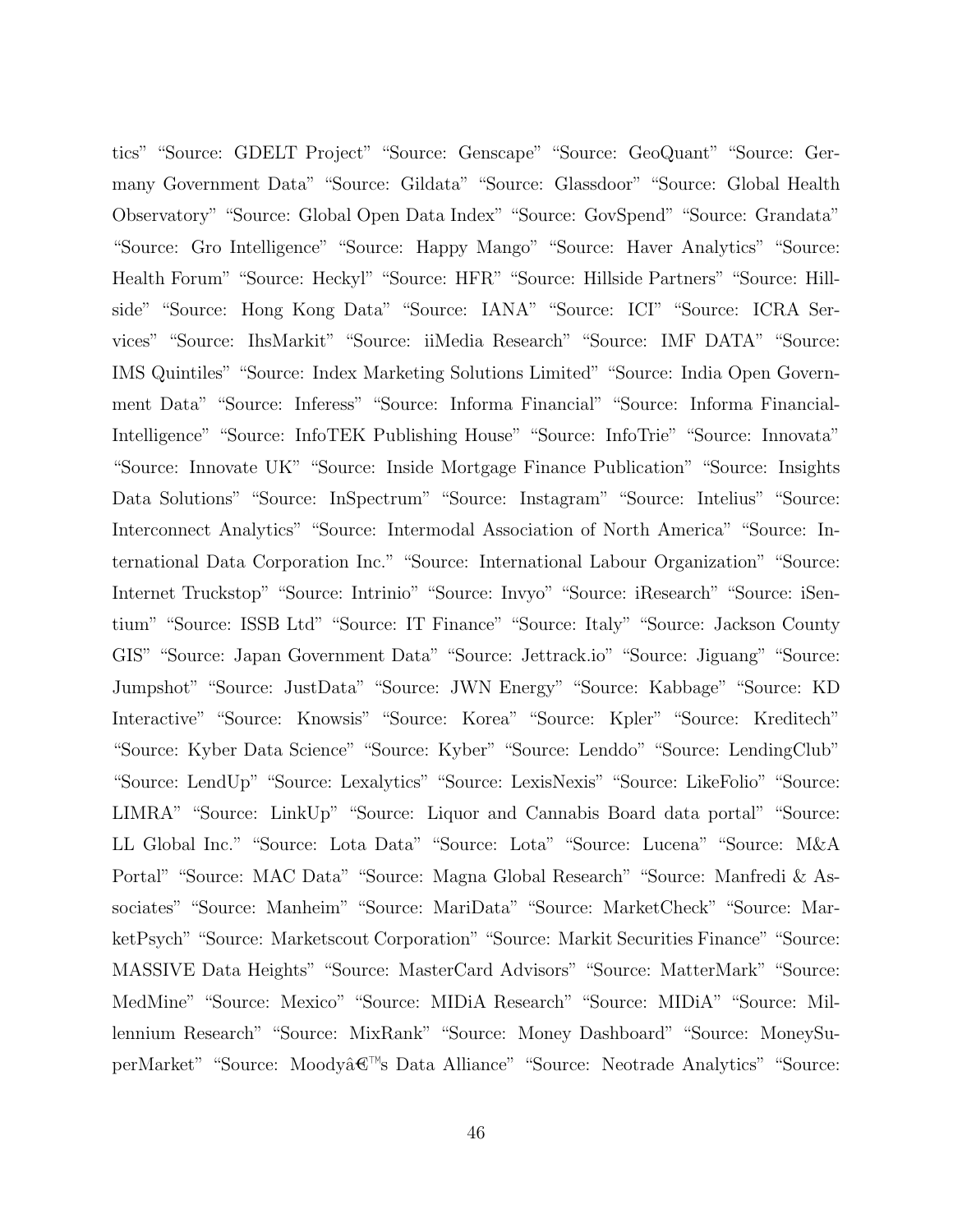Netspend" "Source: New Zealand" "Source: Newscred" "Source: Newswhip" "Source: Nexant" "Source: NIC" "Source: NIELSEN Data" "Source: Norway" "Source: NYC Opendata" "Source: OECD Data" "Source: OECD.Stat" "Source: Off Highway Research Limited" "Source: Omega Point " "Source: Omney Data" "Source: One Click Retail" "Source: OpenSignal" "Source: OPPNADATA" "Source: Optimum Complexity" "Source: Orbital Insights" "Source: Oregon state data" "Source: Ovum Ltd Us Branch" "Source: P&I Research" "Source: Panjiva" "Source: Panvista Analytics" "Source: PAYDEX" "Source: PayLead" "Source: Photon Commerce" "Source: Placemeter" "Source: Pluribus Labs" "Source: Predata" "Source: Predict HQ" "Source: Premise" "Source: PriceStats" "Source: Pro Publica" "Source: Prosper Insights & Analytics" "Source: Prosper Insights" "Source: Prosper Marketplace" "Source: Qlik" "Source: Quandl" "Source: Quant Connect" "Source: Quantcube" "Source: Queensland Government Data" "Source: Quest Offshore" "Source: QueXopa" "Source: RandomWalk" "Source: RavenPack" "Source: RCMD" "Source: Re analytics" "Source: Real Capital Analytics" "Source: Reanalytics" "Source: Redbook Research Inc." "Source: RedTech" "Source: REIS" "Source: RelateTheNews" "Source: RelationshipScience" "Source: RepRisk" "Source: Repustate" "Source: Return Path" "Source: RevolutionCredit" "Source: Rigdata" "Source: RigLogix" "Source: Root Metrics" "Source: RootMetrics" "Source: RS Metrics" "Source: RunningAlpha" "Source: Russia" "Source: RxData.net" "Source: Rystad Energy" "Source: Sandalwood" "Source: Scoop" "Source: Scutify" "Source: Second Measure" "Source: Seer Aerospace" "Source: Selerity" "Source: SEMI" "Source: Semiconductor Equipment & Materials International" "Source: Semlab" "Source: Sensor Tower" "Source: Sentifi" "Source: Sentiment Trader" "Source: Sequentum" "Source: SESAMm" "Source: Shanghai Metals Market" "Source: ShareIQ" "Source: ShareThis" "Source: Shoppertrak Rct Corporation" "Source: ShopperTrak" "Source: Sigmai" "Source: Signal.co" "Source: Singapore Data" "Source: SJ Consulting Group Inc." "Source: Sky Watch" "Source: Skydeo" "Source: Slice Intelligence" "Source: Smarter-Works" "Source: Smith Travel" "Source: SNL Kagan" "Source: Social Market" "Source: Social Media" "Source: Social Network" "Source: Socrata" "Source: South Africa" "Source: Spain" "Source: Standard Media Index" "Source: Stax" "Source: Steel Orbis" "Source: StockTwits" "Source: STR" "Source: SuperData" "Source: Superfly insights" "Source: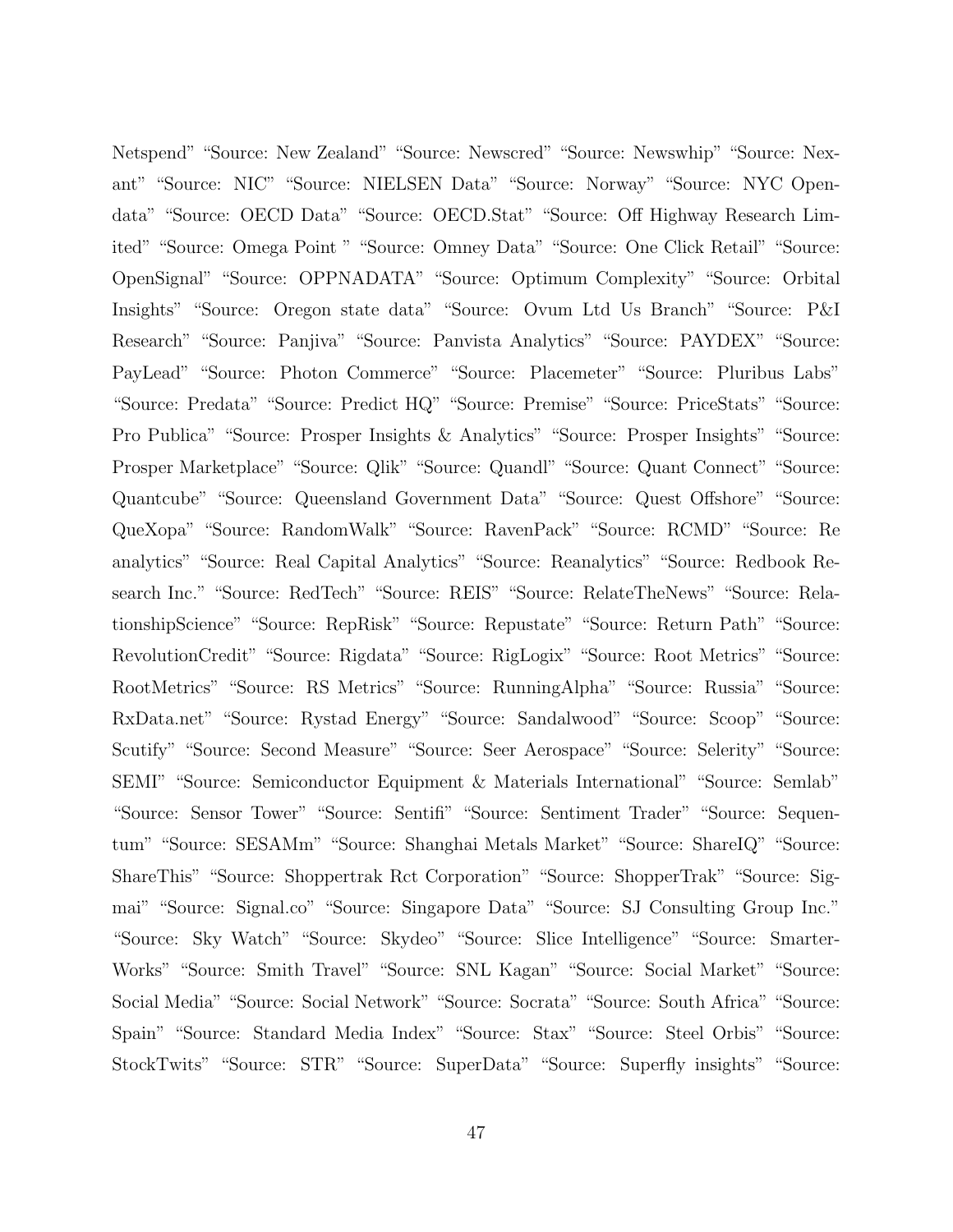SuperFly" "Source: Sustainalytics" "Source: Sweden" "Source: Taiwan" "Source: Tala" "Source: TDn2k" "Source: Tecnon Orbichem" "Source: Teragence" "Source: The BIS International Financial Statistics" "Source: The Fertilizer Institute" "Source: Think Finance" "Source: ThinkNum" "Source: Tick Data" "Source: Tipigo" "Source: TMT Analysis" "Source: Tobacco Merchants Assoc Inc." "Source: Toyo Keizai" "Source: Trade and Tariff Data" "Source: Tradesparq" "Source: Trading Economics" "Source: Transport Topics Publishing Group" "Source: Tribe Dynamics" "Source: Triton Research" "Source: TrustData" "Source: TVeyes" "Source: Twitter" "Source: TXN" "Source: Uber Media" "Source: UBS Evidence Lab" "Source: UK Healthcare Data" "Source: UK" "Source: UN Data" "Source: UNICEF Data" "Source: UnionPay" "Source: United Nations" "Source: Unmetric" "Source: US Census Bureau" "Source: US Census" "Source: US Government Data" "Source: US Healthcare Data" "Source: VantageScore" "Source: Veronis Suhler Stevenson" "Source: VesselsValue" "Source: Vestdata" "Source: Victorian Government open data" "Source: Vigilant" "Source: VisualDNA" "Source: Wards Automotive Group" "Source: WDZJ.com" "Source: Webhose.io" "Source: Wind" "Source: World Bank" "Source: World Bureau of Metal Statistics" "Source: World Container Index" "Source: XIQ" "Source: Yipit" "Source: YipitData" "Source: Yodlee" "Source: Zephyr" "Source: ZestFinance"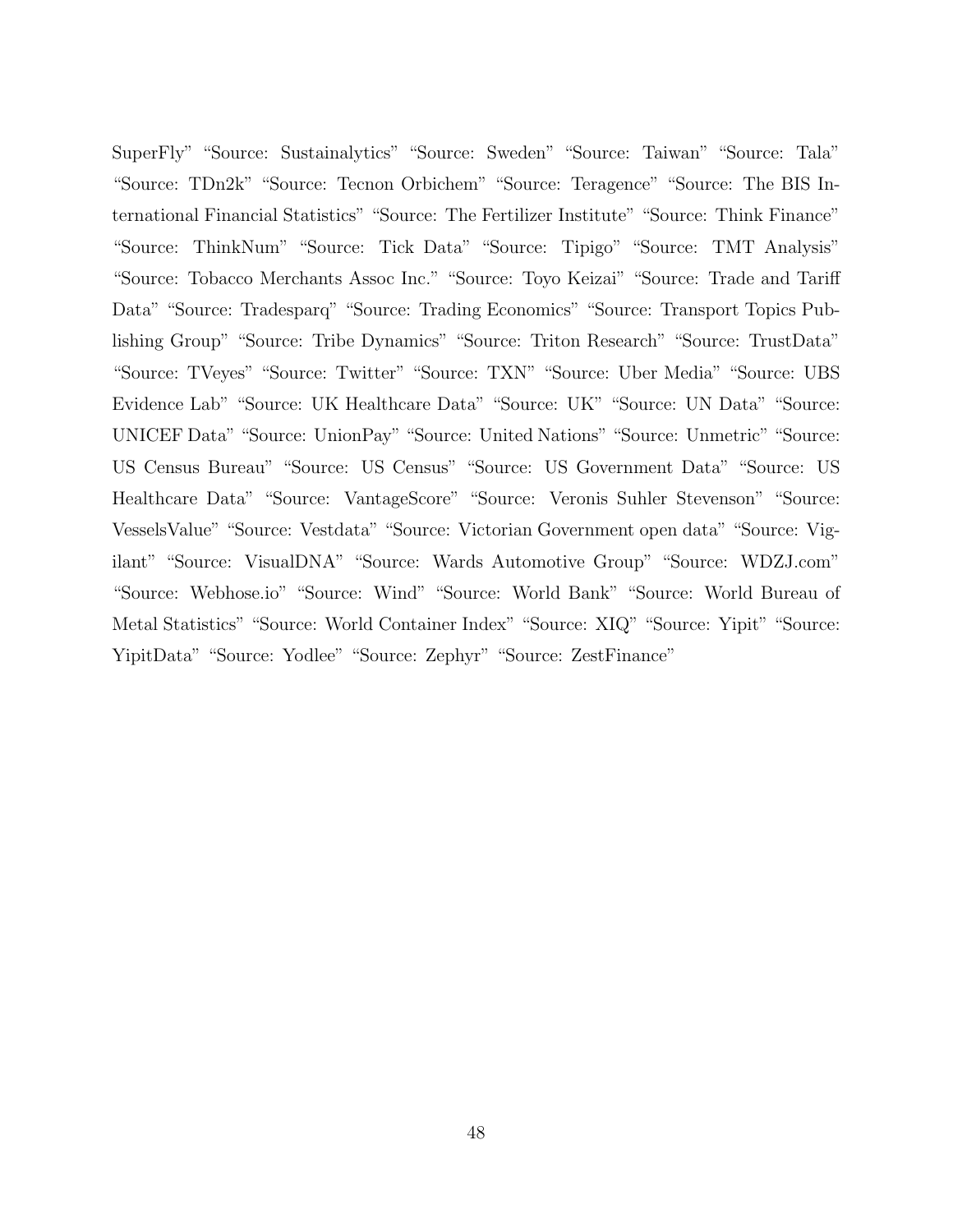## References

- Antweiler, Werner, and Murray Frank, 2004, Is all that talk just noise? the information content of internet stock message boards, Journal of Finance 52, 1259–1294.
- Bartov, Eli, Lucile Faurel, and Partha Mohanram, 2018, Can Twitter help predict firm-level earnings and stock returns?, The Accounting Review 93, 25–57.
- Bollen, Johan, Huina Mao, and Xiaojun Zeng, 2011, Twitter mood predicts the stock market, Journal of Computational Science 2, 1–8.
- Chen, Hailang, Prabuddha De, Yu Hu, and Byoung-Hyoun Hwang, 2014, Wisdom of crowds: The value of stock opinions transmitted through social media, Review of Financial Studies 27, 1367–1403.
- Choi, Hyunyoung, and Hal Varian, 2012, Predicting the present with google trends, Economic Record 88, 2–9.
- Da, Zhi, Joseph Engelberg, and Pengjie Gao, 2011, In search of attention, The Journal of Finance 66, 1461–1499.
- Drake, Michael S., Darren T. Roulstone, and Jacob R. Thornock, 2012, Investor information demand: Evidence from google searches around earnings announcements, Journal of Accounting Research 50, 1001– 1040.
- Froot, Kenneth, Namho Kang, Gideon Ozik, and Ronnie Sadka, 2017, What do measures of real-time corporate sales say about earnings surprises and post-announcement returns?, Journal of Financial Economics 125, 143–162.
- Giannini, Robert, Paul Irvine, and Tao Shu, 2019, The convergence and divergence of investors' opinions around earnings news: Evidence from a social network, Journal of Financial Markets 42, 94–120.
- Goetzmann, William N., Dasol Kim, Alok Kumar, and Qin Wang, 2014, Weather-Induced Mood, Institutional Investors, and Stock Returns, The Review of Financial Studies 28, 73–111.
- Green, T. Clifton, Ruoyan Huang, Quan Wen, and Dexin Zhou, 2019, Crowdsourced employer reviews and stock returns, Journal of Financial Economics 134, 236–251.
- Gu, Chen, and Alexander Kurov, 2020, Informational role of social media: Evidence from twitter sentiment, Journal of Banking and Finance 121, 1059–1069.
- Hirschey, Mark, Vernon J. Richardson, and Susan Scholz, 2000, Stock-price effects of internet buy-sell recommendations: The motley fool case, Financial Review 35, 147–174.
- Hirshleifer, David, and Tyler Shumway, 2003, Good day sunshine: Stock returns and the weather, The Journal of Finance 58, 1009–1032.